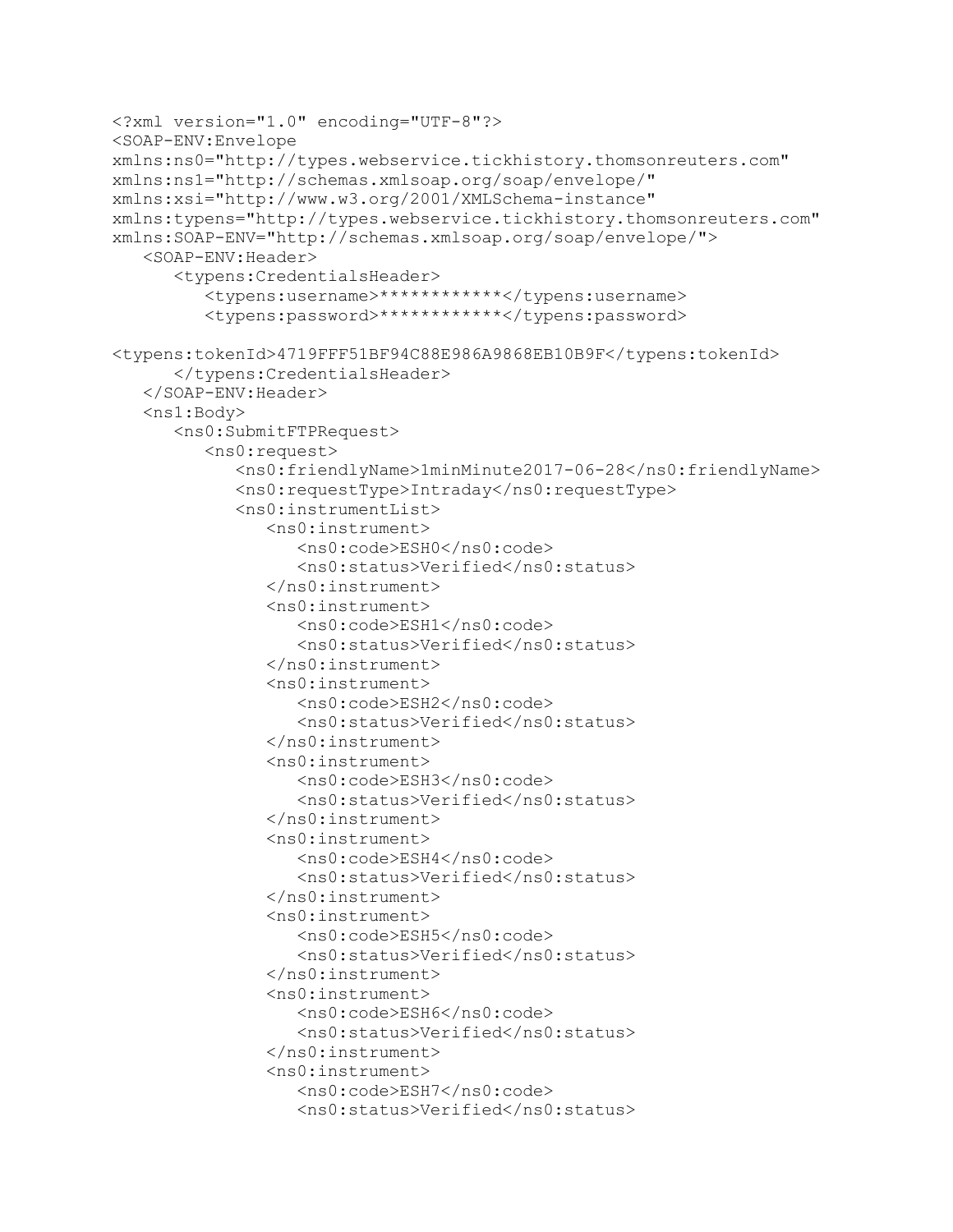```
 </ns0:instrument>
 <ns0:instrument>
    <ns0:code>ESH8</ns0:code>
   <ns0:status>Verified</ns0:status>
 </ns0:instrument>
 <ns0:instrument>
    <ns0:code>ESH9</ns0:code>
   <ns0:status>Verified</ns0:status>
 </ns0:instrument>
 <ns0:instrument>
    <ns0:code>ESM0</ns0:code>
   <ns0:status>Verified</ns0:status>
 </ns0:instrument>
 <ns0:instrument>
    <ns0:code>ESM1</ns0:code>
   <ns0:status>Verified</ns0:status>
 </ns0:instrument>
 <ns0:instrument>
    <ns0:code>ESM2</ns0:code>
   <ns0:status>Verified</ns0:status>
 </ns0:instrument>
 <ns0:instrument>
    <ns0:code>ESM3</ns0:code>
   <ns0:status>Verified</ns0:status>
 </ns0:instrument>
 <ns0:instrument>
    <ns0:code>ESM4</ns0:code>
   <ns0:status>Verified</ns0:status>
 </ns0:instrument>
 <ns0:instrument>
    <ns0:code>ESM5</ns0:code>
   <ns0:status>Verified</ns0:status>
 </ns0:instrument>
 <ns0:instrument>
    <ns0:code>ESM6</ns0:code>
   <ns0:status>Verified</ns0:status>
 </ns0:instrument>
 <ns0:instrument>
    <ns0:code>ESM7</ns0:code>
   <ns0:status>Verified</ns0:status>
 </ns0:instrument>
 <ns0:instrument>
    <ns0:code>ESM8</ns0:code>
   <ns0:status>Verified</ns0:status>
 </ns0:instrument>
 <ns0:instrument>
    <ns0:code>ESM9</ns0:code>
   <ns0:status>Verified</ns0:status>
 </ns0:instrument>
 <ns0:instrument>
    <ns0:code>ESU0</ns0:code>
   <ns0:status>Verified</ns0:status>
```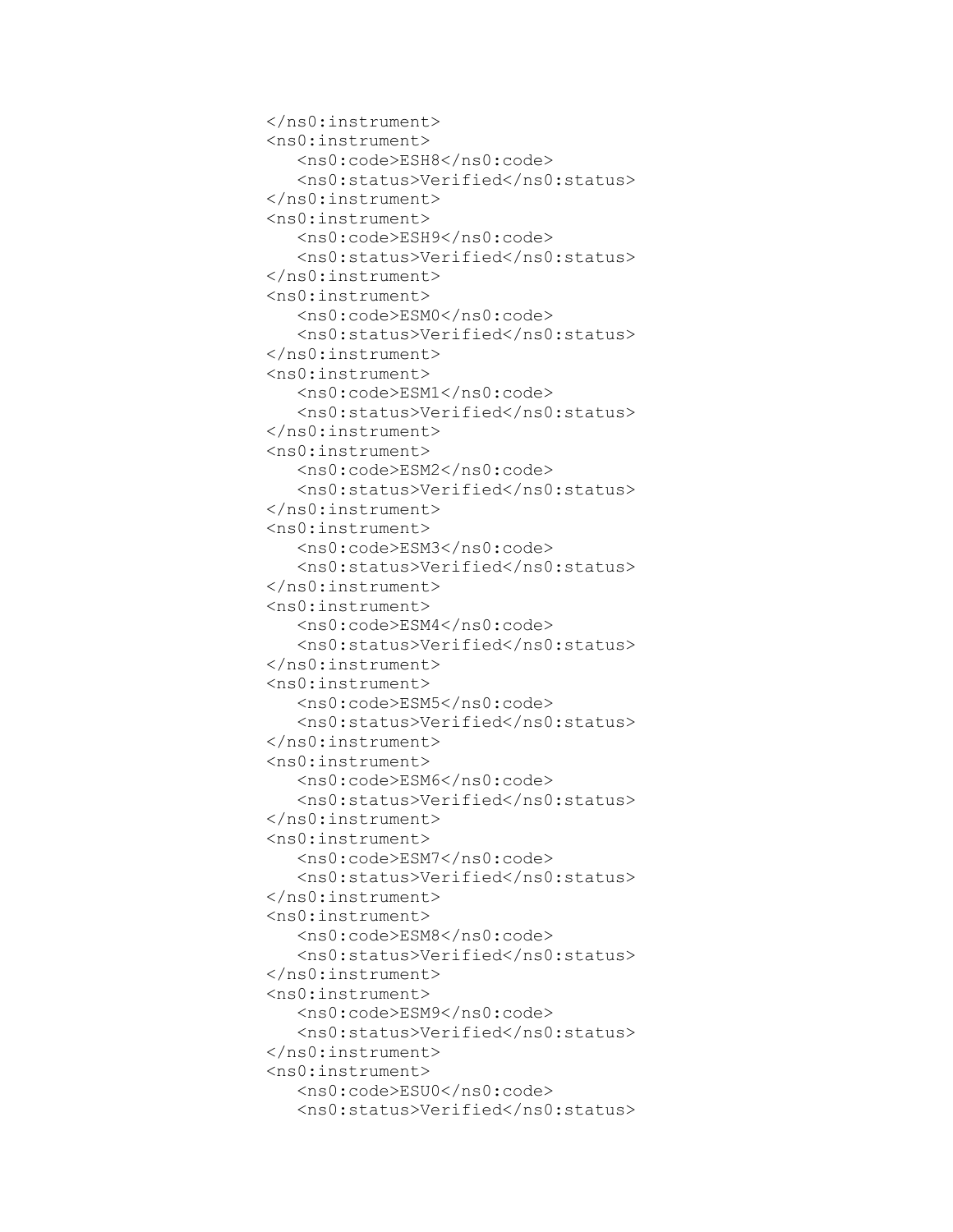```
 </ns0:instrument>
 <ns0:instrument>
    <ns0:code>ESU1</ns0:code>
    <ns0:status>Verified</ns0:status>
 </ns0:instrument>
 <ns0:instrument>
    <ns0:code>ESU2</ns0:code>
   <ns0:status>Verified</ns0:status>
 </ns0:instrument>
 <ns0:instrument>
    <ns0:code>ESU3</ns0:code>
   <ns0:status>Verified</ns0:status>
 </ns0:instrument>
 <ns0:instrument>
    <ns0:code>ESU4</ns0:code>
   <ns0:status>Verified</ns0:status>
 </ns0:instrument>
 <ns0:instrument>
    <ns0:code>ESU5</ns0:code>
   <ns0:status>Verified</ns0:status>
 </ns0:instrument>
 <ns0:instrument>
    <ns0:code>ESU6</ns0:code>
   <ns0:status>Verified</ns0:status>
 </ns0:instrument>
 <ns0:instrument>
    <ns0:code>ESU7</ns0:code>
   <ns0:status>Verified</ns0:status>
 </ns0:instrument>
 <ns0:instrument>
    <ns0:code>ESU8</ns0:code>
   <ns0:status>Verified</ns0:status>
 </ns0:instrument>
 <ns0:instrument>
    <ns0:code>ESU9</ns0:code>
   <ns0:status>Verified</ns0:status>
 </ns0:instrument>
 <ns0:instrument>
    <ns0:code>ESZ0</ns0:code>
   <ns0:status>Verified</ns0:status>
 </ns0:instrument>
 <ns0:instrument>
    <ns0:code>ESZ1</ns0:code>
   <ns0:status>Verified</ns0:status>
 </ns0:instrument>
 <ns0:instrument>
    <ns0:code>ESZ2</ns0:code>
   <ns0:status>Verified</ns0:status>
 </ns0:instrument>
 <ns0:instrument>
    <ns0:code>ESZ3</ns0:code>
   <ns0:status>Verified</ns0:status>
```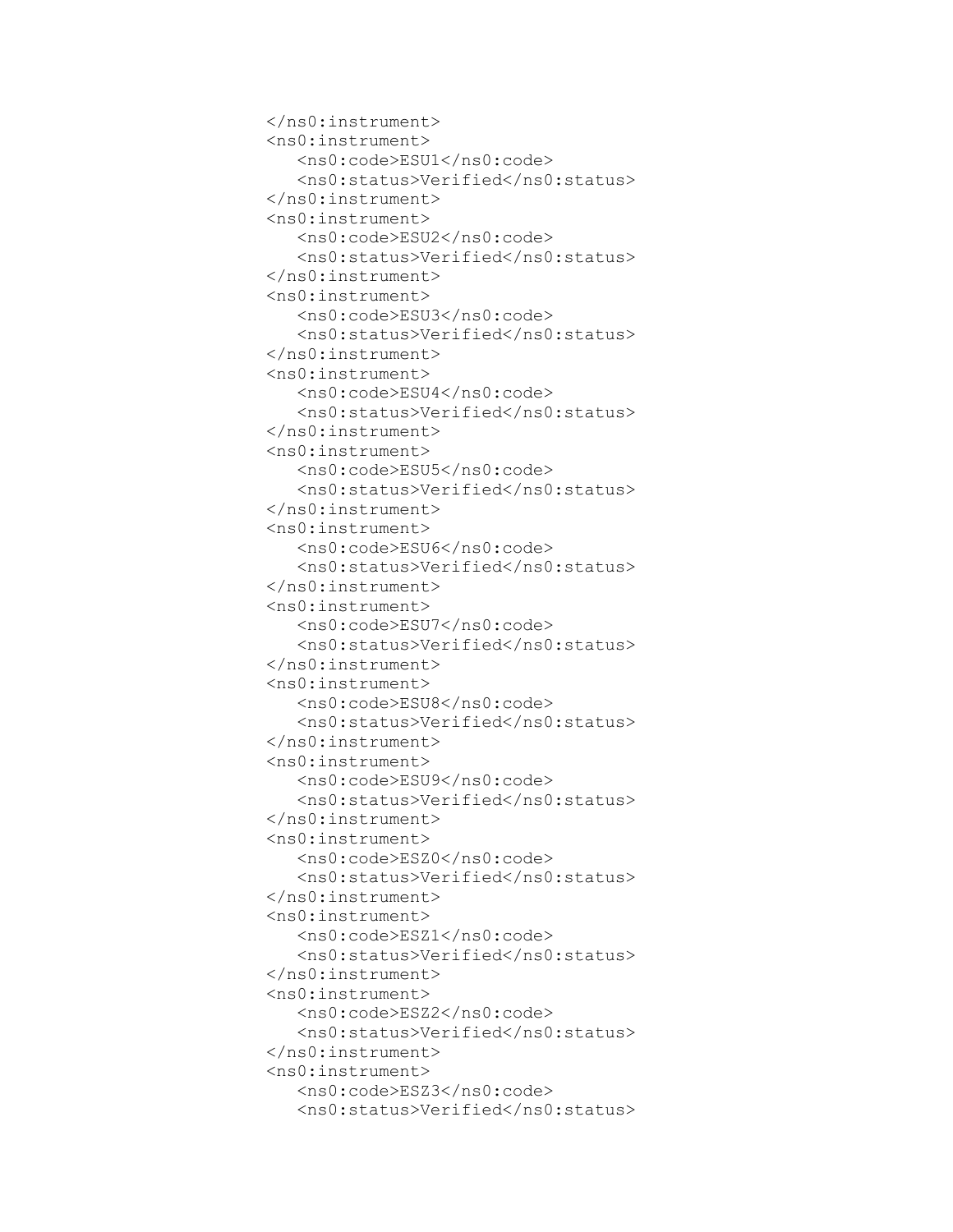```
 </ns0:instrument>
 <ns0:instrument>
    <ns0:code>ESZ4</ns0:code>
   <ns0:status>Verified</ns0:status>
 </ns0:instrument>
 <ns0:instrument>
    <ns0:code>ESZ5</ns0:code>
    <ns0:status>Verified</ns0:status>
 </ns0:instrument>
 <ns0:instrument>
    <ns0:code>ESZ6</ns0:code>
   <ns0:status>Verified</ns0:status>
 </ns0:instrument>
 <ns0:instrument>
    <ns0:code>ESZ7</ns0:code>
   <ns0:status>Verified</ns0:status>
 </ns0:instrument>
 <ns0:instrument>
    <ns0:code>ESZ8</ns0:code>
   <ns0:status>Verified</ns0:status>
 </ns0:instrument>
 <ns0:instrument>
    <ns0:code>ESZ9</ns0:code>
   <ns0:status>Verified</ns0:status>
 </ns0:instrument>
 <ns0:instrument>
    <ns0:code>TYH0</ns0:code>
   <ns0:status>Verified</ns0:status>
 </ns0:instrument>
 <ns0:instrument>
    <ns0:code>TYH1</ns0:code>
   <ns0:status>Verified</ns0:status>
 </ns0:instrument>
 <ns0:instrument>
    <ns0:code>TYH2</ns0:code>
   <ns0:status>Verified</ns0:status>
 </ns0:instrument>
 <ns0:instrument>
    <ns0:code>TYH3</ns0:code>
   <ns0:status>Verified</ns0:status>
 </ns0:instrument>
 <ns0:instrument>
    <ns0:code>TYH4</ns0:code>
   <ns0:status>Verified</ns0:status>
 </ns0:instrument>
 <ns0:instrument>
    <ns0:code>TYH5</ns0:code>
   <ns0:status>Verified</ns0:status>
 </ns0:instrument>
 <ns0:instrument>
    <ns0:code>TYH6</ns0:code>
   <ns0:status>Verified</ns0:status>
```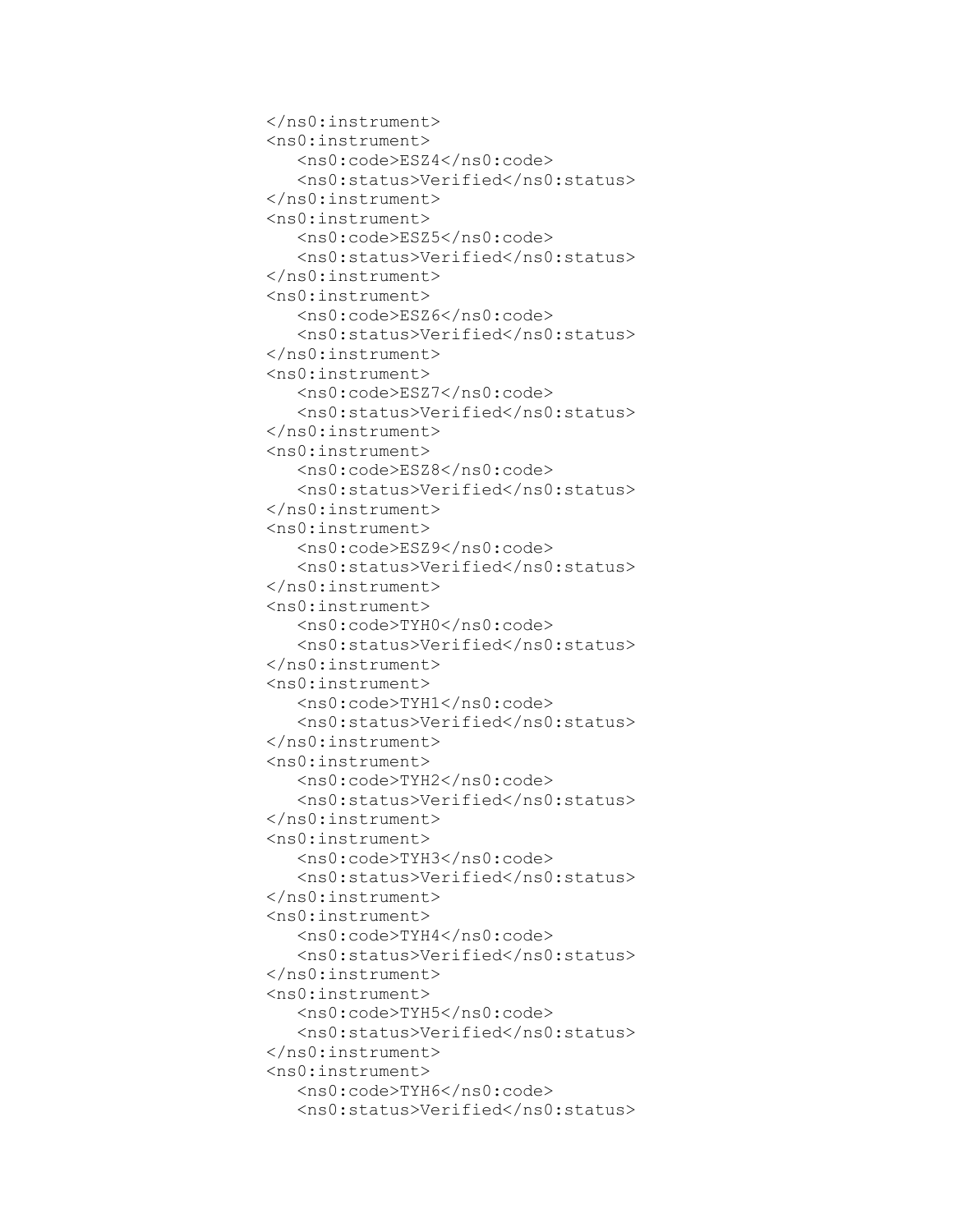```
 </ns0:instrument>
 <ns0:instrument>
    <ns0:code>TYH7</ns0:code>
   <ns0:status>Verified</ns0:status>
 </ns0:instrument>
 <ns0:instrument>
    <ns0:code>TYH8</ns0:code>
   <ns0:status>Verified</ns0:status>
 </ns0:instrument>
 <ns0:instrument>
    <ns0:code>TYH9</ns0:code>
    <ns0:status>Verified</ns0:status>
 </ns0:instrument>
 <ns0:instrument>
    <ns0:code>TYM0</ns0:code>
   <ns0:status>Verified</ns0:status>
 </ns0:instrument>
 <ns0:instrument>
    <ns0:code>TYM1</ns0:code>
   <ns0:status>Verified</ns0:status>
 </ns0:instrument>
 <ns0:instrument>
    <ns0:code>TYM2</ns0:code>
   <ns0:status>Verified</ns0:status>
 </ns0:instrument>
 <ns0:instrument>
    <ns0:code>TYM3</ns0:code>
   <ns0:status>Verified</ns0:status>
 </ns0:instrument>
 <ns0:instrument>
    <ns0:code>TYM4</ns0:code>
   <ns0:status>Verified</ns0:status>
 </ns0:instrument>
 <ns0:instrument>
    <ns0:code>TYM5</ns0:code>
   <ns0:status>Verified</ns0:status>
 </ns0:instrument>
 <ns0:instrument>
    <ns0:code>TYM6</ns0:code>
   <ns0:status>Verified</ns0:status>
 </ns0:instrument>
 <ns0:instrument>
    <ns0:code>TYM7</ns0:code>
   <ns0:status>Verified</ns0:status>
 </ns0:instrument>
 <ns0:instrument>
    <ns0:code>TYM8</ns0:code>
   <ns0:status>Verified</ns0:status>
 </ns0:instrument>
 <ns0:instrument>
    <ns0:code>TYM9</ns0:code>
   <ns0:status>Verified</ns0:status>
```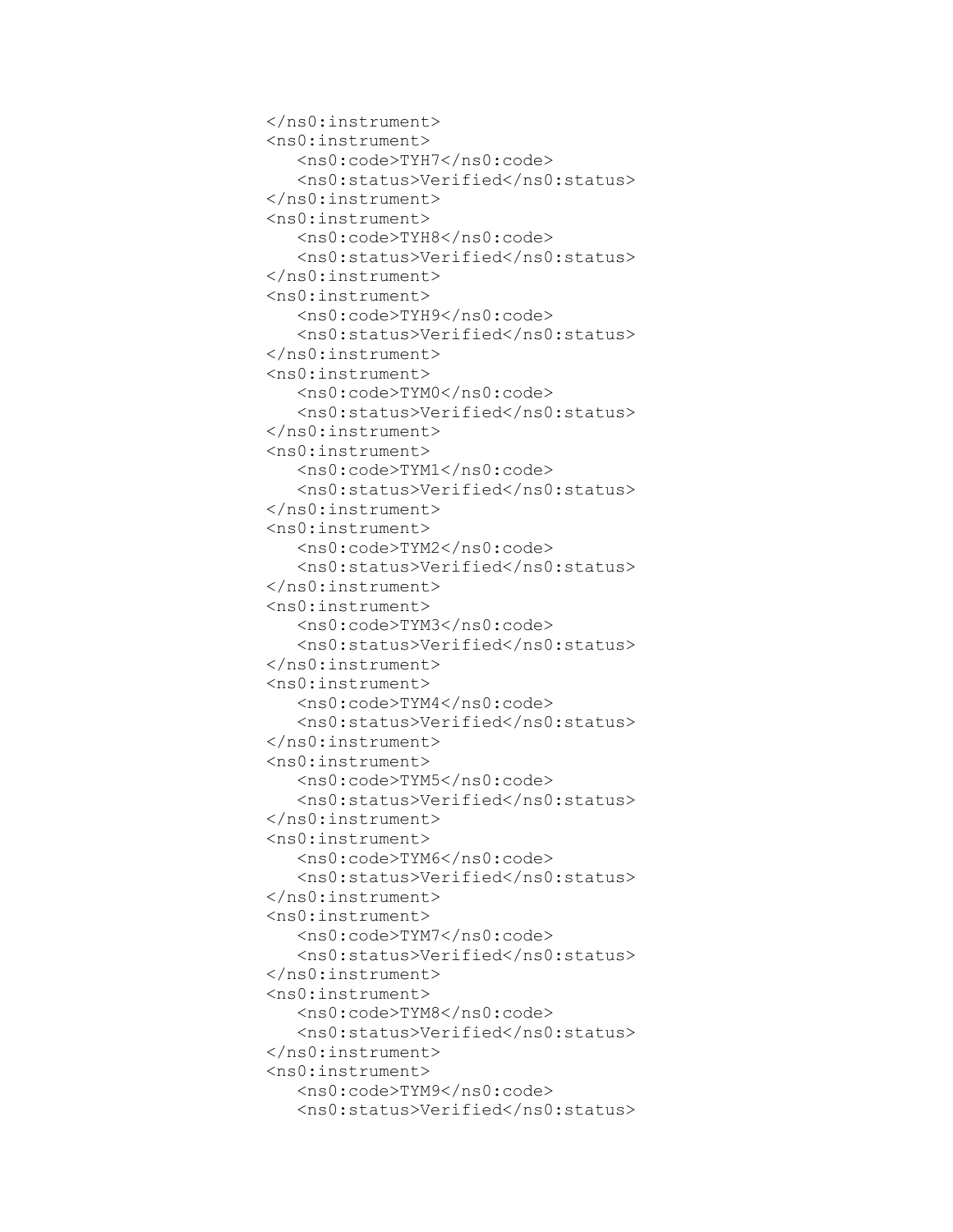```
 </ns0:instrument>
 <ns0:instrument>
    <ns0:code>TYU0</ns0:code>
   <ns0:status>Verified</ns0:status>
 </ns0:instrument>
 <ns0:instrument>
    <ns0:code>TYU1</ns0:code>
   <ns0:status>Verified</ns0:status>
 </ns0:instrument>
 <ns0:instrument>
    <ns0:code>TYU2</ns0:code>
   <ns0:status>Verified</ns0:status>
 </ns0:instrument>
 <ns0:instrument>
    <ns0:code>TYU3</ns0:code>
    <ns0:status>Verified</ns0:status>
 </ns0:instrument>
 <ns0:instrument>
    <ns0:code>TYU4</ns0:code>
   <ns0:status>Verified</ns0:status>
 </ns0:instrument>
 <ns0:instrument>
    <ns0:code>TYU5</ns0:code>
   <ns0:status>Verified</ns0:status>
 </ns0:instrument>
 <ns0:instrument>
    <ns0:code>TYU6</ns0:code>
   <ns0:status>Verified</ns0:status>
 </ns0:instrument>
 <ns0:instrument>
    <ns0:code>TYU7</ns0:code>
   <ns0:status>Verified</ns0:status>
 </ns0:instrument>
 <ns0:instrument>
    <ns0:code>TYU8</ns0:code>
   <ns0:status>Verified</ns0:status>
 </ns0:instrument>
 <ns0:instrument>
    <ns0:code>TYU9</ns0:code>
   <ns0:status>Verified</ns0:status>
 </ns0:instrument>
 <ns0:instrument>
    <ns0:code>TYZ0</ns0:code>
   <ns0:status>Verified</ns0:status>
 </ns0:instrument>
 <ns0:instrument>
    <ns0:code>TYZ1</ns0:code>
   <ns0:status>Verified</ns0:status>
 </ns0:instrument>
 <ns0:instrument>
    <ns0:code>TYZ2</ns0:code>
   <ns0:status>Verified</ns0:status>
```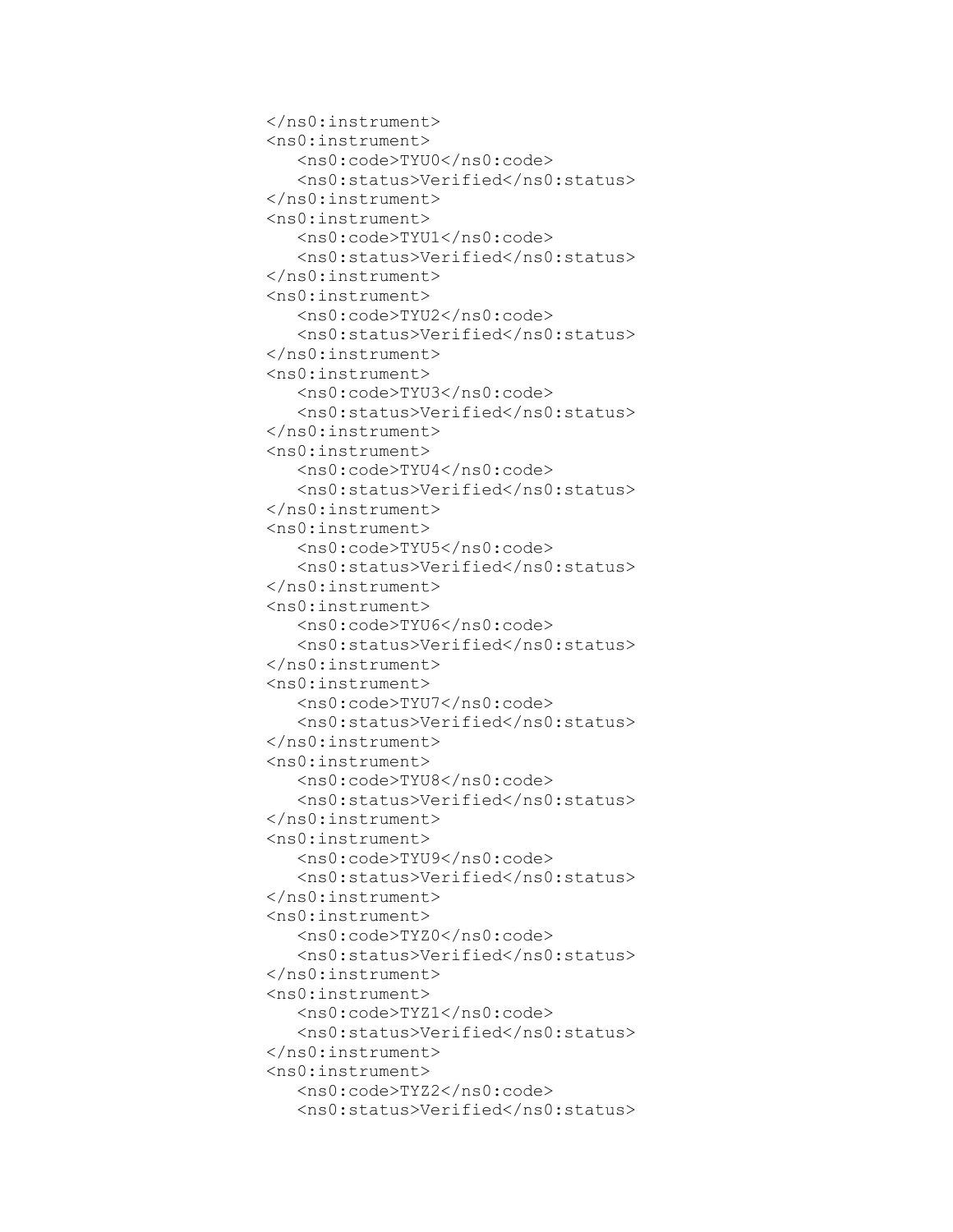```
 </ns0:instrument>
 <ns0:instrument>
    <ns0:code>TYZ3</ns0:code>
   <ns0:status>Verified</ns0:status>
 </ns0:instrument>
 <ns0:instrument>
    <ns0:code>TYZ4</ns0:code>
   <ns0:status>Verified</ns0:status>
 </ns0:instrument>
 <ns0:instrument>
    <ns0:code>TYZ5</ns0:code>
   <ns0:status>Verified</ns0:status>
 </ns0:instrument>
 <ns0:instrument>
    <ns0:code>TYZ6</ns0:code>
   <ns0:status>Verified</ns0:status>
 </ns0:instrument>
 <ns0:instrument>
    <ns0:code>TYZ7</ns0:code>
    <ns0:status>Verified</ns0:status>
 </ns0:instrument>
 <ns0:instrument>
    <ns0:code>TYZ8</ns0:code>
   <ns0:status>Verified</ns0:status>
 </ns0:instrument>
 <ns0:instrument>
    <ns0:code>TYZ9</ns0:code>
   <ns0:status>Verified</ns0:status>
 </ns0:instrument>
 <ns0:instrument>
    <ns0:code>USH0</ns0:code>
   <ns0:status>Verified</ns0:status>
 </ns0:instrument>
 <ns0:instrument>
    <ns0:code>USH1</ns0:code>
   <ns0:status>Verified</ns0:status>
 </ns0:instrument>
 <ns0:instrument>
    <ns0:code>USH2</ns0:code>
   <ns0:status>Verified</ns0:status>
 </ns0:instrument>
 <ns0:instrument>
    <ns0:code>USH3</ns0:code>
   <ns0:status>Verified</ns0:status>
 </ns0:instrument>
 <ns0:instrument>
    <ns0:code>USH4</ns0:code>
   <ns0:status>Verified</ns0:status>
 </ns0:instrument>
 <ns0:instrument>
    <ns0:code>USH5</ns0:code>
   <ns0:status>Verified</ns0:status>
```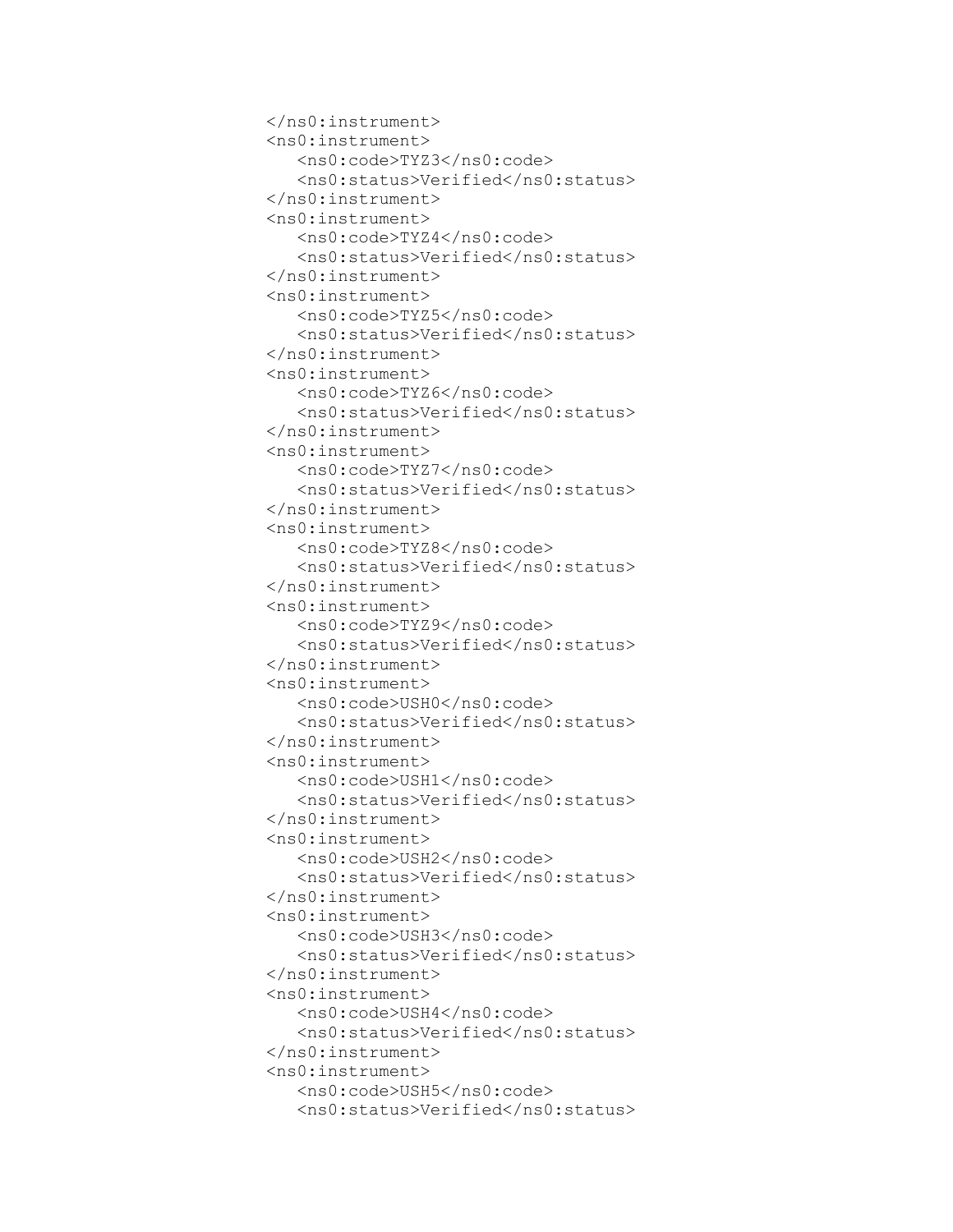```
 </ns0:instrument>
 <ns0:instrument>
    <ns0:code>USH6</ns0:code>
   <ns0:status>Verified</ns0:status>
 </ns0:instrument>
 <ns0:instrument>
    <ns0:code>USH7</ns0:code>
   <ns0:status>Verified</ns0:status>
 </ns0:instrument>
 <ns0:instrument>
    <ns0:code>USH8</ns0:code>
   <ns0:status>Verified</ns0:status>
 </ns0:instrument>
 <ns0:instrument>
    <ns0:code>USH9</ns0:code>
   <ns0:status>Verified</ns0:status>
 </ns0:instrument>
 <ns0:instrument>
    <ns0:code>USM0</ns0:code>
   <ns0:status>Verified</ns0:status>
 </ns0:instrument>
 <ns0:instrument>
    <ns0:code>USM1</ns0:code>
    <ns0:status>Verified</ns0:status>
 </ns0:instrument>
 <ns0:instrument>
    <ns0:code>USM2</ns0:code>
   <ns0:status>Verified</ns0:status>
 </ns0:instrument>
 <ns0:instrument>
    <ns0:code>USM3</ns0:code>
   <ns0:status>Verified</ns0:status>
 </ns0:instrument>
 <ns0:instrument>
    <ns0:code>USM4</ns0:code>
   <ns0:status>Verified</ns0:status>
 </ns0:instrument>
 <ns0:instrument>
    <ns0:code>USM5</ns0:code>
   <ns0:status>Verified</ns0:status>
 </ns0:instrument>
 <ns0:instrument>
    <ns0:code>USM6</ns0:code>
   <ns0:status>Verified</ns0:status>
 </ns0:instrument>
 <ns0:instrument>
    <ns0:code>USM7</ns0:code>
   <ns0:status>Verified</ns0:status>
 </ns0:instrument>
 <ns0:instrument>
    <ns0:code>USM8</ns0:code>
   <ns0:status>Verified</ns0:status>
```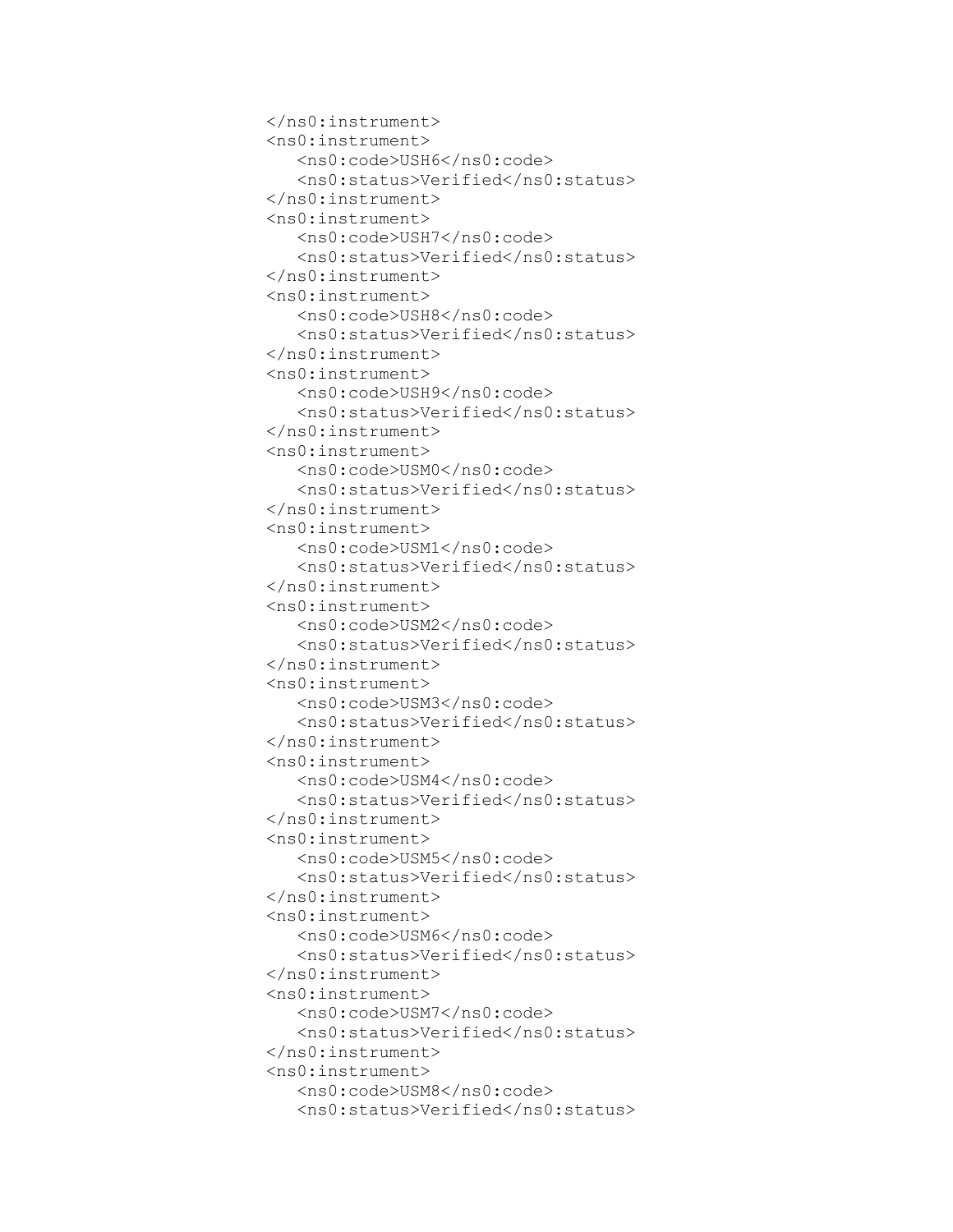```
 </ns0:instrument>
 <ns0:instrument>
    <ns0:code>USM9</ns0:code>
   <ns0:status>Verified</ns0:status>
 </ns0:instrument>
 <ns0:instrument>
    <ns0:code>USU0</ns0:code>
   <ns0:status>Verified</ns0:status>
 </ns0:instrument>
 <ns0:instrument>
    <ns0:code>USU1</ns0:code>
   <ns0:status>Verified</ns0:status>
 </ns0:instrument>
 <ns0:instrument>
    <ns0:code>USU2</ns0:code>
   <ns0:status>Verified</ns0:status>
 </ns0:instrument>
 <ns0:instrument>
    <ns0:code>USU3</ns0:code>
   <ns0:status>Verified</ns0:status>
 </ns0:instrument>
 <ns0:instrument>
    <ns0:code>USU4</ns0:code>
   <ns0:status>Verified</ns0:status>
 </ns0:instrument>
 <ns0:instrument>
    <ns0:code>USU5</ns0:code>
    <ns0:status>Verified</ns0:status>
 </ns0:instrument>
 <ns0:instrument>
    <ns0:code>USU6</ns0:code>
   <ns0:status>Verified</ns0:status>
 </ns0:instrument>
 <ns0:instrument>
    <ns0:code>USU7</ns0:code>
   <ns0:status>Verified</ns0:status>
 </ns0:instrument>
 <ns0:instrument>
    <ns0:code>USU8</ns0:code>
   <ns0:status>Verified</ns0:status>
 </ns0:instrument>
 <ns0:instrument>
    <ns0:code>USU9</ns0:code>
   <ns0:status>Verified</ns0:status>
 </ns0:instrument>
 <ns0:instrument>
    <ns0:code>USZ0</ns0:code>
   <ns0:status>Verified</ns0:status>
 </ns0:instrument>
 <ns0:instrument>
    <ns0:code>USZ1</ns0:code>
   <ns0:status>Verified</ns0:status>
```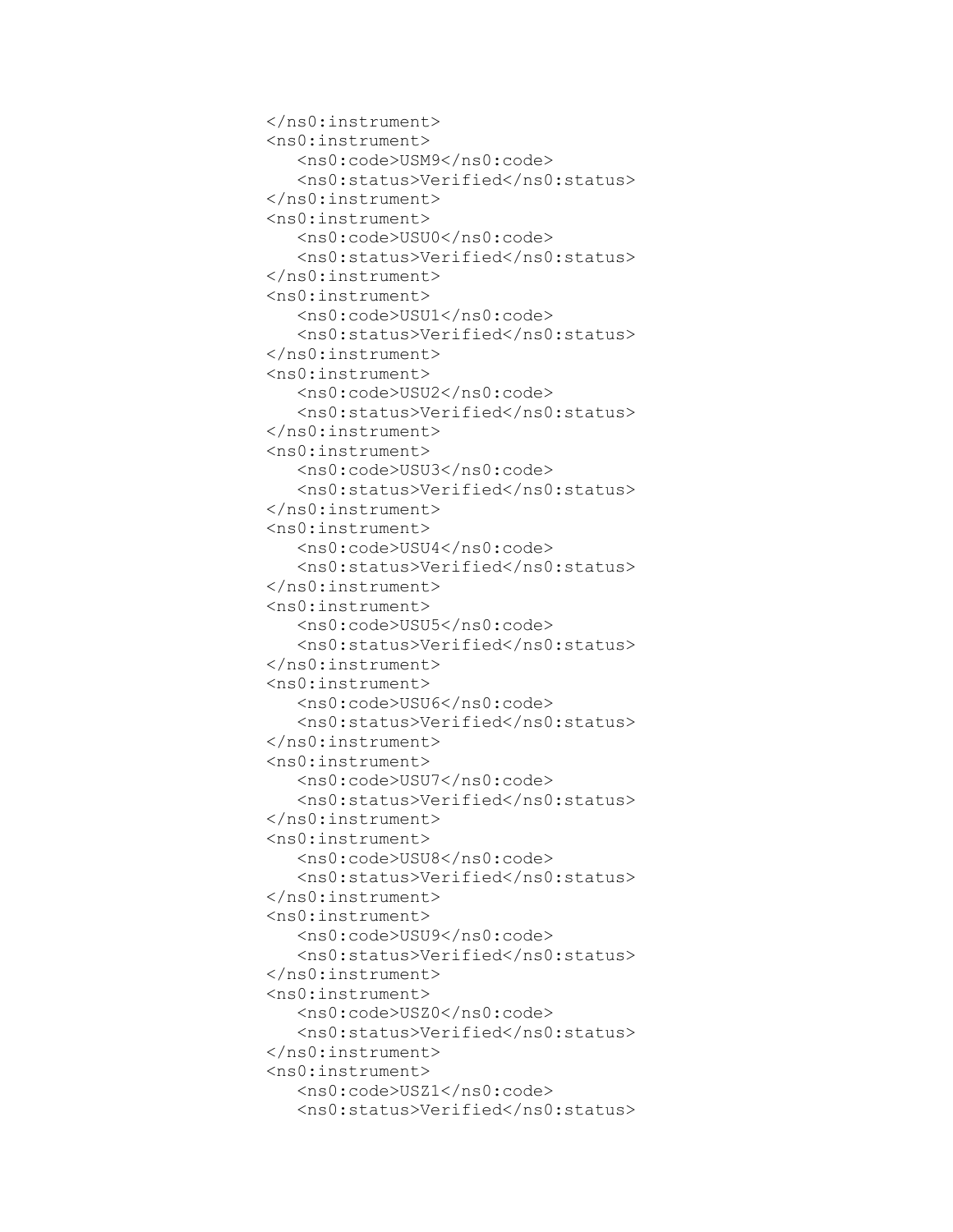```
 </ns0:instrument>
 <ns0:instrument>
    <ns0:code>USZ2</ns0:code>
   <ns0:status>Verified</ns0:status>
 </ns0:instrument>
 <ns0:instrument>
    <ns0:code>USZ3</ns0:code>
   <ns0:status>Verified</ns0:status>
 </ns0:instrument>
 <ns0:instrument>
    <ns0:code>USZ4</ns0:code>
   <ns0:status>Verified</ns0:status>
 </ns0:instrument>
 <ns0:instrument>
    <ns0:code>USZ5</ns0:code>
   <ns0:status>Verified</ns0:status>
 </ns0:instrument>
 <ns0:instrument>
    <ns0:code>USZ6</ns0:code>
   <ns0:status>Verified</ns0:status>
 </ns0:instrument>
 <ns0:instrument>
    <ns0:code>USZ7</ns0:code>
   <ns0:status>Verified</ns0:status>
 </ns0:instrument>
 <ns0:instrument>
    <ns0:code>USZ8</ns0:code>
   <ns0:status>Verified</ns0:status>
 </ns0:instrument>
 <ns0:instrument>
    <ns0:code>USZ9</ns0:code>
    <ns0:status>Verified</ns0:status>
 </ns0:instrument>
 <ns0:instrument>
    <ns0:code>FVH0</ns0:code>
   <ns0:status>Verified</ns0:status>
 </ns0:instrument>
 <ns0:instrument>
    <ns0:code>FVH1</ns0:code>
   <ns0:status>Verified</ns0:status>
 </ns0:instrument>
 <ns0:instrument>
    <ns0:code>FVH2</ns0:code>
   <ns0:status>Verified</ns0:status>
 </ns0:instrument>
 <ns0:instrument>
    <ns0:code>FVH3</ns0:code>
   <ns0:status>Verified</ns0:status>
 </ns0:instrument>
 <ns0:instrument>
    <ns0:code>FVH4</ns0:code>
   <ns0:status>Verified</ns0:status>
```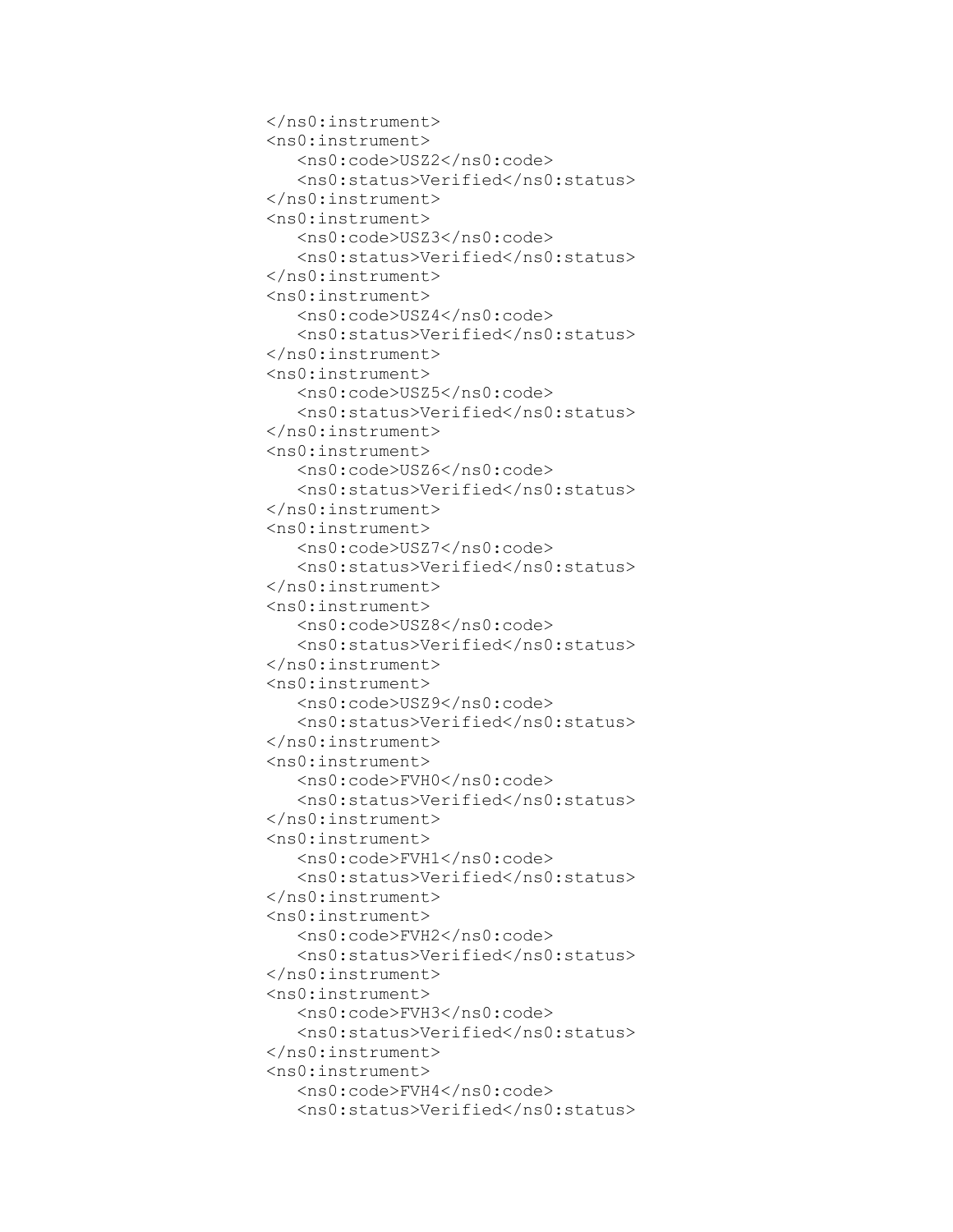```
 </ns0:instrument>
 <ns0:instrument>
    <ns0:code>FVH5</ns0:code>
   <ns0:status>Verified</ns0:status>
 </ns0:instrument>
 <ns0:instrument>
    <ns0:code>FVH6</ns0:code>
   <ns0:status>Verified</ns0:status>
 </ns0:instrument>
 <ns0:instrument>
    <ns0:code>FVH7</ns0:code>
   <ns0:status>Verified</ns0:status>
 </ns0:instrument>
 <ns0:instrument>
    <ns0:code>FVH8</ns0:code>
   <ns0:status>Verified</ns0:status>
 </ns0:instrument>
 <ns0:instrument>
    <ns0:code>FVH9</ns0:code>
   <ns0:status>Verified</ns0:status>
 </ns0:instrument>
 <ns0:instrument>
    <ns0:code>FVM0</ns0:code>
   <ns0:status>Verified</ns0:status>
 </ns0:instrument>
 <ns0:instrument>
    <ns0:code>FVM1</ns0:code>
   <ns0:status>Verified</ns0:status>
 </ns0:instrument>
 <ns0:instrument>
    <ns0:code>FVM2</ns0:code>
   <ns0:status>Verified</ns0:status>
 </ns0:instrument>
 <ns0:instrument>
    <ns0:code>FVM3</ns0:code>
    <ns0:status>Verified</ns0:status>
 </ns0:instrument>
 <ns0:instrument>
    <ns0:code>FVM4</ns0:code>
   <ns0:status>Verified</ns0:status>
 </ns0:instrument>
 <ns0:instrument>
    <ns0:code>FVM5</ns0:code>
   <ns0:status>Verified</ns0:status>
 </ns0:instrument>
 <ns0:instrument>
    <ns0:code>FVM6</ns0:code>
   <ns0:status>Verified</ns0:status>
 </ns0:instrument>
 <ns0:instrument>
    <ns0:code>FVM7</ns0:code>
   <ns0:status>Verified</ns0:status>
```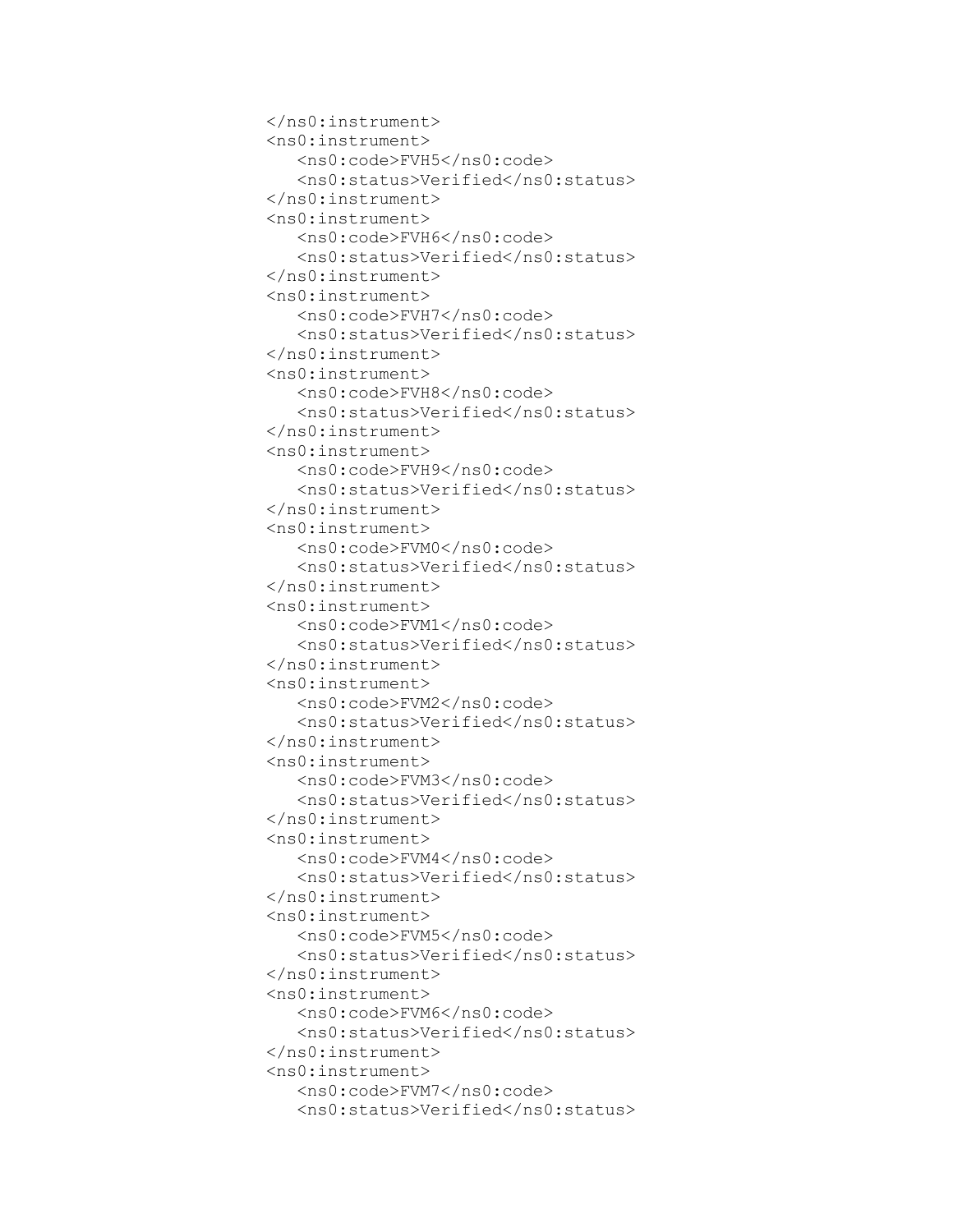```
 </ns0:instrument>
 <ns0:instrument>
    <ns0:code>FVM8</ns0:code>
   <ns0:status>Verified</ns0:status>
 </ns0:instrument>
 <ns0:instrument>
    <ns0:code>FVM9</ns0:code>
   <ns0:status>Verified</ns0:status>
 </ns0:instrument>
 <ns0:instrument>
    <ns0:code>FVU0</ns0:code>
   <ns0:status>Verified</ns0:status>
 </ns0:instrument>
 <ns0:instrument>
    <ns0:code>FVU1</ns0:code>
   <ns0:status>Verified</ns0:status>
 </ns0:instrument>
 <ns0:instrument>
    <ns0:code>FVU2</ns0:code>
   <ns0:status>Verified</ns0:status>
 </ns0:instrument>
 <ns0:instrument>
    <ns0:code>FVU3</ns0:code>
   <ns0:status>Verified</ns0:status>
 </ns0:instrument>
 <ns0:instrument>
    <ns0:code>FVU4</ns0:code>
   <ns0:status>Verified</ns0:status>
 </ns0:instrument>
 <ns0:instrument>
    <ns0:code>FVU5</ns0:code>
   <ns0:status>Verified</ns0:status>
 </ns0:instrument>
 <ns0:instrument>
    <ns0:code>FVU6</ns0:code>
   <ns0:status>Verified</ns0:status>
 </ns0:instrument>
 <ns0:instrument>
    <ns0:code>FVU7</ns0:code>
    <ns0:status>Verified</ns0:status>
 </ns0:instrument>
 <ns0:instrument>
    <ns0:code>FVU8</ns0:code>
   <ns0:status>Verified</ns0:status>
 </ns0:instrument>
 <ns0:instrument>
    <ns0:code>FVU9</ns0:code>
   <ns0:status>Verified</ns0:status>
 </ns0:instrument>
 <ns0:instrument>
    <ns0:code>FVZ0</ns0:code>
   <ns0:status>Verified</ns0:status>
```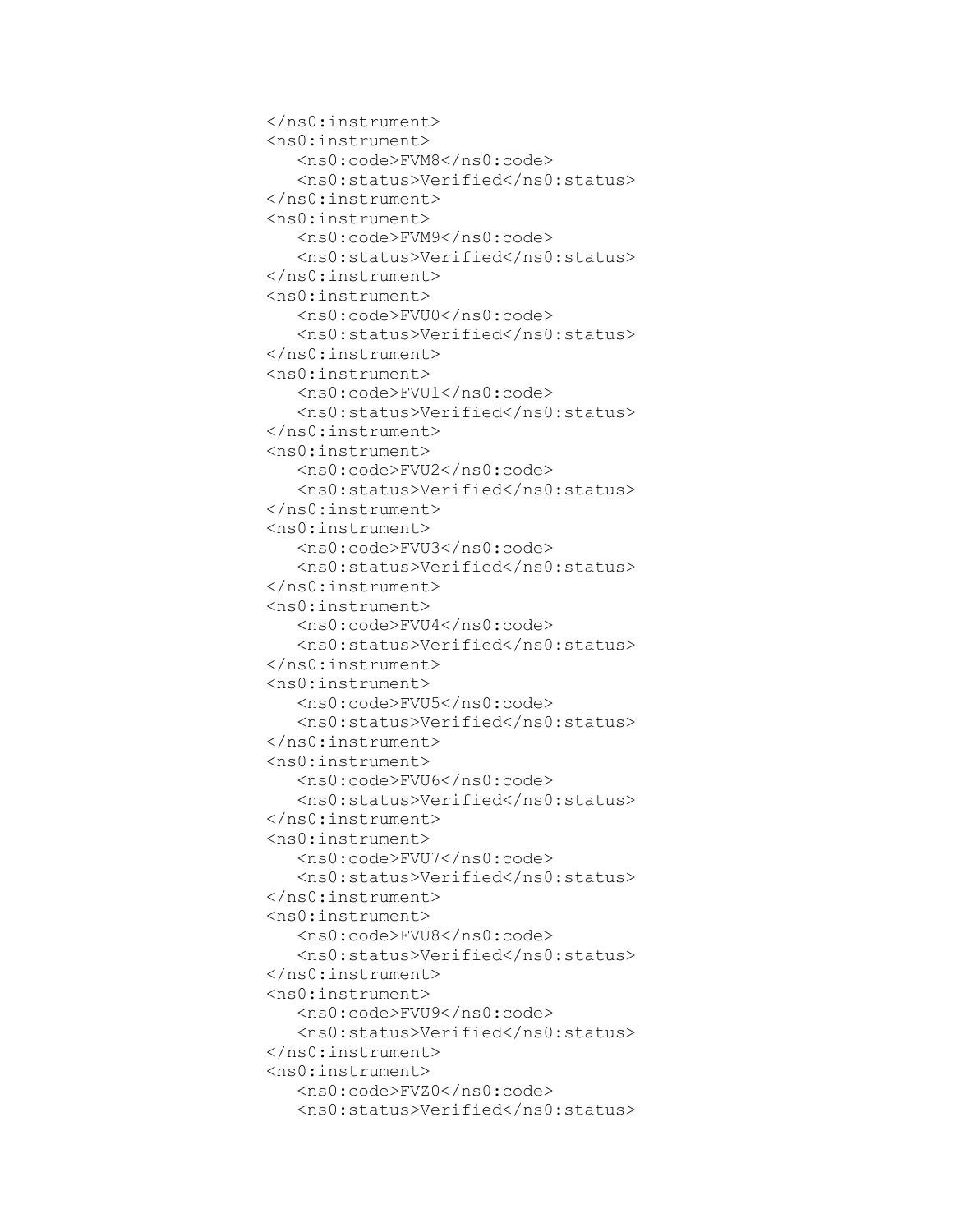```
 </ns0:instrument>
 <ns0:instrument>
    <ns0:code>FVZ1</ns0:code>
   <ns0:status>Verified</ns0:status>
 </ns0:instrument>
 <ns0:instrument>
    <ns0:code>FVZ2</ns0:code>
   <ns0:status>Verified</ns0:status>
 </ns0:instrument>
 <ns0:instrument>
    <ns0:code>FVZ3</ns0:code>
   <ns0:status>Verified</ns0:status>
 </ns0:instrument>
 <ns0:instrument>
    <ns0:code>FVZ4</ns0:code>
   <ns0:status>Verified</ns0:status>
 </ns0:instrument>
 <ns0:instrument>
    <ns0:code>FVZ5</ns0:code>
   <ns0:status>Verified</ns0:status>
 </ns0:instrument>
 <ns0:instrument>
    <ns0:code>FVZ6</ns0:code>
   <ns0:status>Verified</ns0:status>
 </ns0:instrument>
 <ns0:instrument>
    <ns0:code>FVZ7</ns0:code>
   <ns0:status>Verified</ns0:status>
 </ns0:instrument>
 <ns0:instrument>
    <ns0:code>FVZ8</ns0:code>
   <ns0:status>Verified</ns0:status>
 </ns0:instrument>
 <ns0:instrument>
    <ns0:code>FVZ9</ns0:code>
   <ns0:status>Verified</ns0:status>
 </ns0:instrument>
 <ns0:instrument>
    <ns0:code>VXF0</ns0:code>
   <ns0:status>Verified</ns0:status>
 </ns0:instrument>
 <ns0:instrument>
    <ns0:code>VXF1</ns0:code>
    <ns0:status>Verified</ns0:status>
 </ns0:instrument>
 <ns0:instrument>
    <ns0:code>VXF2</ns0:code>
   <ns0:status>Verified</ns0:status>
 </ns0:instrument>
 <ns0:instrument>
    <ns0:code>VXF3</ns0:code>
   <ns0:status>Verified</ns0:status>
```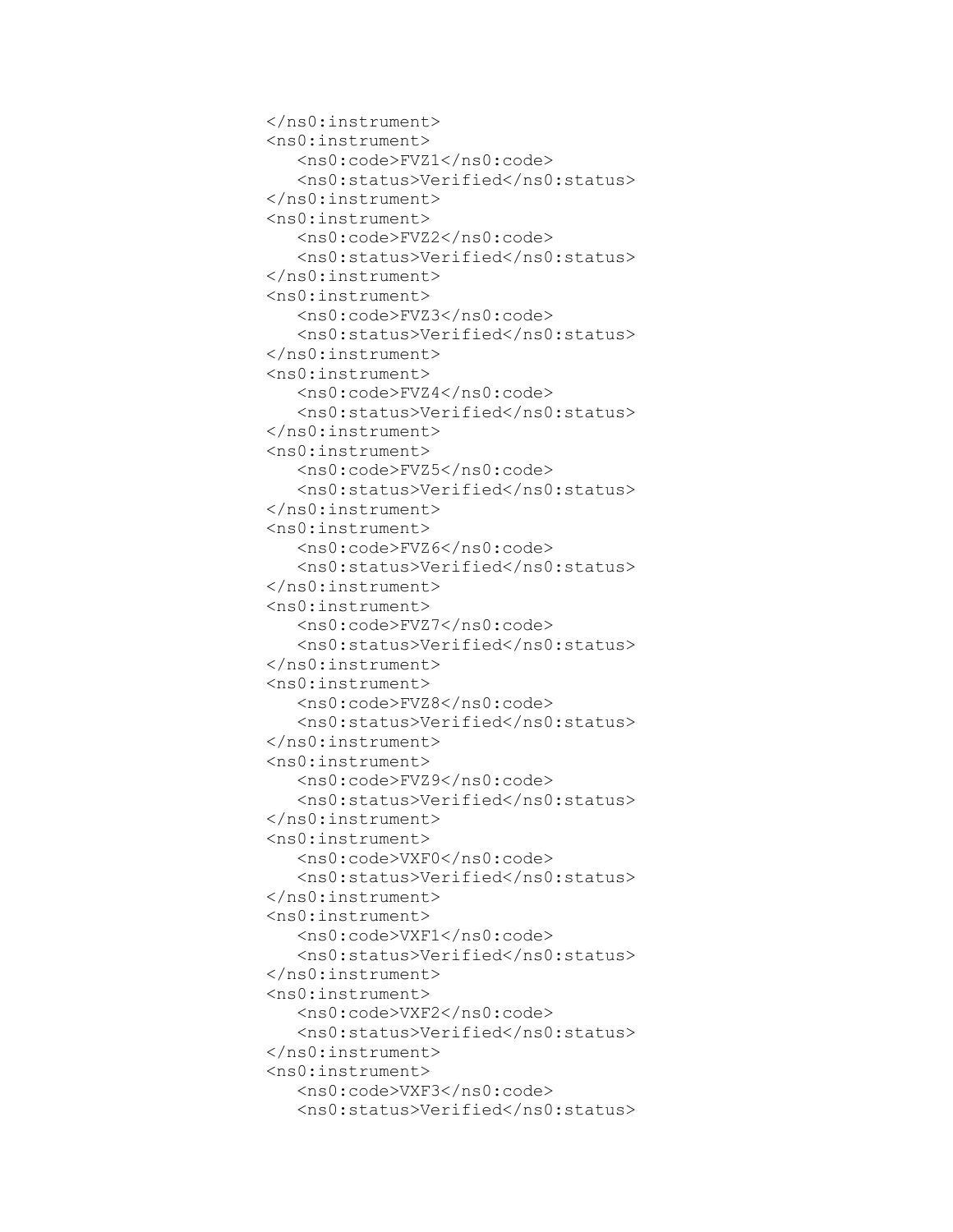```
 </ns0:instrument>
 <ns0:instrument>
    <ns0:code>VXF4</ns0:code>
   <ns0:status>Verified</ns0:status>
 </ns0:instrument>
 <ns0:instrument>
    <ns0:code>VXF5</ns0:code>
   <ns0:status>Verified</ns0:status>
 </ns0:instrument>
 <ns0:instrument>
    <ns0:code>VXF6</ns0:code>
   <ns0:status>Verified</ns0:status>
 </ns0:instrument>
 <ns0:instrument>
    <ns0:code>VXF7</ns0:code>
   <ns0:status>Verified</ns0:status>
 </ns0:instrument>
 <ns0:instrument>
    <ns0:code>VXF8</ns0:code>
   <ns0:status>Verified</ns0:status>
 </ns0:instrument>
 <ns0:instrument>
    <ns0:code>VXF9</ns0:code>
   <ns0:status>Verified</ns0:status>
 </ns0:instrument>
 <ns0:instrument>
    <ns0:code>VXG0</ns0:code>
   <ns0:status>Verified</ns0:status>
 </ns0:instrument>
 <ns0:instrument>
    <ns0:code>VXG1</ns0:code>
   <ns0:status>Verified</ns0:status>
 </ns0:instrument>
 <ns0:instrument>
    <ns0:code>VXG2</ns0:code>
   <ns0:status>Verified</ns0:status>
 </ns0:instrument>
 <ns0:instrument>
    <ns0:code>VXG3</ns0:code>
   <ns0:status>Verified</ns0:status>
 </ns0:instrument>
 <ns0:instrument>
    <ns0:code>VXG4</ns0:code>
   <ns0:status>Verified</ns0:status>
 </ns0:instrument>
 <ns0:instrument>
    <ns0:code>VXG5</ns0:code>
    <ns0:status>Verified</ns0:status>
 </ns0:instrument>
 <ns0:instrument>
    <ns0:code>VXG6</ns0:code>
   <ns0:status>Verified</ns0:status>
```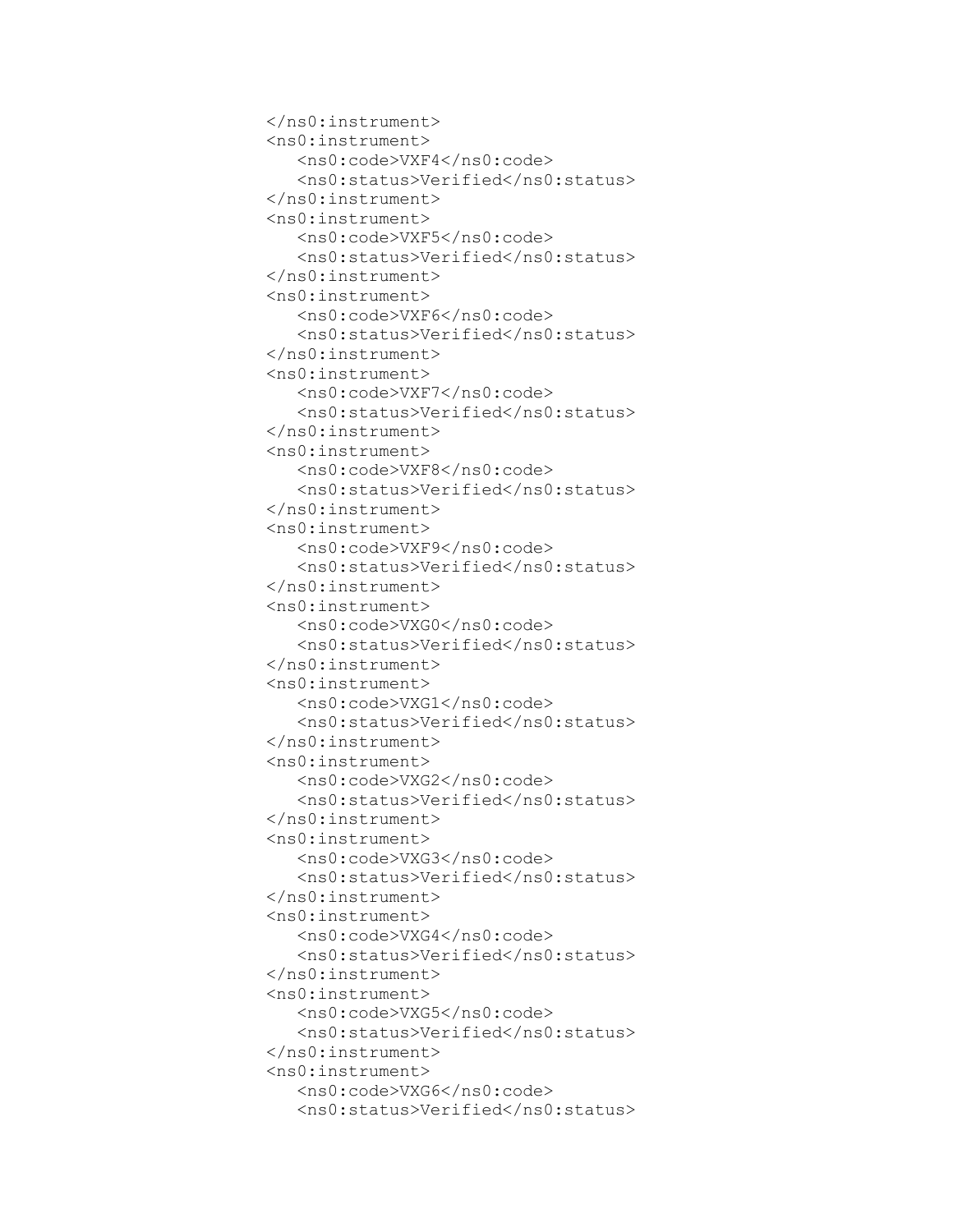```
 </ns0:instrument>
 <ns0:instrument>
    <ns0:code>VXG7</ns0:code>
   <ns0:status>Verified</ns0:status>
 </ns0:instrument>
 <ns0:instrument>
    <ns0:code>VXG8</ns0:code>
   <ns0:status>Verified</ns0:status>
 </ns0:instrument>
 <ns0:instrument>
    <ns0:code>VXG9</ns0:code>
   <ns0:status>Verified</ns0:status>
 </ns0:instrument>
 <ns0:instrument>
    <ns0:code>VXH0</ns0:code>
   <ns0:status>Verified</ns0:status>
 </ns0:instrument>
 <ns0:instrument>
    <ns0:code>VXH1</ns0:code>
   <ns0:status>Verified</ns0:status>
 </ns0:instrument>
 <ns0:instrument>
    <ns0:code>VXH2</ns0:code>
   <ns0:status>Verified</ns0:status>
 </ns0:instrument>
 <ns0:instrument>
    <ns0:code>VXH3</ns0:code>
   <ns0:status>Verified</ns0:status>
 </ns0:instrument>
 <ns0:instrument>
    <ns0:code>VXH4</ns0:code>
   <ns0:status>Verified</ns0:status>
 </ns0:instrument>
 <ns0:instrument>
    <ns0:code>VXH5</ns0:code>
   <ns0:status>Verified</ns0:status>
 </ns0:instrument>
 <ns0:instrument>
    <ns0:code>VXH6</ns0:code>
   <ns0:status>Verified</ns0:status>
 </ns0:instrument>
 <ns0:instrument>
    <ns0:code>VXH7</ns0:code>
   <ns0:status>Verified</ns0:status>
 </ns0:instrument>
 <ns0:instrument>
    <ns0:code>VXH8</ns0:code>
   <ns0:status>Verified</ns0:status>
 </ns0:instrument>
 <ns0:instrument>
    <ns0:code>VXH9</ns0:code>
    <ns0:status>Verified</ns0:status>
```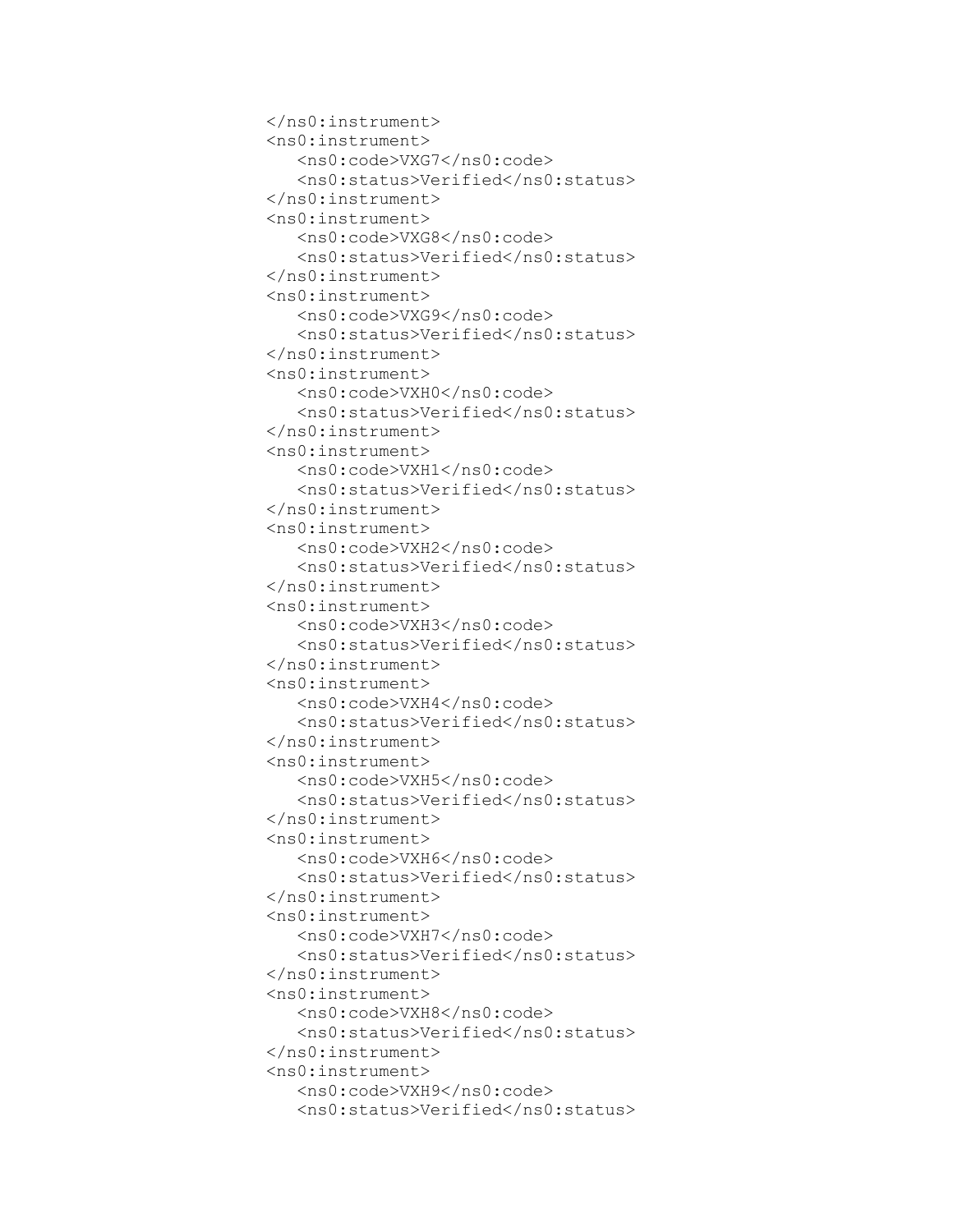```
 </ns0:instrument>
 <ns0:instrument>
    <ns0:code>VXJ0</ns0:code>
   <ns0:status>Verified</ns0:status>
 </ns0:instrument>
 <ns0:instrument>
    <ns0:code>VXJ1</ns0:code>
   <ns0:status>Verified</ns0:status>
 </ns0:instrument>
 <ns0:instrument>
    <ns0:code>VXJ2</ns0:code>
   <ns0:status>Verified</ns0:status>
 </ns0:instrument>
 <ns0:instrument>
    <ns0:code>VXJ3</ns0:code>
   <ns0:status>Verified</ns0:status>
 </ns0:instrument>
 <ns0:instrument>
    <ns0:code>VXJ4</ns0:code>
   <ns0:status>Verified</ns0:status>
 </ns0:instrument>
 <ns0:instrument>
    <ns0:code>VXJ5</ns0:code>
   <ns0:status>Verified</ns0:status>
 </ns0:instrument>
 <ns0:instrument>
    <ns0:code>VXJ6</ns0:code>
   <ns0:status>Verified</ns0:status>
 </ns0:instrument>
 <ns0:instrument>
    <ns0:code>VXJ7</ns0:code>
   <ns0:status>Verified</ns0:status>
 </ns0:instrument>
 <ns0:instrument>
    <ns0:code>VXJ8</ns0:code>
   <ns0:status>Verified</ns0:status>
 </ns0:instrument>
 <ns0:instrument>
    <ns0:code>VXJ9</ns0:code>
   <ns0:status>Verified</ns0:status>
 </ns0:instrument>
 <ns0:instrument>
    <ns0:code>VXK0</ns0:code>
   <ns0:status>Verified</ns0:status>
 </ns0:instrument>
 <ns0:instrument>
    <ns0:code>VXK1</ns0:code>
   <ns0:status>Verified</ns0:status>
 </ns0:instrument>
 <ns0:instrument>
    <ns0:code>VXK2</ns0:code>
   <ns0:status>Verified</ns0:status>
```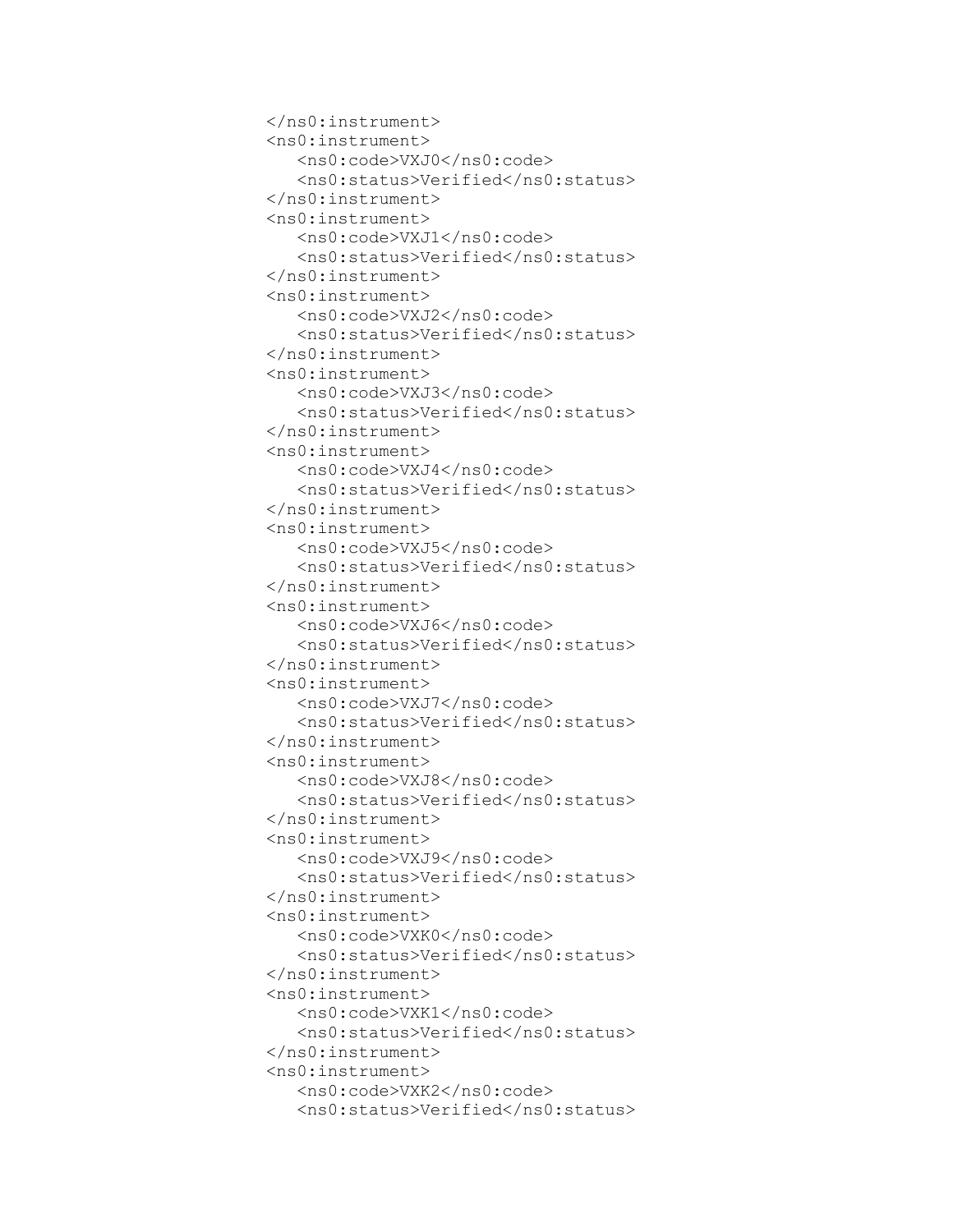```
 </ns0:instrument>
 <ns0:instrument>
    <ns0:code>VXK3</ns0:code>
    <ns0:status>Verified</ns0:status>
 </ns0:instrument>
 <ns0:instrument>
    <ns0:code>VXK4</ns0:code>
   <ns0:status>Verified</ns0:status>
 </ns0:instrument>
 <ns0:instrument>
    <ns0:code>VXK5</ns0:code>
   <ns0:status>Verified</ns0:status>
 </ns0:instrument>
 <ns0:instrument>
    <ns0:code>VXK6</ns0:code>
   <ns0:status>Verified</ns0:status>
 </ns0:instrument>
 <ns0:instrument>
    <ns0:code>VXK7</ns0:code>
   <ns0:status>Verified</ns0:status>
 </ns0:instrument>
 <ns0:instrument>
    <ns0:code>VXK8</ns0:code>
   <ns0:status>Verified</ns0:status>
 </ns0:instrument>
 <ns0:instrument>
    <ns0:code>VXK9</ns0:code>
   <ns0:status>Verified</ns0:status>
 </ns0:instrument>
 <ns0:instrument>
    <ns0:code>VXM0</ns0:code>
   <ns0:status>Verified</ns0:status>
 </ns0:instrument>
 <ns0:instrument>
    <ns0:code>VXM1</ns0:code>
   <ns0:status>Verified</ns0:status>
 </ns0:instrument>
 <ns0:instrument>
    <ns0:code>VXM2</ns0:code>
   <ns0:status>Verified</ns0:status>
 </ns0:instrument>
 <ns0:instrument>
    <ns0:code>VXM3</ns0:code>
   <ns0:status>Verified</ns0:status>
 </ns0:instrument>
 <ns0:instrument>
    <ns0:code>VXM4</ns0:code>
   <ns0:status>Verified</ns0:status>
 </ns0:instrument>
 <ns0:instrument>
    <ns0:code>VXM5</ns0:code>
   <ns0:status>Verified</ns0:status>
```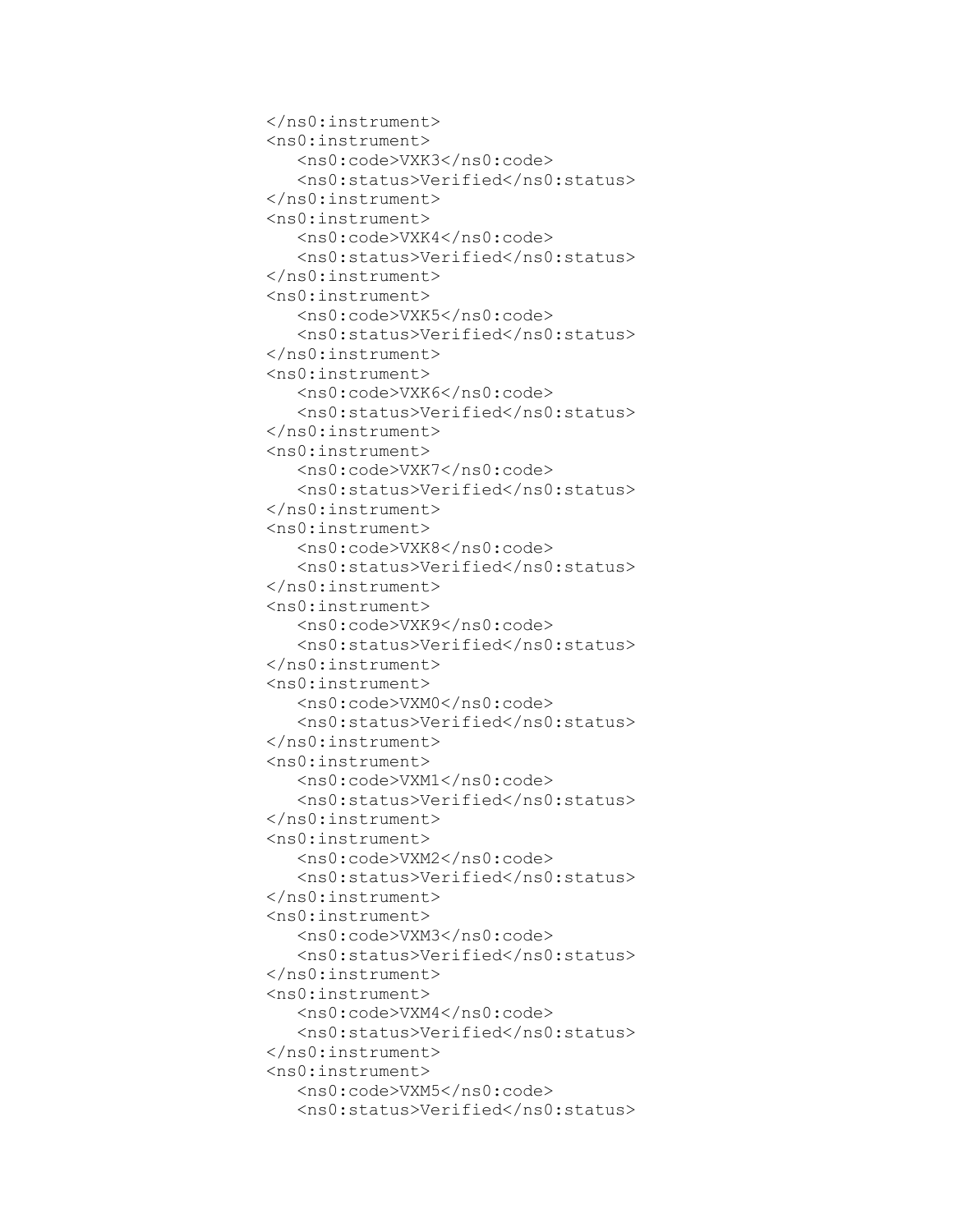```
 </ns0:instrument>
 <ns0:instrument>
    <ns0:code>VXM6</ns0:code>
   <ns0:status>Verified</ns0:status>
 </ns0:instrument>
 <ns0:instrument>
    <ns0:code>VXM7</ns0:code>
    <ns0:status>Verified</ns0:status>
 </ns0:instrument>
 <ns0:instrument>
    <ns0:code>VXM8</ns0:code>
   <ns0:status>Verified</ns0:status>
 </ns0:instrument>
 <ns0:instrument>
    <ns0:code>VXM9</ns0:code>
   <ns0:status>Verified</ns0:status>
 </ns0:instrument>
 <ns0:instrument>
    <ns0:code>VXN0</ns0:code>
   <ns0:status>Verified</ns0:status>
 </ns0:instrument>
 <ns0:instrument>
    <ns0:code>VXN1</ns0:code>
   <ns0:status>Verified</ns0:status>
 </ns0:instrument>
 <ns0:instrument>
    <ns0:code>VXN2</ns0:code>
   <ns0:status>Verified</ns0:status>
 </ns0:instrument>
 <ns0:instrument>
    <ns0:code>VXN3</ns0:code>
   <ns0:status>Verified</ns0:status>
 </ns0:instrument>
 <ns0:instrument>
    <ns0:code>VXN4</ns0:code>
   <ns0:status>Verified</ns0:status>
 </ns0:instrument>
 <ns0:instrument>
    <ns0:code>VXN5</ns0:code>
   <ns0:status>Verified</ns0:status>
 </ns0:instrument>
 <ns0:instrument>
    <ns0:code>VXN6</ns0:code>
   <ns0:status>Verified</ns0:status>
 </ns0:instrument>
 <ns0:instrument>
    <ns0:code>VXN7</ns0:code>
   <ns0:status>Verified</ns0:status>
 </ns0:instrument>
 <ns0:instrument>
    <ns0:code>VXN8</ns0:code>
   <ns0:status>Verified</ns0:status>
```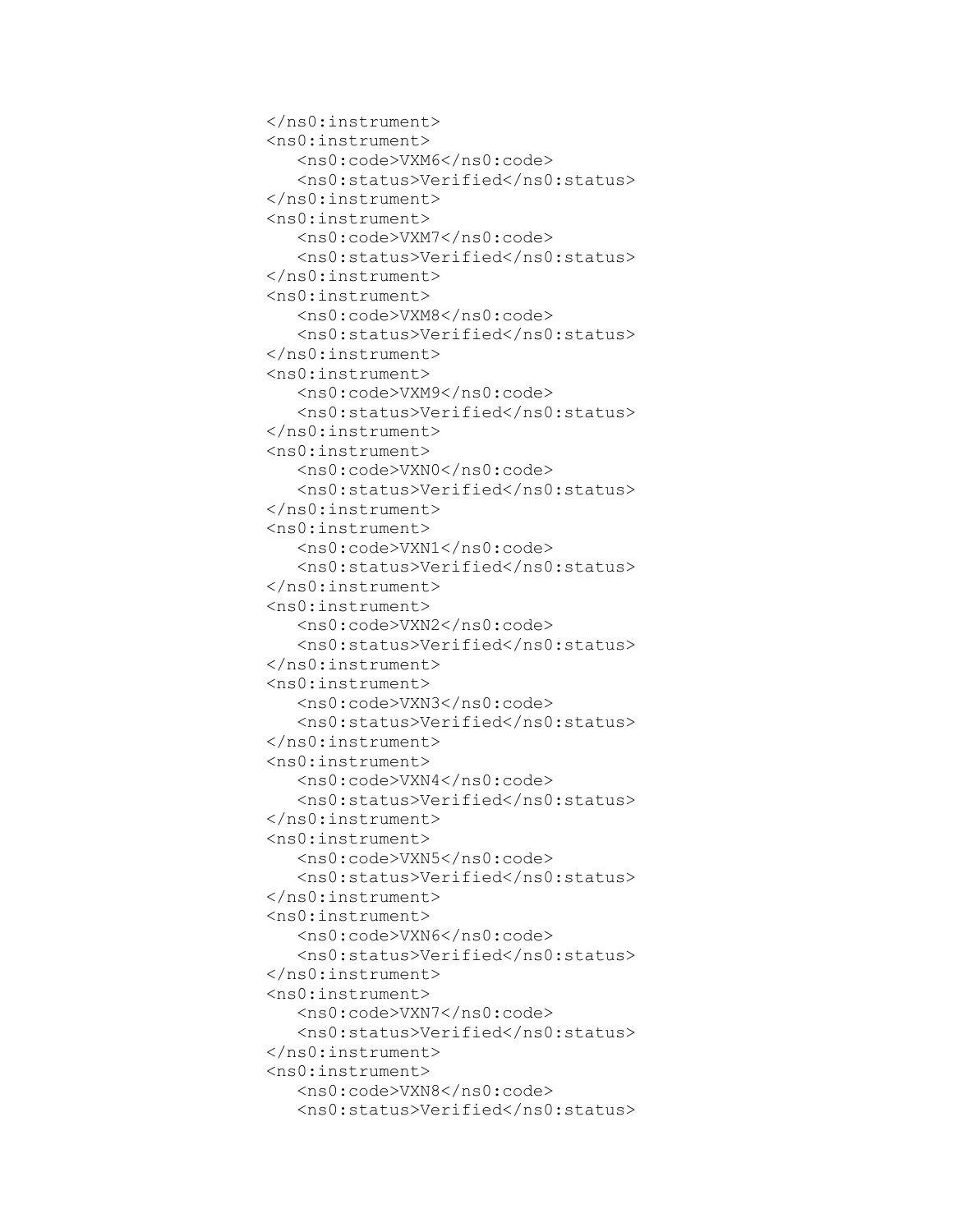```
 </ns0:instrument>
 <ns0:instrument>
    <ns0:code>VXN9</ns0:code>
   <ns0:status>Verified</ns0:status>
 </ns0:instrument>
 <ns0:instrument>
    <ns0:code>VXQ0</ns0:code>
   <ns0:status>Verified</ns0:status>
 </ns0:instrument>
 <ns0:instrument>
    <ns0:code>VXQ1</ns0:code>
    <ns0:status>Verified</ns0:status>
 </ns0:instrument>
 <ns0:instrument>
    <ns0:code>VXQ2</ns0:code>
   <ns0:status>Verified</ns0:status>
 </ns0:instrument>
 <ns0:instrument>
    <ns0:code>VXQ3</ns0:code>
   <ns0:status>Verified</ns0:status>
 </ns0:instrument>
 <ns0:instrument>
    <ns0:code>VXQ4</ns0:code>
   <ns0:status>Verified</ns0:status>
 </ns0:instrument>
 <ns0:instrument>
    <ns0:code>VXQ5</ns0:code>
   <ns0:status>Verified</ns0:status>
 </ns0:instrument>
 <ns0:instrument>
    <ns0:code>VXQ6</ns0:code>
   <ns0:status>Verified</ns0:status>
 </ns0:instrument>
 <ns0:instrument>
    <ns0:code>VXQ7</ns0:code>
   <ns0:status>Verified</ns0:status>
 </ns0:instrument>
 <ns0:instrument>
    <ns0:code>VXQ8</ns0:code>
   <ns0:status>Verified</ns0:status>
 </ns0:instrument>
 <ns0:instrument>
    <ns0:code>VXQ9</ns0:code>
   <ns0:status>Verified</ns0:status>
 </ns0:instrument>
 <ns0:instrument>
    <ns0:code>VXU0</ns0:code>
   <ns0:status>Verified</ns0:status>
 </ns0:instrument>
 <ns0:instrument>
    <ns0:code>VXU1</ns0:code>
   <ns0:status>Verified</ns0:status>
```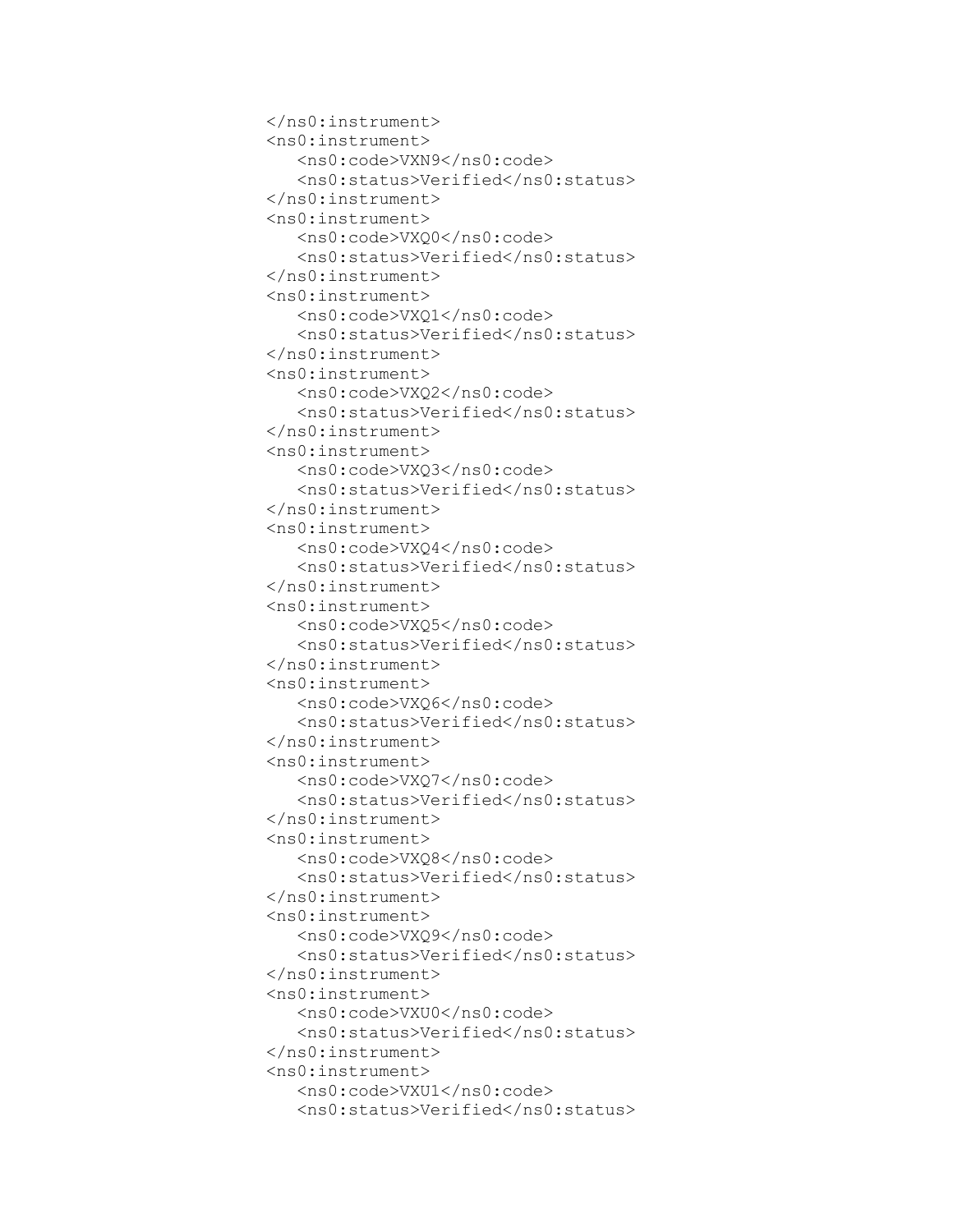```
 </ns0:instrument>
 <ns0:instrument>
    <ns0:code>VXU2</ns0:code>
   <ns0:status>Verified</ns0:status>
 </ns0:instrument>
 <ns0:instrument>
    <ns0:code>VXU3</ns0:code>
   <ns0:status>Verified</ns0:status>
 </ns0:instrument>
 <ns0:instrument>
    <ns0:code>VXU4</ns0:code>
   <ns0:status>Verified</ns0:status>
 </ns0:instrument>
 <ns0:instrument>
    <ns0:code>VXU5</ns0:code>
    <ns0:status>Verified</ns0:status>
 </ns0:instrument>
 <ns0:instrument>
    <ns0:code>VXU6</ns0:code>
   <ns0:status>Verified</ns0:status>
 </ns0:instrument>
 <ns0:instrument>
    <ns0:code>VXU7</ns0:code>
   <ns0:status>Verified</ns0:status>
 </ns0:instrument>
 <ns0:instrument>
    <ns0:code>VXU8</ns0:code>
   <ns0:status>Verified</ns0:status>
 </ns0:instrument>
 <ns0:instrument>
    <ns0:code>VXU9</ns0:code>
   <ns0:status>Verified</ns0:status>
 </ns0:instrument>
 <ns0:instrument>
    <ns0:code>VXV0</ns0:code>
   <ns0:status>Verified</ns0:status>
 </ns0:instrument>
 <ns0:instrument>
    <ns0:code>VXV1</ns0:code>
   <ns0:status>Verified</ns0:status>
 </ns0:instrument>
 <ns0:instrument>
    <ns0:code>VXV2</ns0:code>
   <ns0:status>Verified</ns0:status>
 </ns0:instrument>
 <ns0:instrument>
    <ns0:code>VXV3</ns0:code>
   <ns0:status>Verified</ns0:status>
 </ns0:instrument>
 <ns0:instrument>
    <ns0:code>VXV4</ns0:code>
   <ns0:status>Verified</ns0:status>
```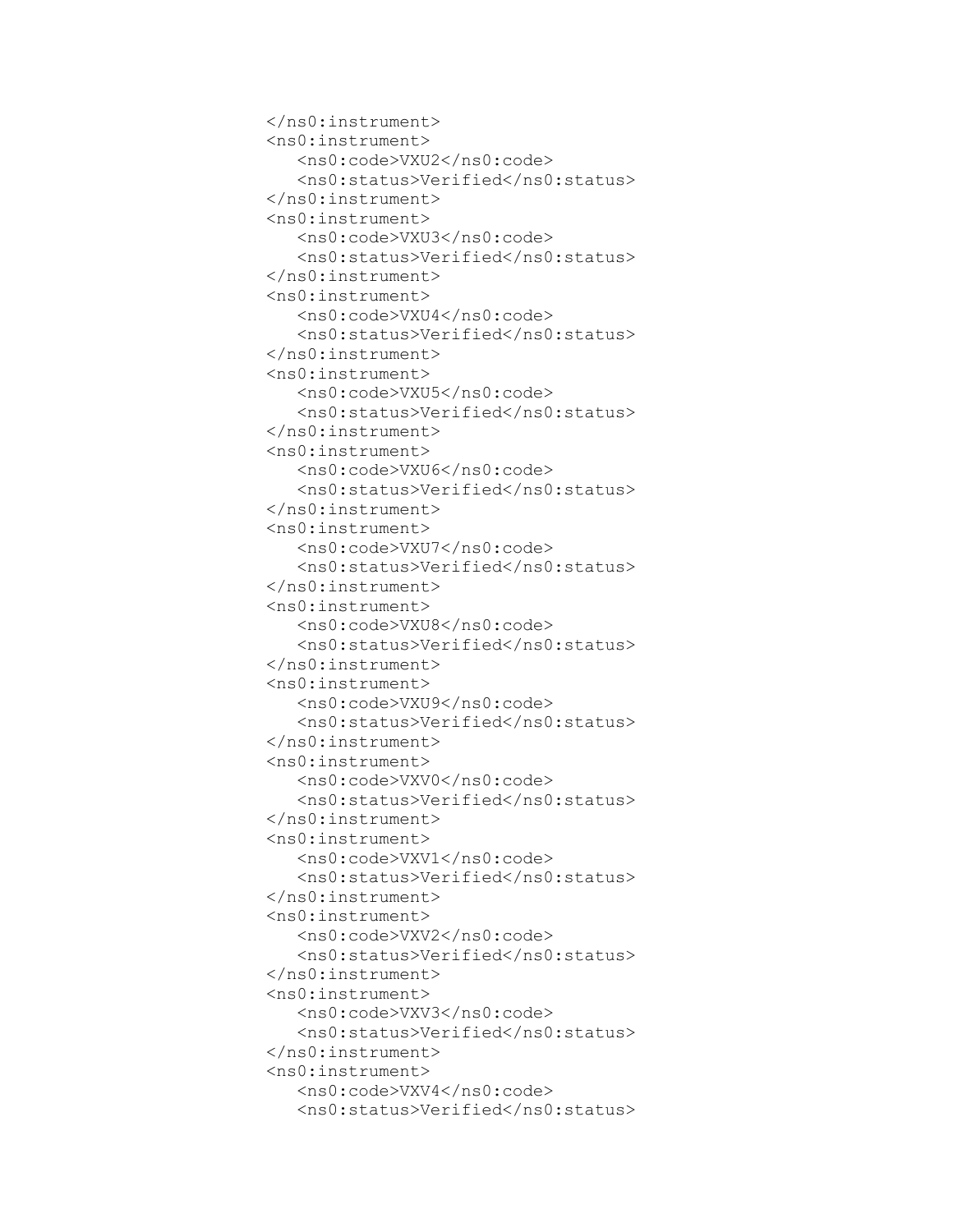```
 </ns0:instrument>
 <ns0:instrument>
    <ns0:code>VXV5</ns0:code>
   <ns0:status>Verified</ns0:status>
 </ns0:instrument>
 <ns0:instrument>
    <ns0:code>VXV6</ns0:code>
   <ns0:status>Verified</ns0:status>
 </ns0:instrument>
 <ns0:instrument>
    <ns0:code>VXV7</ns0:code>
   <ns0:status>Verified</ns0:status>
 </ns0:instrument>
 <ns0:instrument>
    <ns0:code>VXV8</ns0:code>
   <ns0:status>Verified</ns0:status>
 </ns0:instrument>
 <ns0:instrument>
    <ns0:code>VXV9</ns0:code>
    <ns0:status>Verified</ns0:status>
 </ns0:instrument>
 <ns0:instrument>
    <ns0:code>VXX0</ns0:code>
   <ns0:status>Verified</ns0:status>
 </ns0:instrument>
 <ns0:instrument>
    <ns0:code>VXX1</ns0:code>
   <ns0:status>Verified</ns0:status>
 </ns0:instrument>
 <ns0:instrument>
    <ns0:code>VXX2</ns0:code>
   <ns0:status>Verified</ns0:status>
 </ns0:instrument>
 <ns0:instrument>
    <ns0:code>VXX3</ns0:code>
   <ns0:status>Verified</ns0:status>
 </ns0:instrument>
 <ns0:instrument>
    <ns0:code>VXX4</ns0:code>
   <ns0:status>Verified</ns0:status>
 </ns0:instrument>
 <ns0:instrument>
    <ns0:code>VXX5</ns0:code>
   <ns0:status>Verified</ns0:status>
 </ns0:instrument>
 <ns0:instrument>
    <ns0:code>VXX6</ns0:code>
   <ns0:status>Verified</ns0:status>
 </ns0:instrument>
 <ns0:instrument>
    <ns0:code>VXX7</ns0:code>
   <ns0:status>Verified</ns0:status>
```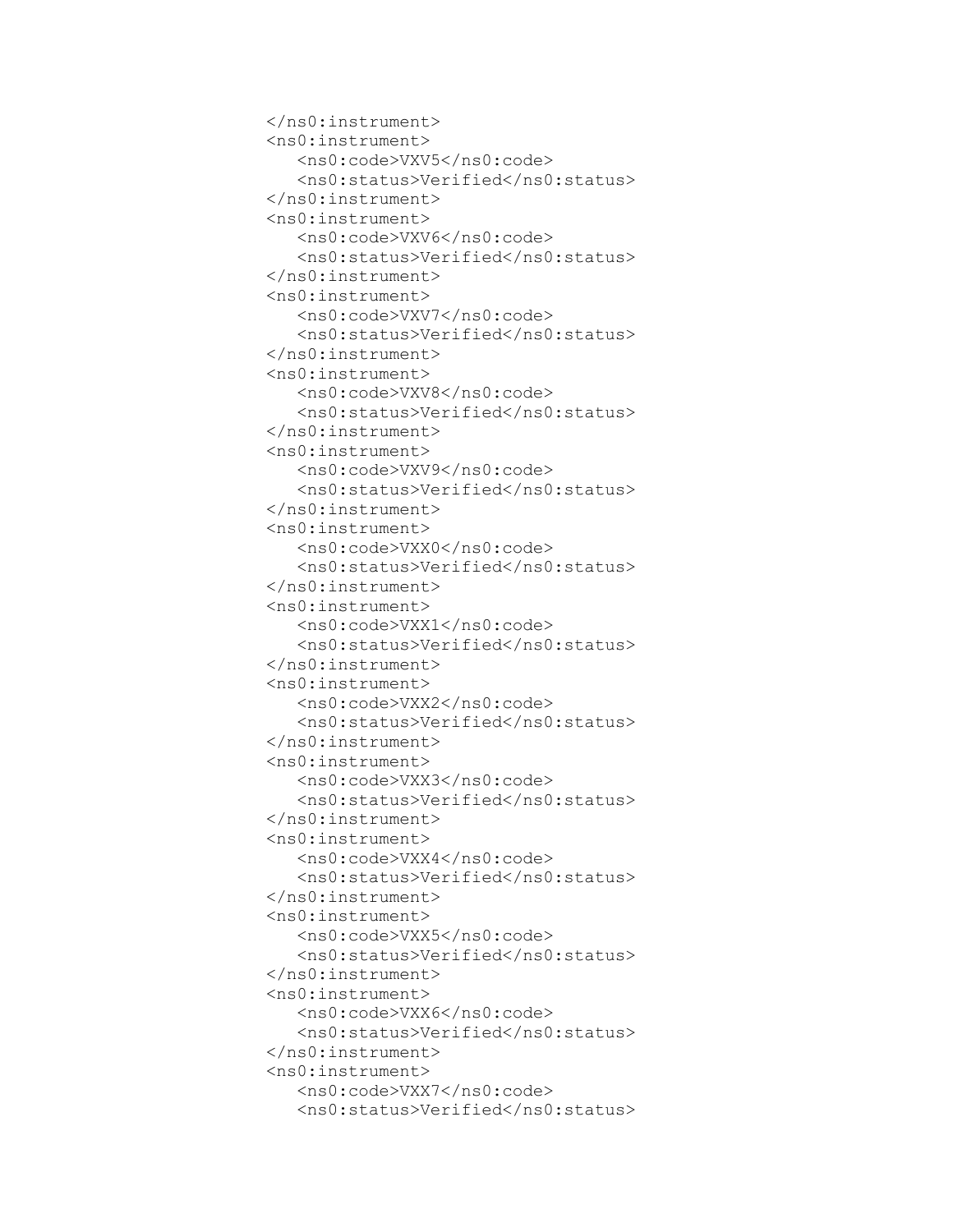```
 </ns0:instrument>
 <ns0:instrument>
    <ns0:code>VXX8</ns0:code>
   <ns0:status>Verified</ns0:status>
 </ns0:instrument>
 <ns0:instrument>
    <ns0:code>VXX9</ns0:code>
   <ns0:status>Verified</ns0:status>
 </ns0:instrument>
 <ns0:instrument>
    <ns0:code>VXZ0</ns0:code>
   <ns0:status>Verified</ns0:status>
 </ns0:instrument>
 <ns0:instrument>
    <ns0:code>VXZ1</ns0:code>
   <ns0:status>Verified</ns0:status>
 </ns0:instrument>
 <ns0:instrument>
    <ns0:code>VXZ2</ns0:code>
   <ns0:status>Verified</ns0:status>
 </ns0:instrument>
 <ns0:instrument>
    <ns0:code>VXZ3</ns0:code>
    <ns0:status>Verified</ns0:status>
 </ns0:instrument>
 <ns0:instrument>
    <ns0:code>VXZ4</ns0:code>
   <ns0:status>Verified</ns0:status>
 </ns0:instrument>
 <ns0:instrument>
    <ns0:code>VXZ5</ns0:code>
   <ns0:status>Verified</ns0:status>
 </ns0:instrument>
 <ns0:instrument>
    <ns0:code>VXZ6</ns0:code>
   <ns0:status>Verified</ns0:status>
 </ns0:instrument>
 <ns0:instrument>
    <ns0:code>VXZ7</ns0:code>
   <ns0:status>Verified</ns0:status>
 </ns0:instrument>
 <ns0:instrument>
    <ns0:code>VXZ8</ns0:code>
   <ns0:status>Verified</ns0:status>
 </ns0:instrument>
 <ns0:instrument>
    <ns0:code>VXZ9</ns0:code>
   <ns0:status>Verified</ns0:status>
 </ns0:instrument>
 <ns0:instrument>
    <ns0:code>CLF0</ns0:code>
   <ns0:status>Verified</ns0:status>
```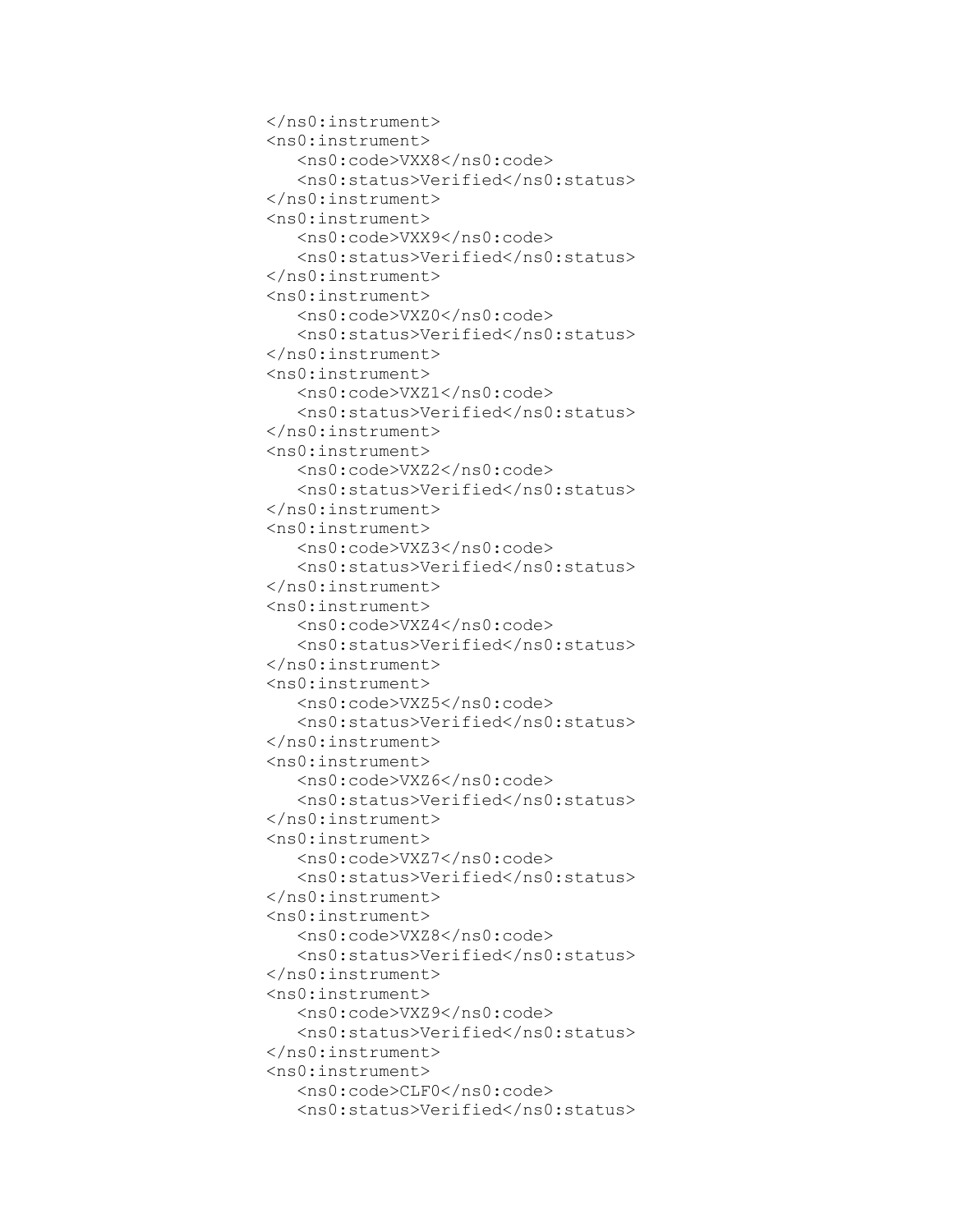```
 </ns0:instrument>
 <ns0:instrument>
    <ns0:code>CLF1</ns0:code>
   <ns0:status>Verified</ns0:status>
 </ns0:instrument>
 <ns0:instrument>
    <ns0:code>CLF2</ns0:code>
   <ns0:status>Verified</ns0:status>
 </ns0:instrument>
 <ns0:instrument>
    <ns0:code>CLF3</ns0:code>
   <ns0:status>Verified</ns0:status>
 </ns0:instrument>
 <ns0:instrument>
    <ns0:code>CLF4</ns0:code>
   <ns0:status>Verified</ns0:status>
 </ns0:instrument>
 <ns0:instrument>
    <ns0:code>CLF5</ns0:code>
   <ns0:status>Verified</ns0:status>
 </ns0:instrument>
 <ns0:instrument>
    <ns0:code>CLF6</ns0:code>
   <ns0:status>Verified</ns0:status>
 </ns0:instrument>
 <ns0:instrument>
    <ns0:code>CLF7</ns0:code>
    <ns0:status>Verified</ns0:status>
 </ns0:instrument>
 <ns0:instrument>
    <ns0:code>CLF8</ns0:code>
   <ns0:status>Verified</ns0:status>
 </ns0:instrument>
 <ns0:instrument>
    <ns0:code>CLF9</ns0:code>
   <ns0:status>Verified</ns0:status>
 </ns0:instrument>
 <ns0:instrument>
    <ns0:code>CLG0</ns0:code>
   <ns0:status>Verified</ns0:status>
 </ns0:instrument>
 <ns0:instrument>
    <ns0:code>CLG1</ns0:code>
   <ns0:status>Verified</ns0:status>
 </ns0:instrument>
 <ns0:instrument>
    <ns0:code>CLG2</ns0:code>
   <ns0:status>Verified</ns0:status>
 </ns0:instrument>
 <ns0:instrument>
    <ns0:code>CLG3</ns0:code>
   <ns0:status>Verified</ns0:status>
```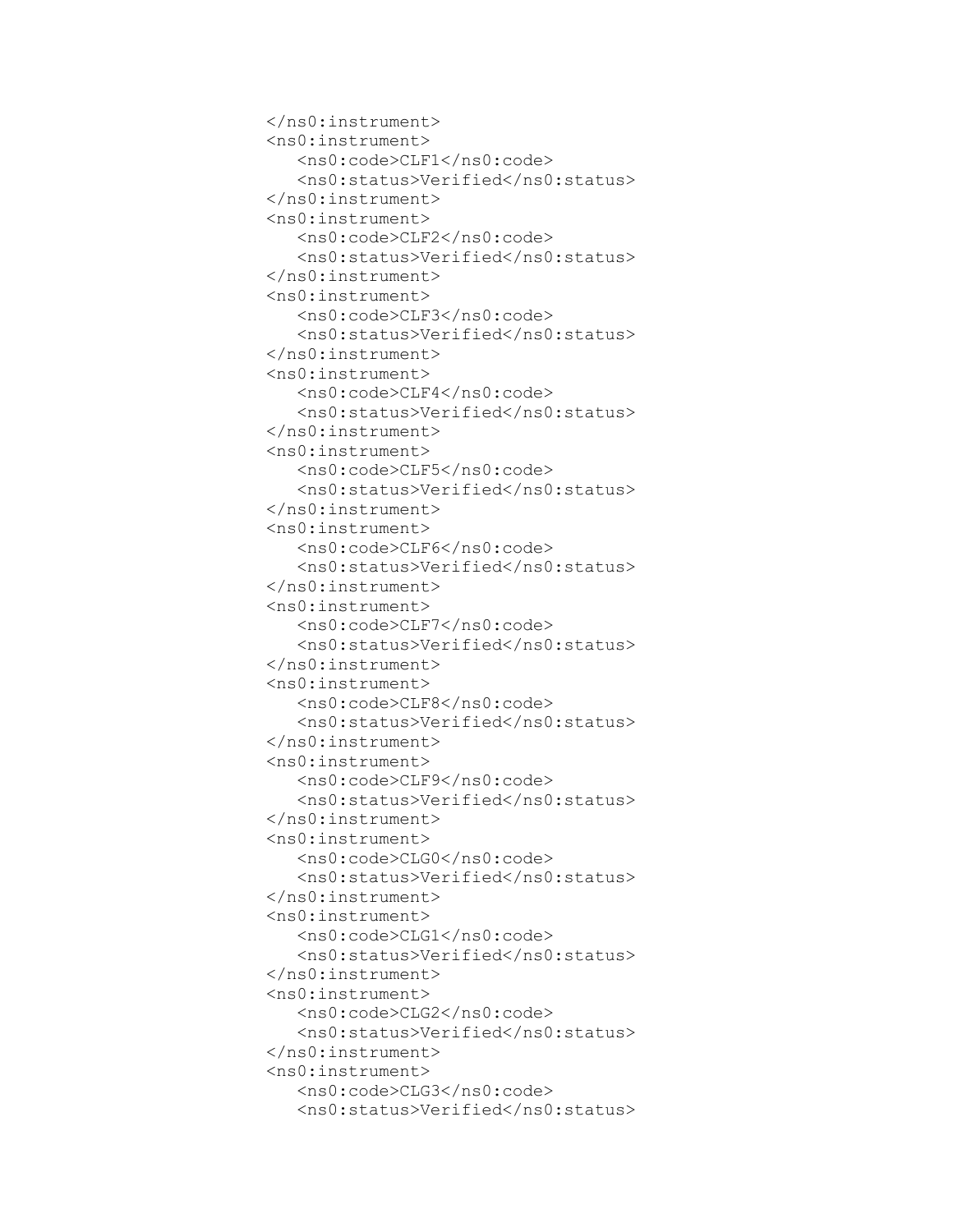```
 </ns0:instrument>
 <ns0:instrument>
    <ns0:code>CLG4</ns0:code>
   <ns0:status>Verified</ns0:status>
 </ns0:instrument>
 <ns0:instrument>
    <ns0:code>CLG5</ns0:code>
   <ns0:status>Verified</ns0:status>
 </ns0:instrument>
 <ns0:instrument>
    <ns0:code>CLG6</ns0:code>
   <ns0:status>Verified</ns0:status>
 </ns0:instrument>
 <ns0:instrument>
    <ns0:code>CLG7</ns0:code>
   <ns0:status>Verified</ns0:status>
 </ns0:instrument>
 <ns0:instrument>
    <ns0:code>CLG8</ns0:code>
   <ns0:status>Verified</ns0:status>
 </ns0:instrument>
 <ns0:instrument>
    <ns0:code>CLG9</ns0:code>
   <ns0:status>Verified</ns0:status>
 </ns0:instrument>
 <ns0:instrument>
    <ns0:code>CLH0</ns0:code>
   <ns0:status>Verified</ns0:status>
 </ns0:instrument>
 <ns0:instrument>
    <ns0:code>CLH1</ns0:code>
    <ns0:status>Verified</ns0:status>
 </ns0:instrument>
 <ns0:instrument>
    <ns0:code>CLH2</ns0:code>
   <ns0:status>Verified</ns0:status>
 </ns0:instrument>
 <ns0:instrument>
    <ns0:code>CLH3</ns0:code>
   <ns0:status>Verified</ns0:status>
 </ns0:instrument>
 <ns0:instrument>
    <ns0:code>CLH4</ns0:code>
   <ns0:status>Verified</ns0:status>
 </ns0:instrument>
 <ns0:instrument>
    <ns0:code>CLH5</ns0:code>
   <ns0:status>Verified</ns0:status>
 </ns0:instrument>
 <ns0:instrument>
    <ns0:code>CLH6</ns0:code>
   <ns0:status>Verified</ns0:status>
```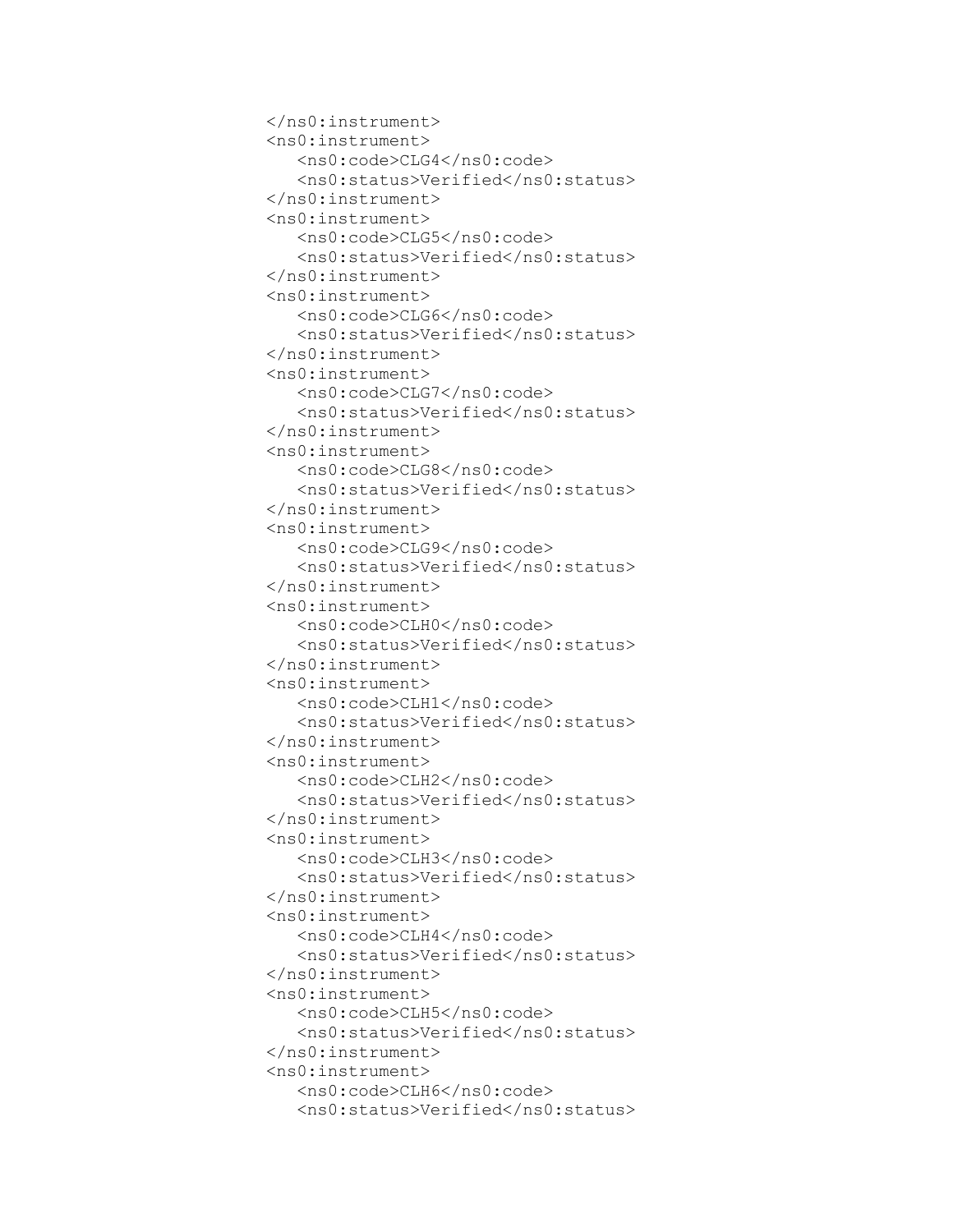```
 </ns0:instrument>
 <ns0:instrument>
    <ns0:code>CLH7</ns0:code>
   <ns0:status>Verified</ns0:status>
 </ns0:instrument>
 <ns0:instrument>
    <ns0:code>CLH8</ns0:code>
   <ns0:status>Verified</ns0:status>
 </ns0:instrument>
 <ns0:instrument>
    <ns0:code>CLH9</ns0:code>
   <ns0:status>Verified</ns0:status>
 </ns0:instrument>
 <ns0:instrument>
    <ns0:code>CLJ0</ns0:code>
   <ns0:status>Verified</ns0:status>
 </ns0:instrument>
 <ns0:instrument>
    <ns0:code>CLJ1</ns0:code>
   <ns0:status>Verified</ns0:status>
 </ns0:instrument>
 <ns0:instrument>
    <ns0:code>CLJ2</ns0:code>
   <ns0:status>Verified</ns0:status>
 </ns0:instrument>
 <ns0:instrument>
    <ns0:code>CLJ3</ns0:code>
   <ns0:status>Verified</ns0:status>
 </ns0:instrument>
 <ns0:instrument>
    <ns0:code>CLJ4</ns0:code>
   <ns0:status>Verified</ns0:status>
 </ns0:instrument>
 <ns0:instrument>
    <ns0:code>CLJ5</ns0:code>
    <ns0:status>Verified</ns0:status>
 </ns0:instrument>
 <ns0:instrument>
    <ns0:code>CLJ6</ns0:code>
   <ns0:status>Verified</ns0:status>
 </ns0:instrument>
 <ns0:instrument>
    <ns0:code>CLJ7</ns0:code>
   <ns0:status>Verified</ns0:status>
 </ns0:instrument>
 <ns0:instrument>
    <ns0:code>CLJ8</ns0:code>
   <ns0:status>Verified</ns0:status>
 </ns0:instrument>
 <ns0:instrument>
    <ns0:code>CLJ9</ns0:code>
   <ns0:status>Verified</ns0:status>
```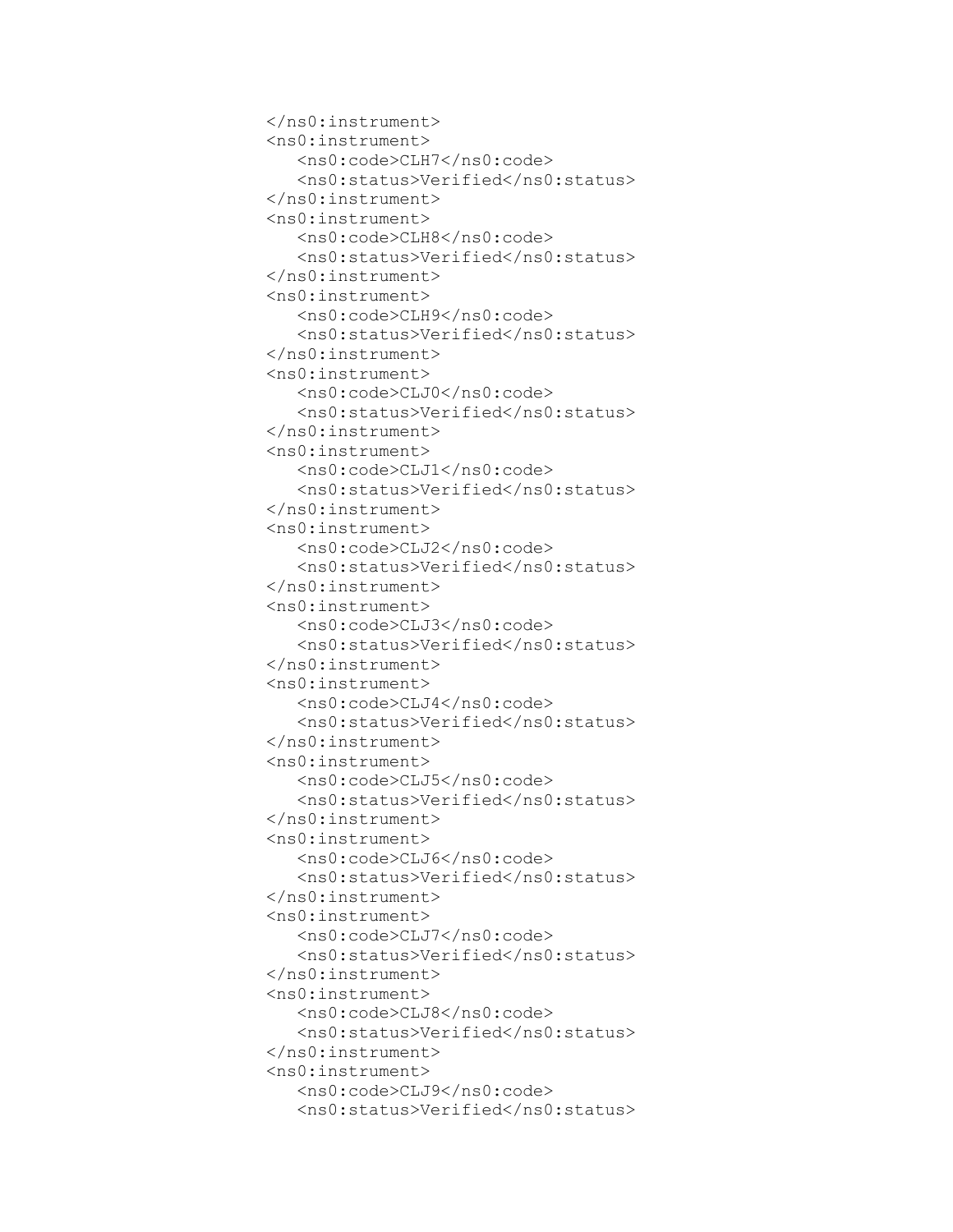```
 </ns0:instrument>
 <ns0:instrument>
    <ns0:code>CLK0</ns0:code>
   <ns0:status>Verified</ns0:status>
 </ns0:instrument>
 <ns0:instrument>
    <ns0:code>CLK1</ns0:code>
   <ns0:status>Verified</ns0:status>
 </ns0:instrument>
 <ns0:instrument>
    <ns0:code>CLK2</ns0:code>
   <ns0:status>Verified</ns0:status>
 </ns0:instrument>
 <ns0:instrument>
    <ns0:code>CLK3</ns0:code>
   <ns0:status>Verified</ns0:status>
 </ns0:instrument>
 <ns0:instrument>
    <ns0:code>CLK4</ns0:code>
   <ns0:status>Verified</ns0:status>
 </ns0:instrument>
 <ns0:instrument>
    <ns0:code>CLK5</ns0:code>
   <ns0:status>Verified</ns0:status>
 </ns0:instrument>
 <ns0:instrument>
    <ns0:code>CLK6</ns0:code>
   <ns0:status>Verified</ns0:status>
 </ns0:instrument>
 <ns0:instrument>
    <ns0:code>CLK7</ns0:code>
   <ns0:status>Verified</ns0:status>
 </ns0:instrument>
 <ns0:instrument>
    <ns0:code>CLK8</ns0:code>
   <ns0:status>Verified</ns0:status>
 </ns0:instrument>
 <ns0:instrument>
    <ns0:code>CLK9</ns0:code>
    <ns0:status>Verified</ns0:status>
 </ns0:instrument>
 <ns0:instrument>
    <ns0:code>CLM0</ns0:code>
   <ns0:status>Verified</ns0:status>
 </ns0:instrument>
 <ns0:instrument>
    <ns0:code>CLM1</ns0:code>
   <ns0:status>Verified</ns0:status>
 </ns0:instrument>
 <ns0:instrument>
    <ns0:code>CLM2</ns0:code>
   <ns0:status>Verified</ns0:status>
```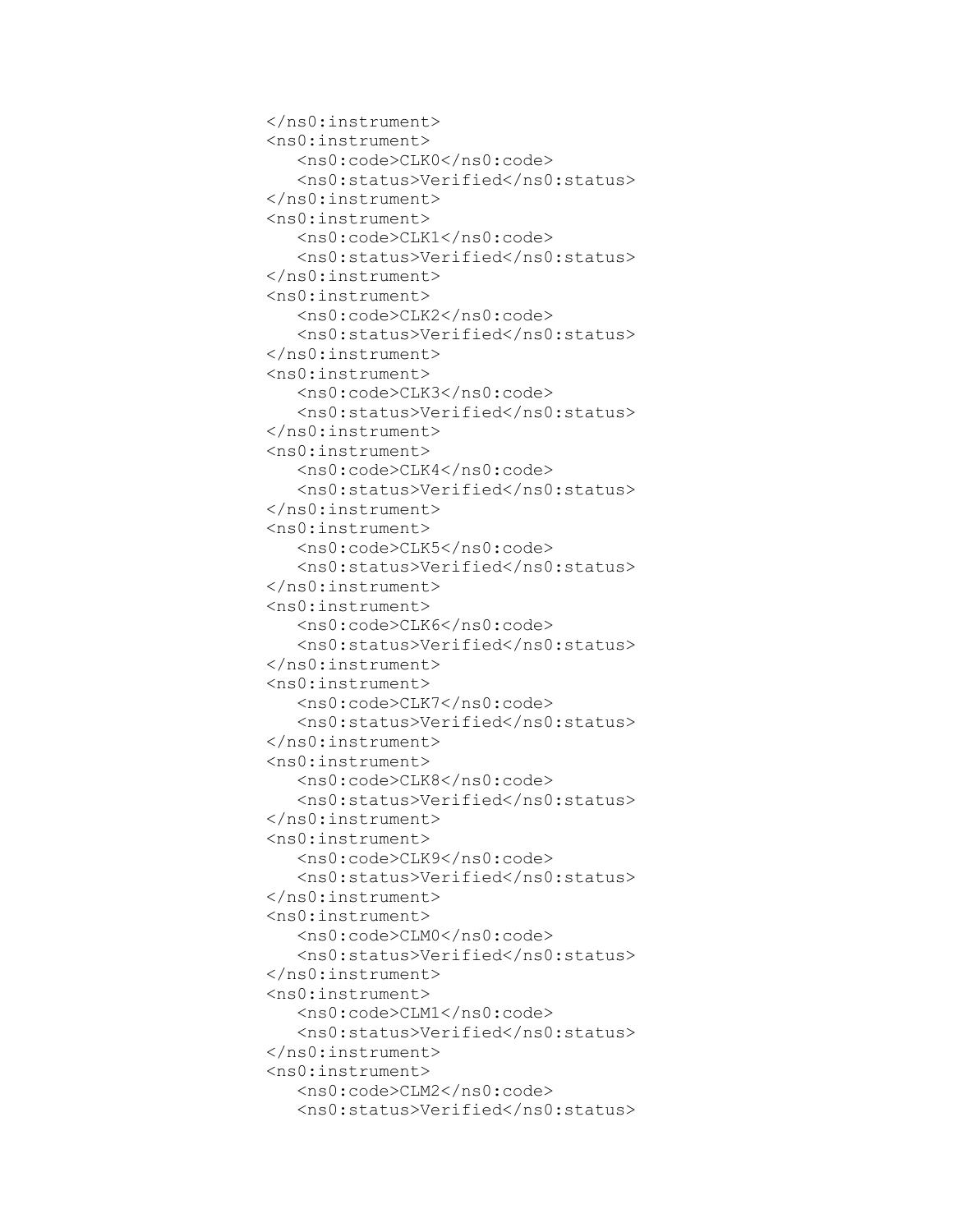```
 </ns0:instrument>
 <ns0:instrument>
    <ns0:code>CLM3</ns0:code>
   <ns0:status>Verified</ns0:status>
 </ns0:instrument>
 <ns0:instrument>
    <ns0:code>CLM4</ns0:code>
   <ns0:status>Verified</ns0:status>
 </ns0:instrument>
 <ns0:instrument>
    <ns0:code>CLM5</ns0:code>
   <ns0:status>Verified</ns0:status>
 </ns0:instrument>
 <ns0:instrument>
    <ns0:code>CLM6</ns0:code>
   <ns0:status>Verified</ns0:status>
 </ns0:instrument>
 <ns0:instrument>
    <ns0:code>CLM7</ns0:code>
   <ns0:status>Verified</ns0:status>
 </ns0:instrument>
 <ns0:instrument>
    <ns0:code>CLM8</ns0:code>
   <ns0:status>Verified</ns0:status>
 </ns0:instrument>
 <ns0:instrument>
    <ns0:code>CLM9</ns0:code>
   <ns0:status>Verified</ns0:status>
 </ns0:instrument>
 <ns0:instrument>
    <ns0:code>CLN0</ns0:code>
   <ns0:status>Verified</ns0:status>
 </ns0:instrument>
 <ns0:instrument>
    <ns0:code>CLN1</ns0:code>
   <ns0:status>Verified</ns0:status>
 </ns0:instrument>
 <ns0:instrument>
    <ns0:code>CLN2</ns0:code>
   <ns0:status>Verified</ns0:status>
 </ns0:instrument>
 <ns0:instrument>
    <ns0:code>CLN3</ns0:code>
    <ns0:status>Verified</ns0:status>
 </ns0:instrument>
 <ns0:instrument>
    <ns0:code>CLN4</ns0:code>
   <ns0:status>Verified</ns0:status>
 </ns0:instrument>
 <ns0:instrument>
    <ns0:code>CLN5</ns0:code>
   <ns0:status>Verified</ns0:status>
```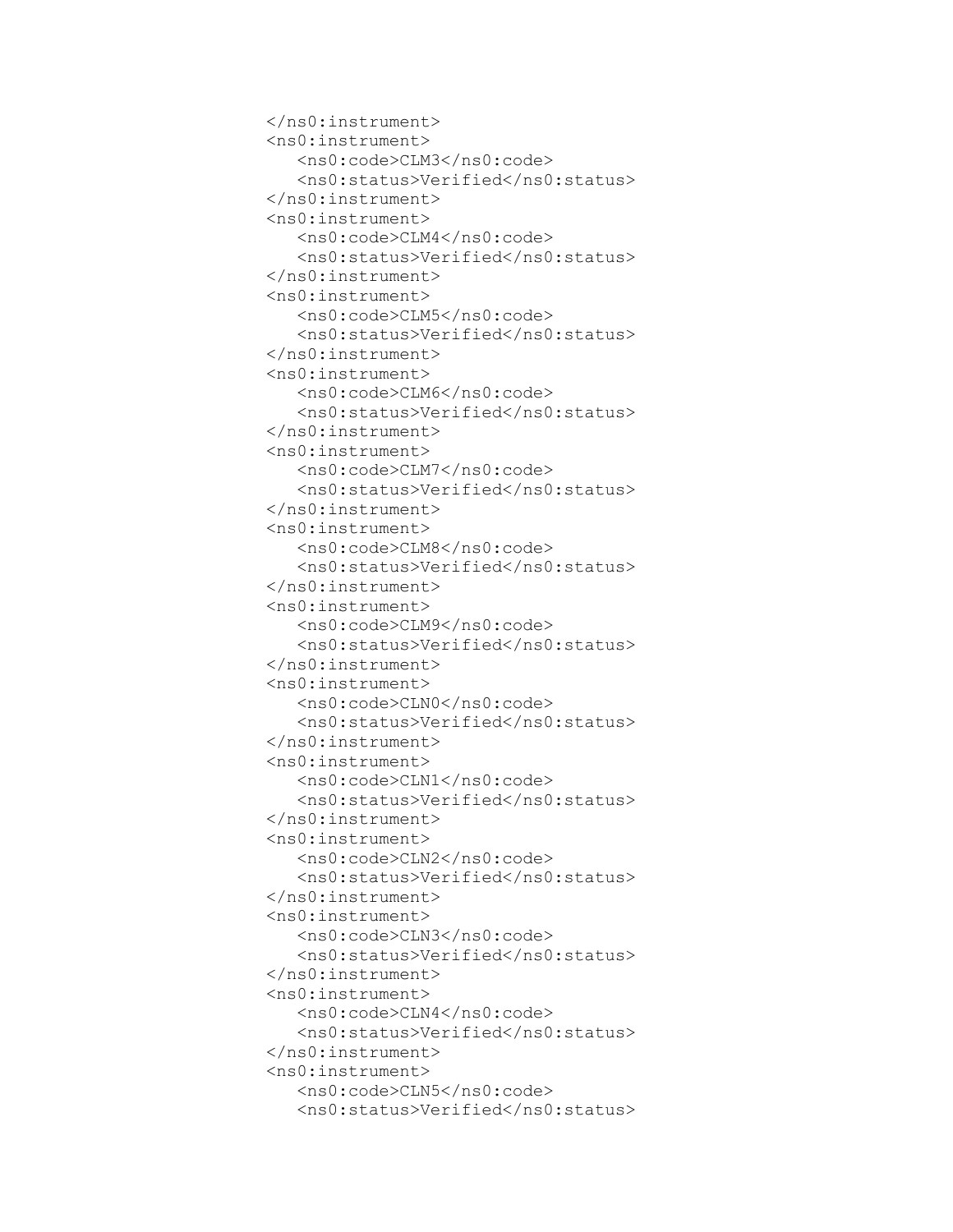```
 </ns0:instrument>
 <ns0:instrument>
    <ns0:code>CLN6</ns0:code>
   <ns0:status>Verified</ns0:status>
 </ns0:instrument>
 <ns0:instrument>
    <ns0:code>CLN7</ns0:code>
   <ns0:status>Verified</ns0:status>
 </ns0:instrument>
 <ns0:instrument>
    <ns0:code>CLN8</ns0:code>
   <ns0:status>Verified</ns0:status>
 </ns0:instrument>
 <ns0:instrument>
    <ns0:code>CLN9</ns0:code>
   <ns0:status>Verified</ns0:status>
 </ns0:instrument>
 <ns0:instrument>
    <ns0:code>CLQ0</ns0:code>
   <ns0:status>Verified</ns0:status>
 </ns0:instrument>
 <ns0:instrument>
    <ns0:code>CLQ1</ns0:code>
   <ns0:status>Verified</ns0:status>
 </ns0:instrument>
 <ns0:instrument>
    <ns0:code>CLQ2</ns0:code>
   <ns0:status>Verified</ns0:status>
 </ns0:instrument>
 <ns0:instrument>
    <ns0:code>CLQ3</ns0:code>
   <ns0:status>Verified</ns0:status>
 </ns0:instrument>
 <ns0:instrument>
    <ns0:code>CLQ4</ns0:code>
   <ns0:status>Verified</ns0:status>
 </ns0:instrument>
 <ns0:instrument>
    <ns0:code>CLQ5</ns0:code>
   <ns0:status>Verified</ns0:status>
 </ns0:instrument>
 <ns0:instrument>
    <ns0:code>CLQ6</ns0:code>
   <ns0:status>Verified</ns0:status>
 </ns0:instrument>
 <ns0:instrument>
    <ns0:code>CLQ7</ns0:code>
    <ns0:status>Verified</ns0:status>
 </ns0:instrument>
 <ns0:instrument>
    <ns0:code>CLQ8</ns0:code>
   <ns0:status>Verified</ns0:status>
```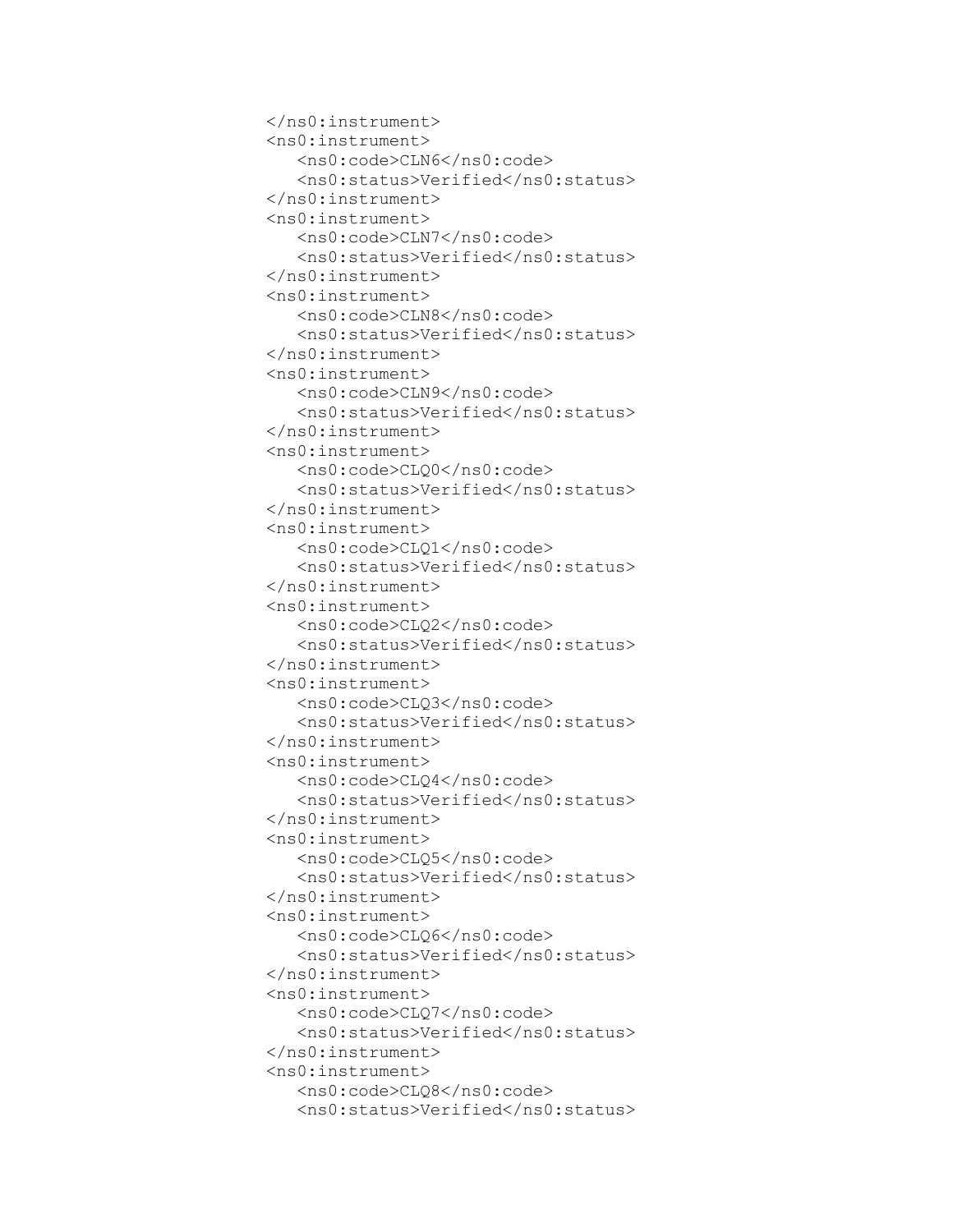```
 </ns0:instrument>
 <ns0:instrument>
    <ns0:code>CLQ9</ns0:code>
   <ns0:status>Verified</ns0:status>
 </ns0:instrument>
 <ns0:instrument>
    <ns0:code>CLU0</ns0:code>
   <ns0:status>Verified</ns0:status>
 </ns0:instrument>
 <ns0:instrument>
    <ns0:code>CLU1</ns0:code>
   <ns0:status>Verified</ns0:status>
 </ns0:instrument>
 <ns0:instrument>
    <ns0:code>CLU2</ns0:code>
   <ns0:status>Verified</ns0:status>
 </ns0:instrument>
 <ns0:instrument>
    <ns0:code>CLU3</ns0:code>
   <ns0:status>Verified</ns0:status>
 </ns0:instrument>
 <ns0:instrument>
    <ns0:code>CLU4</ns0:code>
   <ns0:status>Verified</ns0:status>
 </ns0:instrument>
 <ns0:instrument>
    <ns0:code>CLU5</ns0:code>
   <ns0:status>Verified</ns0:status>
 </ns0:instrument>
 <ns0:instrument>
    <ns0:code>CLU6</ns0:code>
   <ns0:status>Verified</ns0:status>
 </ns0:instrument>
 <ns0:instrument>
    <ns0:code>CLU7</ns0:code>
   <ns0:status>Verified</ns0:status>
 </ns0:instrument>
 <ns0:instrument>
    <ns0:code>CLU8</ns0:code>
   <ns0:status>Verified</ns0:status>
 </ns0:instrument>
 <ns0:instrument>
    <ns0:code>CLU9</ns0:code>
   <ns0:status>Verified</ns0:status>
 </ns0:instrument>
 <ns0:instrument>
    <ns0:code>CLV0</ns0:code>
   <ns0:status>Verified</ns0:status>
 </ns0:instrument>
 <ns0:instrument>
    <ns0:code>CLV1</ns0:code>
    <ns0:status>Verified</ns0:status>
```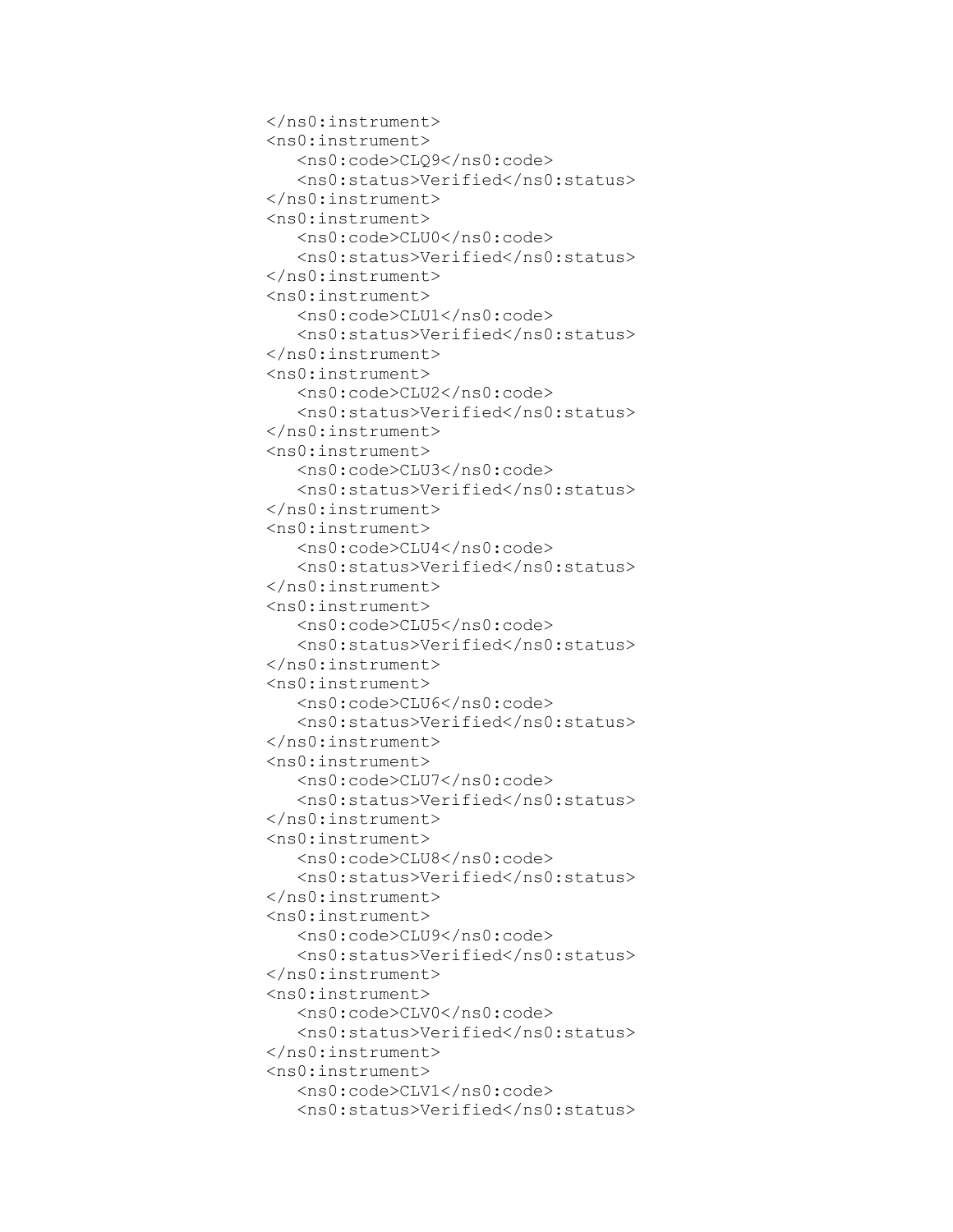```
 </ns0:instrument>
 <ns0:instrument>
    <ns0:code>CLV2</ns0:code>
   <ns0:status>Verified</ns0:status>
 </ns0:instrument>
 <ns0:instrument>
    <ns0:code>CLV3</ns0:code>
   <ns0:status>Verified</ns0:status>
 </ns0:instrument>
 <ns0:instrument>
    <ns0:code>CLV4</ns0:code>
   <ns0:status>Verified</ns0:status>
 </ns0:instrument>
 <ns0:instrument>
    <ns0:code>CLV5</ns0:code>
   <ns0:status>Verified</ns0:status>
 </ns0:instrument>
 <ns0:instrument>
    <ns0:code>CLV6</ns0:code>
   <ns0:status>Verified</ns0:status>
 </ns0:instrument>
 <ns0:instrument>
    <ns0:code>CLV7</ns0:code>
   <ns0:status>Verified</ns0:status>
 </ns0:instrument>
 <ns0:instrument>
    <ns0:code>CLV8</ns0:code>
   <ns0:status>Verified</ns0:status>
 </ns0:instrument>
 <ns0:instrument>
    <ns0:code>CLV9</ns0:code>
   <ns0:status>Verified</ns0:status>
 </ns0:instrument>
 <ns0:instrument>
    <ns0:code>CLX0</ns0:code>
   <ns0:status>Verified</ns0:status>
 </ns0:instrument>
 <ns0:instrument>
    <ns0:code>CLX1</ns0:code>
   <ns0:status>Verified</ns0:status>
 </ns0:instrument>
 <ns0:instrument>
    <ns0:code>CLX2</ns0:code>
   <ns0:status>Verified</ns0:status>
 </ns0:instrument>
 <ns0:instrument>
    <ns0:code>CLX3</ns0:code>
   <ns0:status>Verified</ns0:status>
 </ns0:instrument>
 <ns0:instrument>
    <ns0:code>CLX4</ns0:code>
   <ns0:status>Verified</ns0:status>
```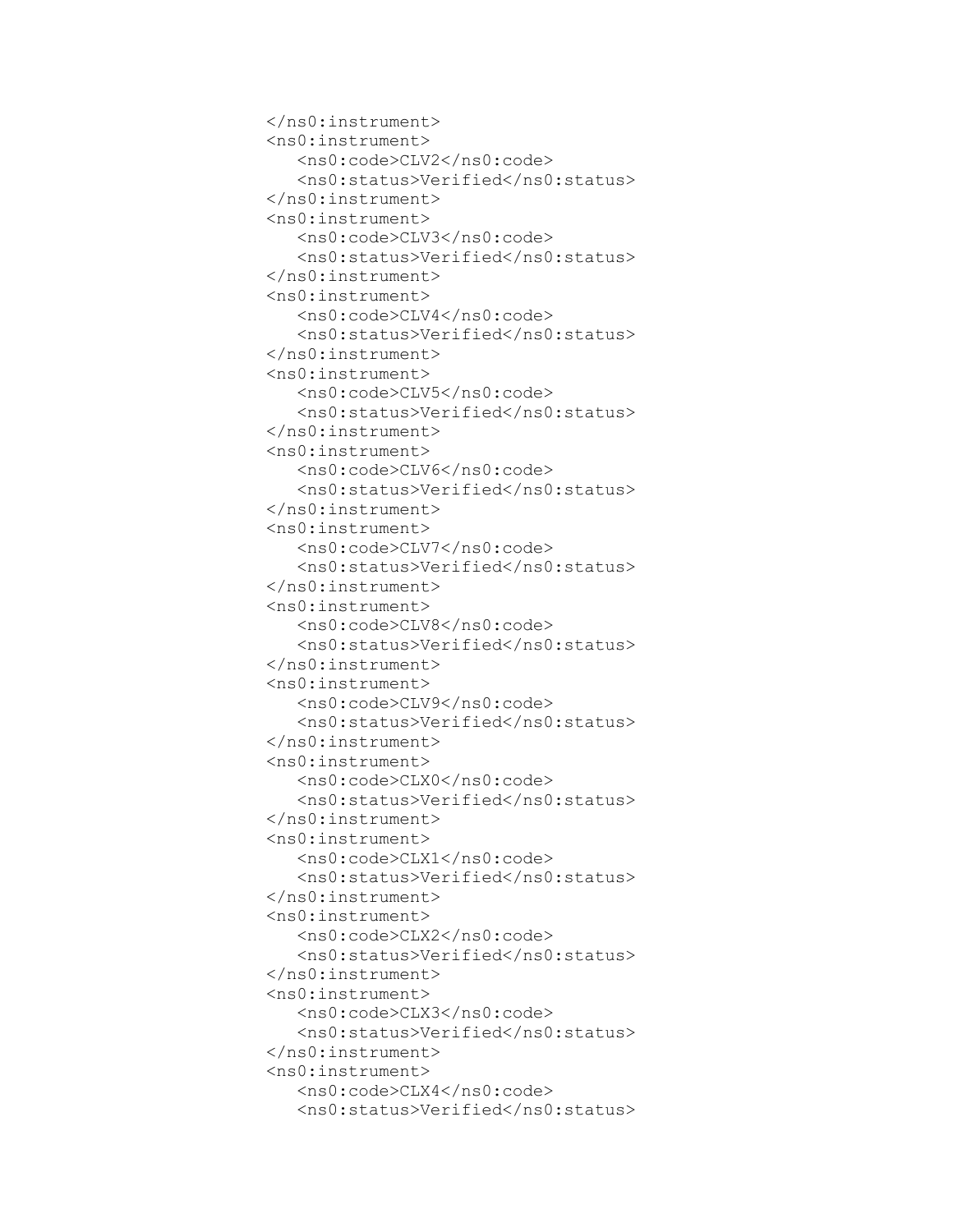```
 </ns0:instrument>
 <ns0:instrument>
    <ns0:code>CLX5</ns0:code>
    <ns0:status>Verified</ns0:status>
 </ns0:instrument>
 <ns0:instrument>
    <ns0:code>CLX6</ns0:code>
   <ns0:status>Verified</ns0:status>
 </ns0:instrument>
 <ns0:instrument>
    <ns0:code>CLX7</ns0:code>
   <ns0:status>Verified</ns0:status>
 </ns0:instrument>
 <ns0:instrument>
    <ns0:code>CLX8</ns0:code>
   <ns0:status>Verified</ns0:status>
 </ns0:instrument>
 <ns0:instrument>
    <ns0:code>CLX9</ns0:code>
   <ns0:status>Verified</ns0:status>
 </ns0:instrument>
 <ns0:instrument>
    <ns0:code>CLZ0</ns0:code>
   <ns0:status>Verified</ns0:status>
 </ns0:instrument>
 <ns0:instrument>
    <ns0:code>CLZ1</ns0:code>
   <ns0:status>Verified</ns0:status>
 </ns0:instrument>
 <ns0:instrument>
    <ns0:code>CLZ2</ns0:code>
   <ns0:status>Verified</ns0:status>
 </ns0:instrument>
 <ns0:instrument>
    <ns0:code>CLZ3</ns0:code>
   <ns0:status>Verified</ns0:status>
 </ns0:instrument>
 <ns0:instrument>
    <ns0:code>CLZ4</ns0:code>
   <ns0:status>Verified</ns0:status>
 </ns0:instrument>
 <ns0:instrument>
    <ns0:code>CLZ5</ns0:code>
   <ns0:status>Verified</ns0:status>
 </ns0:instrument>
 <ns0:instrument>
    <ns0:code>CLZ6</ns0:code>
   <ns0:status>Verified</ns0:status>
 </ns0:instrument>
 <ns0:instrument>
    <ns0:code>CLZ7</ns0:code>
   <ns0:status>Verified</ns0:status>
```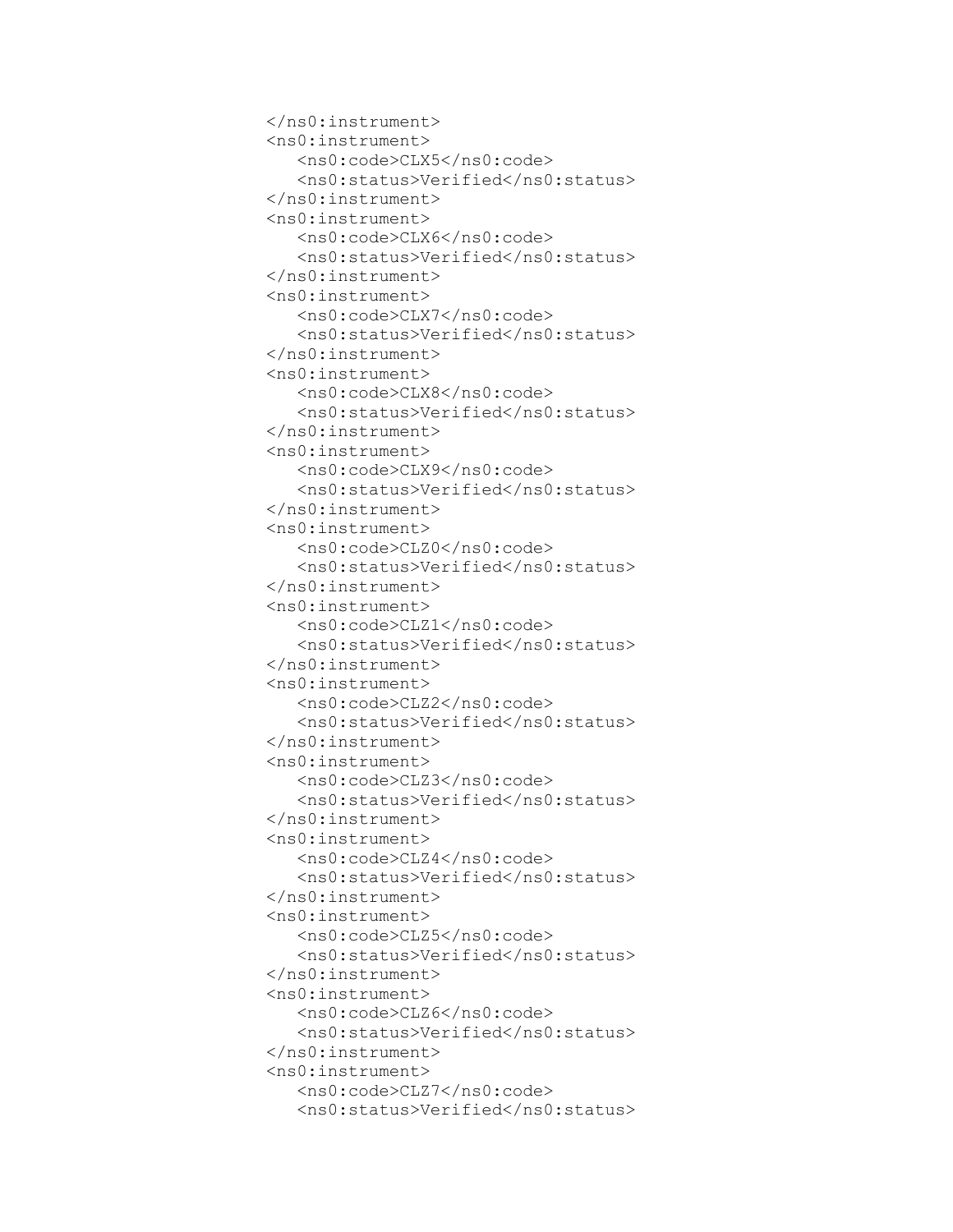```
 </ns0:instrument>
 <ns0:instrument>
    <ns0:code>CLZ8</ns0:code>
   <ns0:status>Verified</ns0:status>
 </ns0:instrument>
 <ns0:instrument>
    <ns0:code>CLZ9</ns0:code>
    <ns0:status>Verified</ns0:status>
 </ns0:instrument>
 <ns0:instrument>
    <ns0:code>DXH0</ns0:code>
   <ns0:status>Verified</ns0:status>
 </ns0:instrument>
 <ns0:instrument>
    <ns0:code>DXH1</ns0:code>
   <ns0:status>Verified</ns0:status>
 </ns0:instrument>
 <ns0:instrument>
    <ns0:code>DXH2</ns0:code>
   <ns0:status>Verified</ns0:status>
 </ns0:instrument>
 <ns0:instrument>
    <ns0:code>DXH3</ns0:code>
   <ns0:status>Verified</ns0:status>
 </ns0:instrument>
 <ns0:instrument>
    <ns0:code>DXH4</ns0:code>
   <ns0:status>Verified</ns0:status>
 </ns0:instrument>
 <ns0:instrument>
    <ns0:code>DXH5</ns0:code>
   <ns0:status>Verified</ns0:status>
 </ns0:instrument>
 <ns0:instrument>
    <ns0:code>DXH6</ns0:code>
   <ns0:status>Verified</ns0:status>
 </ns0:instrument>
 <ns0:instrument>
    <ns0:code>DXH7</ns0:code>
   <ns0:status>Verified</ns0:status>
 </ns0:instrument>
 <ns0:instrument>
    <ns0:code>DXH8</ns0:code>
   <ns0:status>Verified</ns0:status>
 </ns0:instrument>
 <ns0:instrument>
    <ns0:code>DXH9</ns0:code>
   <ns0:status>Verified</ns0:status>
 </ns0:instrument>
 <ns0:instrument>
    <ns0:code>DXM0</ns0:code>
   <ns0:status>Verified</ns0:status>
```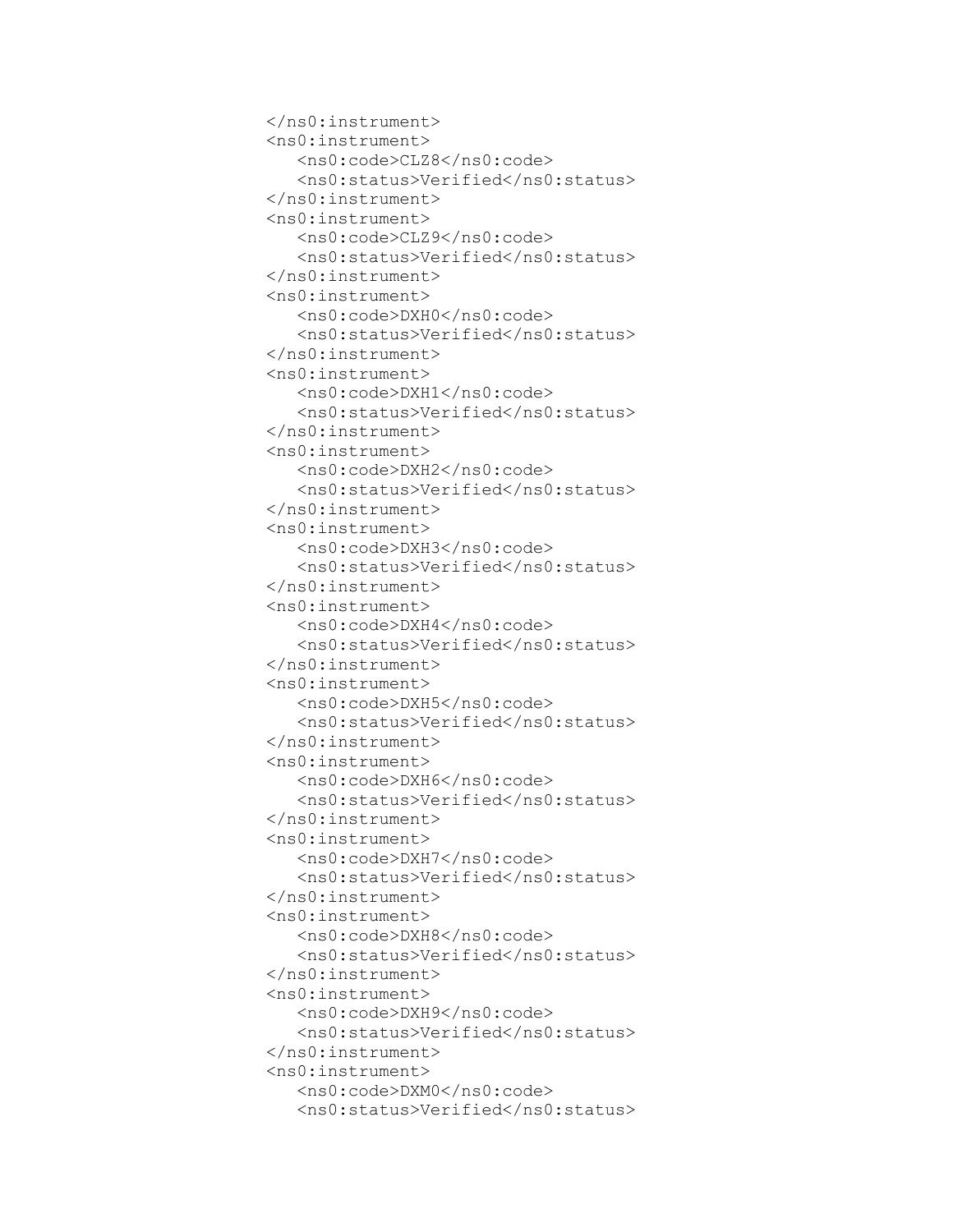```
 </ns0:instrument>
 <ns0:instrument>
    <ns0:code>DXM1</ns0:code>
   <ns0:status>Verified</ns0:status>
 </ns0:instrument>
 <ns0:instrument>
    <ns0:code>DXM2</ns0:code>
   <ns0:status>Verified</ns0:status>
 </ns0:instrument>
 <ns0:instrument>
    <ns0:code>DXM3</ns0:code>
    <ns0:status>Verified</ns0:status>
 </ns0:instrument>
 <ns0:instrument>
    <ns0:code>DXM4</ns0:code>
   <ns0:status>Verified</ns0:status>
 </ns0:instrument>
 <ns0:instrument>
    <ns0:code>DXM5</ns0:code>
   <ns0:status>Verified</ns0:status>
 </ns0:instrument>
 <ns0:instrument>
    <ns0:code>DXM6</ns0:code>
   <ns0:status>Verified</ns0:status>
 </ns0:instrument>
 <ns0:instrument>
    <ns0:code>DXM7</ns0:code>
   <ns0:status>Verified</ns0:status>
 </ns0:instrument>
 <ns0:instrument>
    <ns0:code>DXM8</ns0:code>
   <ns0:status>Verified</ns0:status>
 </ns0:instrument>
 <ns0:instrument>
    <ns0:code>DXM9</ns0:code>
   <ns0:status>Verified</ns0:status>
 </ns0:instrument>
 <ns0:instrument>
    <ns0:code>DXU0</ns0:code>
   <ns0:status>Verified</ns0:status>
 </ns0:instrument>
 <ns0:instrument>
    <ns0:code>DXU1</ns0:code>
   <ns0:status>Verified</ns0:status>
 </ns0:instrument>
 <ns0:instrument>
    <ns0:code>DXU2</ns0:code>
   <ns0:status>Verified</ns0:status>
 </ns0:instrument>
 <ns0:instrument>
    <ns0:code>DXU3</ns0:code>
   <ns0:status>Verified</ns0:status>
```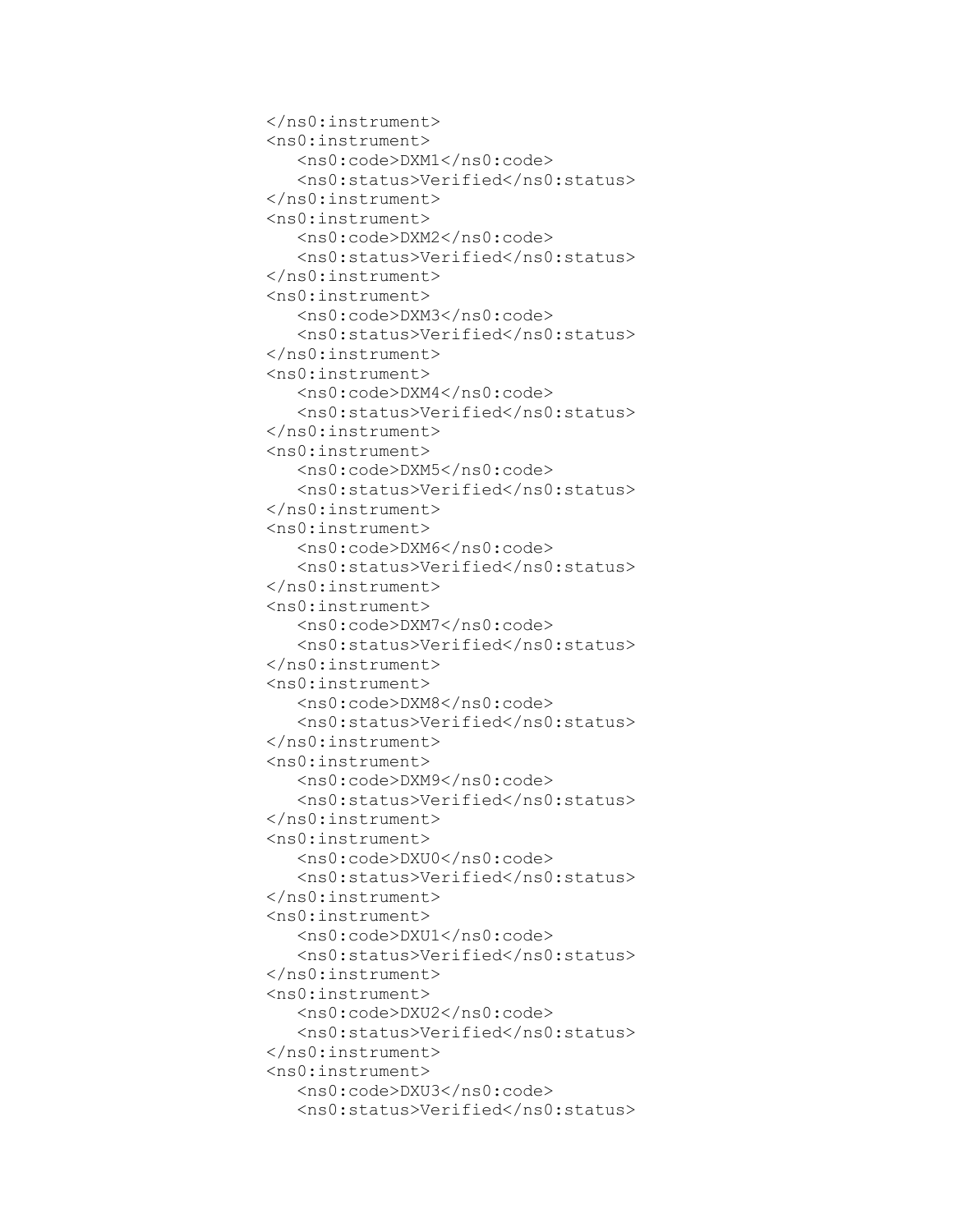```
 </ns0:instrument>
 <ns0:instrument>
    <ns0:code>DXU4</ns0:code>
   <ns0:status>Verified</ns0:status>
 </ns0:instrument>
 <ns0:instrument>
    <ns0:code>DXU5</ns0:code>
   <ns0:status>Verified</ns0:status>
 </ns0:instrument>
 <ns0:instrument>
    <ns0:code>DXU6</ns0:code>
   <ns0:status>Verified</ns0:status>
 </ns0:instrument>
 <ns0:instrument>
    <ns0:code>DXU7</ns0:code>
    <ns0:status>Verified</ns0:status>
 </ns0:instrument>
 <ns0:instrument>
    <ns0:code>DXU8</ns0:code>
   <ns0:status>Verified</ns0:status>
 </ns0:instrument>
 <ns0:instrument>
    <ns0:code>DXU9</ns0:code>
   <ns0:status>Verified</ns0:status>
 </ns0:instrument>
 <ns0:instrument>
    <ns0:code>DXZ0</ns0:code>
   <ns0:status>Verified</ns0:status>
 </ns0:instrument>
 <ns0:instrument>
    <ns0:code>DXZ1</ns0:code>
   <ns0:status>Verified</ns0:status>
 </ns0:instrument>
 <ns0:instrument>
    <ns0:code>DXZ2</ns0:code>
   <ns0:status>Verified</ns0:status>
 </ns0:instrument>
 <ns0:instrument>
    <ns0:code>DXZ3</ns0:code>
   <ns0:status>Verified</ns0:status>
 </ns0:instrument>
 <ns0:instrument>
    <ns0:code>DXZ4</ns0:code>
   <ns0:status>Verified</ns0:status>
 </ns0:instrument>
 <ns0:instrument>
    <ns0:code>DXZ5</ns0:code>
   <ns0:status>Verified</ns0:status>
 </ns0:instrument>
 <ns0:instrument>
    <ns0:code>DXZ6</ns0:code>
   <ns0:status>Verified</ns0:status>
```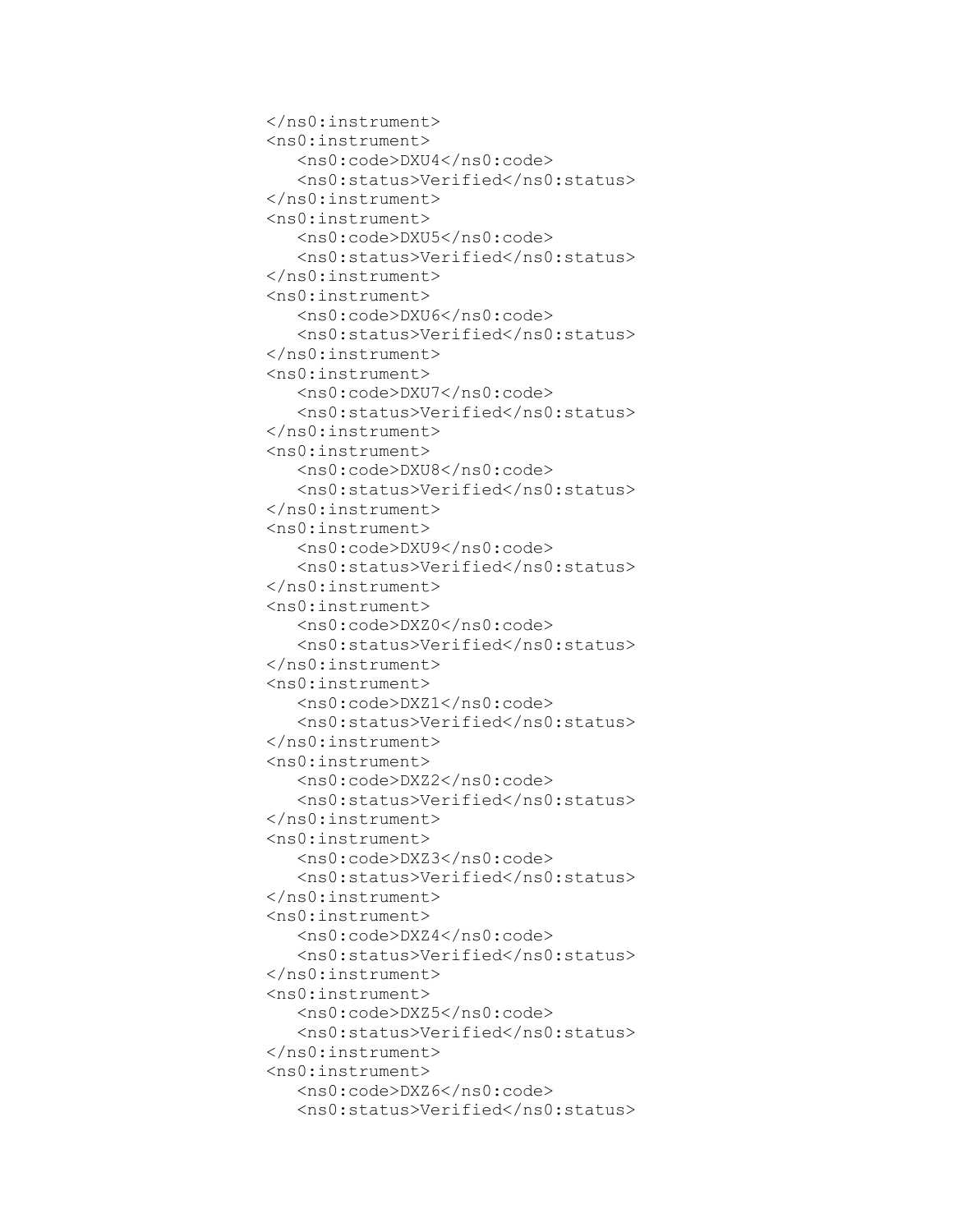```
 </ns0:instrument>
 <ns0:instrument>
    <ns0:code>DXZ7</ns0:code>
   <ns0:status>Verified</ns0:status>
 </ns0:instrument>
 <ns0:instrument>
    <ns0:code>DXZ8</ns0:code>
   <ns0:status>Verified</ns0:status>
 </ns0:instrument>
 <ns0:instrument>
    <ns0:code>DXZ9</ns0:code>
   <ns0:status>Verified</ns0:status>
 </ns0:instrument>
 <ns0:instrument>
    <ns0:code>HGF0</ns0:code>
   <ns0:status>Verified</ns0:status>
 </ns0:instrument>
 <ns0:instrument>
    <ns0:code>HGF1</ns0:code>
    <ns0:status>Verified</ns0:status>
 </ns0:instrument>
 <ns0:instrument>
    <ns0:code>HGF2</ns0:code>
   <ns0:status>Verified</ns0:status>
 </ns0:instrument>
 <ns0:instrument>
    <ns0:code>HGF3</ns0:code>
   <ns0:status>Verified</ns0:status>
 </ns0:instrument>
 <ns0:instrument>
    <ns0:code>HGF4</ns0:code>
   <ns0:status>Verified</ns0:status>
 </ns0:instrument>
 <ns0:instrument>
    <ns0:code>HGF5</ns0:code>
   <ns0:status>Verified</ns0:status>
 </ns0:instrument>
 <ns0:instrument>
    <ns0:code>HGF6</ns0:code>
   <ns0:status>Verified</ns0:status>
 </ns0:instrument>
 <ns0:instrument>
    <ns0:code>HGF7</ns0:code>
   <ns0:status>Verified</ns0:status>
 </ns0:instrument>
 <ns0:instrument>
    <ns0:code>HGF8</ns0:code>
   <ns0:status>Verified</ns0:status>
 </ns0:instrument>
 <ns0:instrument>
    <ns0:code>HGF9</ns0:code>
   <ns0:status>Verified</ns0:status>
```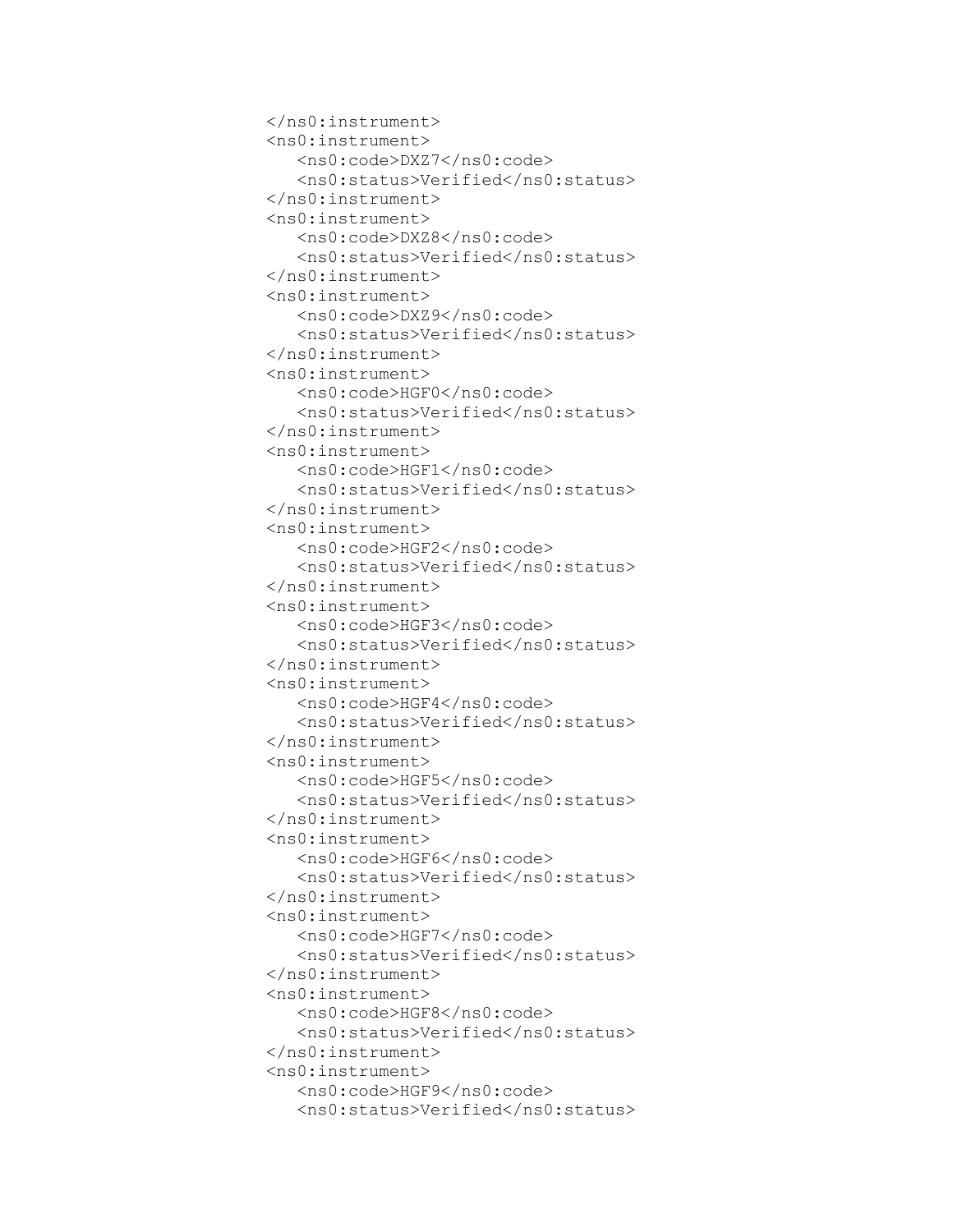```
 </ns0:instrument>
 <ns0:instrument>
    <ns0:code>HGG0</ns0:code>
   <ns0:status>Verified</ns0:status>
 </ns0:instrument>
 <ns0:instrument>
    <ns0:code>HGG1</ns0:code>
   <ns0:status>Verified</ns0:status>
 </ns0:instrument>
 <ns0:instrument>
    <ns0:code>HGG2</ns0:code>
   <ns0:status>Verified</ns0:status>
 </ns0:instrument>
 <ns0:instrument>
    <ns0:code>HGG3</ns0:code>
   <ns0:status>Verified</ns0:status>
 </ns0:instrument>
 <ns0:instrument>
    <ns0:code>HGG4</ns0:code>
   <ns0:status>Verified</ns0:status>
 </ns0:instrument>
 <ns0:instrument>
    <ns0:code>HGG5</ns0:code>
    <ns0:status>Verified</ns0:status>
 </ns0:instrument>
 <ns0:instrument>
    <ns0:code>HGG6</ns0:code>
   <ns0:status>Verified</ns0:status>
 </ns0:instrument>
 <ns0:instrument>
    <ns0:code>HGG7</ns0:code>
   <ns0:status>Verified</ns0:status>
 </ns0:instrument>
 <ns0:instrument>
    <ns0:code>HGG8</ns0:code>
   <ns0:status>Verified</ns0:status>
 </ns0:instrument>
 <ns0:instrument>
    <ns0:code>HGG9</ns0:code>
   <ns0:status>Verified</ns0:status>
 </ns0:instrument>
 <ns0:instrument>
    <ns0:code>HGH0</ns0:code>
   <ns0:status>Verified</ns0:status>
 </ns0:instrument>
 <ns0:instrument>
    <ns0:code>HGH1</ns0:code>
   <ns0:status>Verified</ns0:status>
 </ns0:instrument>
 <ns0:instrument>
    <ns0:code>HGH2</ns0:code>
   <ns0:status>Verified</ns0:status>
```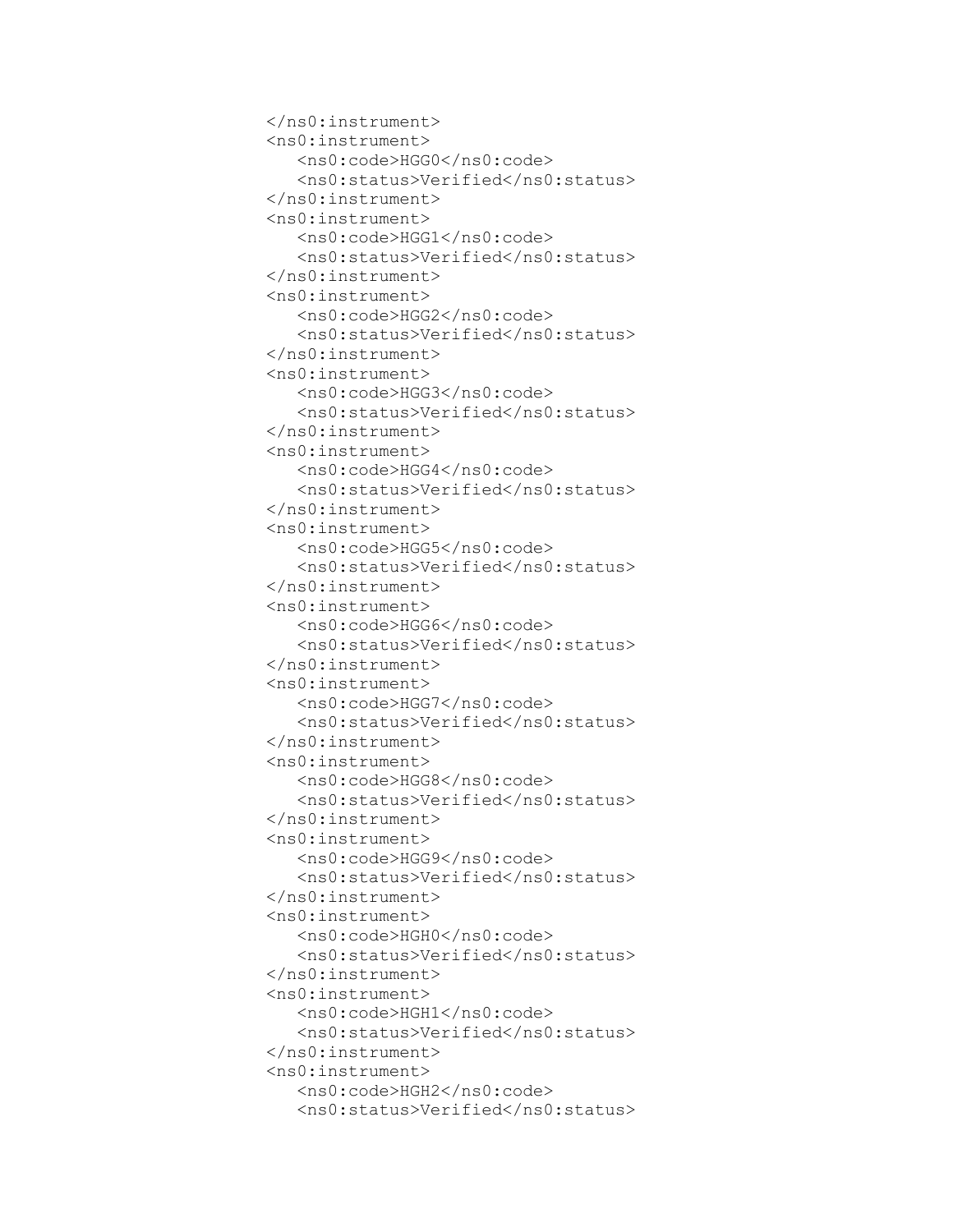```
 </ns0:instrument>
 <ns0:instrument>
    <ns0:code>HGH3</ns0:code>
   <ns0:status>Verified</ns0:status>
 </ns0:instrument>
 <ns0:instrument>
    <ns0:code>HGH4</ns0:code>
   <ns0:status>Verified</ns0:status>
 </ns0:instrument>
 <ns0:instrument>
    <ns0:code>HGH5</ns0:code>
   <ns0:status>Verified</ns0:status>
 </ns0:instrument>
 <ns0:instrument>
    <ns0:code>HGH6</ns0:code>
   <ns0:status>Verified</ns0:status>
 </ns0:instrument>
 <ns0:instrument>
    <ns0:code>HGH7</ns0:code>
   <ns0:status>Verified</ns0:status>
 </ns0:instrument>
 <ns0:instrument>
    <ns0:code>HGH8</ns0:code>
   <ns0:status>Verified</ns0:status>
 </ns0:instrument>
 <ns0:instrument>
    <ns0:code>HGH9</ns0:code>
    <ns0:status>Verified</ns0:status>
 </ns0:instrument>
 <ns0:instrument>
    <ns0:code>HGJ0</ns0:code>
   <ns0:status>Verified</ns0:status>
 </ns0:instrument>
 <ns0:instrument>
    <ns0:code>HGJ1</ns0:code>
   <ns0:status>Verified</ns0:status>
 </ns0:instrument>
 <ns0:instrument>
    <ns0:code>HGJ2</ns0:code>
   <ns0:status>Verified</ns0:status>
 </ns0:instrument>
 <ns0:instrument>
    <ns0:code>HGJ3</ns0:code>
   <ns0:status>Verified</ns0:status>
 </ns0:instrument>
 <ns0:instrument>
    <ns0:code>HGJ4</ns0:code>
   <ns0:status>Verified</ns0:status>
 </ns0:instrument>
 <ns0:instrument>
    <ns0:code>HGJ5</ns0:code>
   <ns0:status>Verified</ns0:status>
```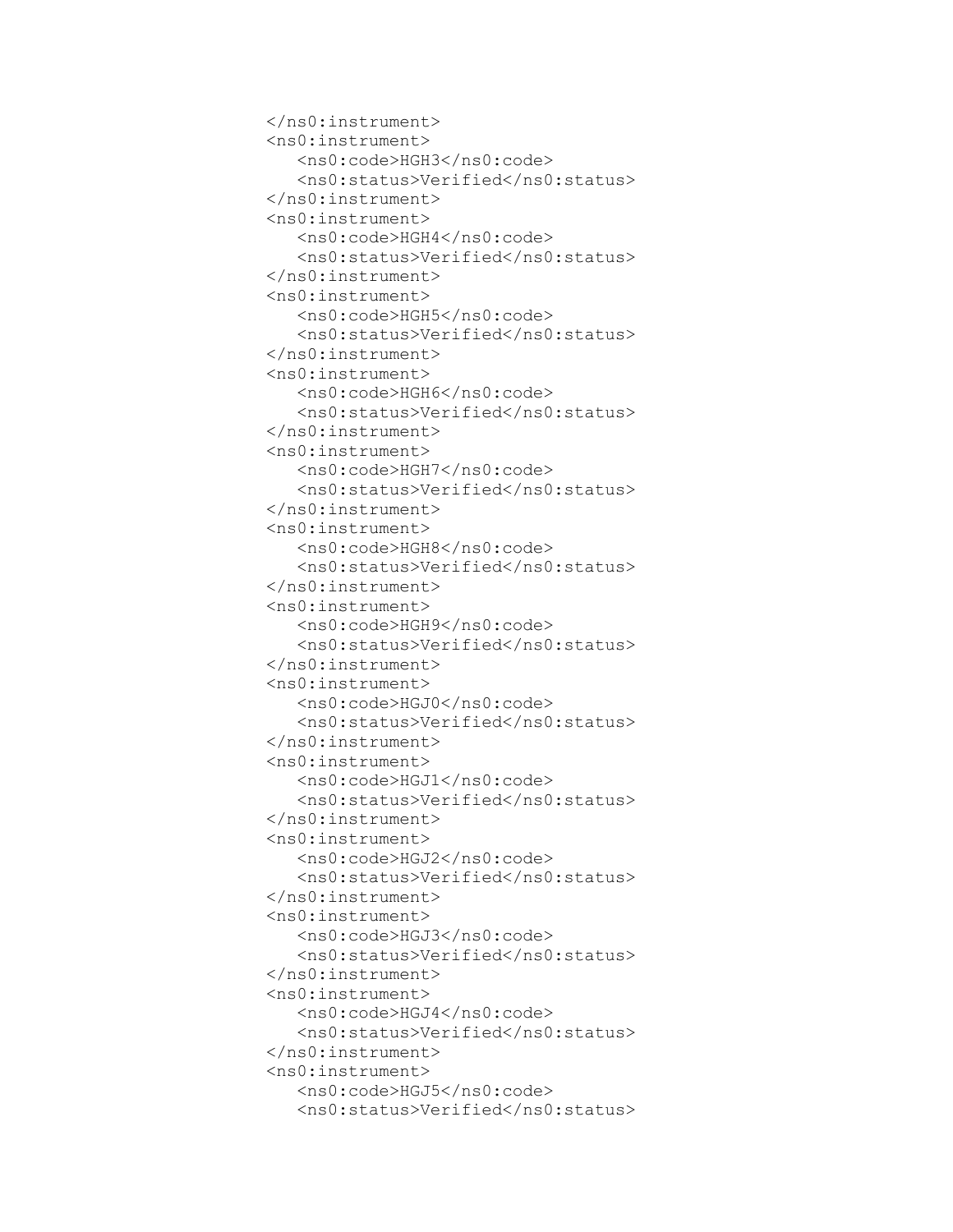```
 </ns0:instrument>
 <ns0:instrument>
    <ns0:code>HGJ6</ns0:code>
   <ns0:status>Verified</ns0:status>
 </ns0:instrument>
 <ns0:instrument>
    <ns0:code>HGJ7</ns0:code>
   <ns0:status>Verified</ns0:status>
 </ns0:instrument>
 <ns0:instrument>
    <ns0:code>HGJ8</ns0:code>
   <ns0:status>Verified</ns0:status>
 </ns0:instrument>
 <ns0:instrument>
    <ns0:code>HGJ9</ns0:code>
   <ns0:status>Verified</ns0:status>
 </ns0:instrument>
 <ns0:instrument>
    <ns0:code>HGK0</ns0:code>
   <ns0:status>Verified</ns0:status>
 </ns0:instrument>
 <ns0:instrument>
    <ns0:code>HGK1</ns0:code>
   <ns0:status>Verified</ns0:status>
 </ns0:instrument>
 <ns0:instrument>
    <ns0:code>HGK2</ns0:code>
   <ns0:status>Verified</ns0:status>
 </ns0:instrument>
 <ns0:instrument>
    <ns0:code>HGK3</ns0:code>
    <ns0:status>Verified</ns0:status>
 </ns0:instrument>
 <ns0:instrument>
    <ns0:code>HGK4</ns0:code>
   <ns0:status>Verified</ns0:status>
 </ns0:instrument>
 <ns0:instrument>
    <ns0:code>HGK5</ns0:code>
   <ns0:status>Verified</ns0:status>
 </ns0:instrument>
 <ns0:instrument>
    <ns0:code>HGK6</ns0:code>
   <ns0:status>Verified</ns0:status>
 </ns0:instrument>
 <ns0:instrument>
    <ns0:code>HGK7</ns0:code>
   <ns0:status>Verified</ns0:status>
 </ns0:instrument>
 <ns0:instrument>
    <ns0:code>HGK8</ns0:code>
   <ns0:status>Verified</ns0:status>
```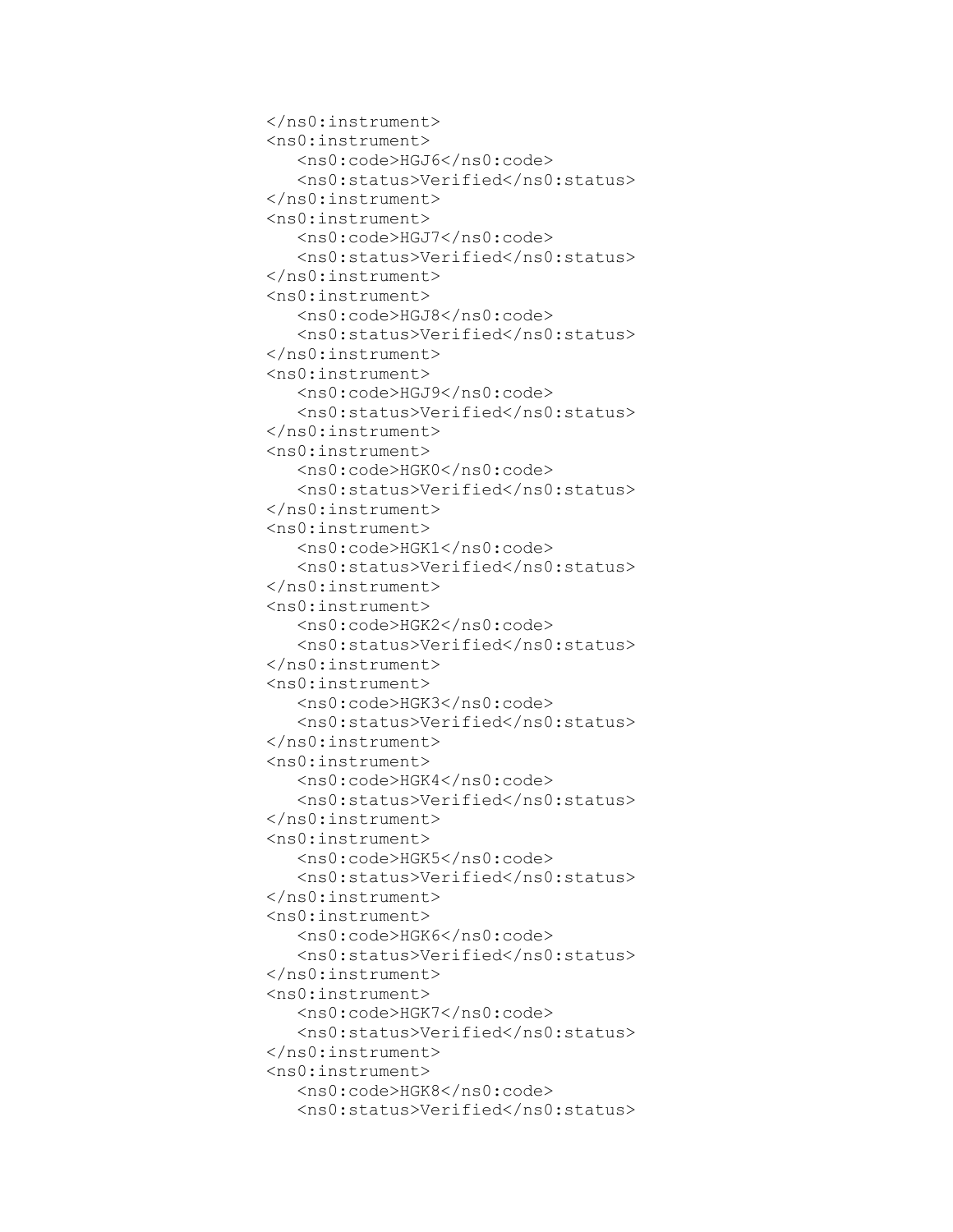```
 </ns0:instrument>
 <ns0:instrument>
    <ns0:code>HGK9</ns0:code>
   <ns0:status>Verified</ns0:status>
 </ns0:instrument>
 <ns0:instrument>
    <ns0:code>HGM0</ns0:code>
   <ns0:status>Verified</ns0:status>
 </ns0:instrument>
 <ns0:instrument>
    <ns0:code>HGM1</ns0:code>
   <ns0:status>Verified</ns0:status>
 </ns0:instrument>
 <ns0:instrument>
    <ns0:code>HGM2</ns0:code>
   <ns0:status>Verified</ns0:status>
 </ns0:instrument>
 <ns0:instrument>
    <ns0:code>HGM3</ns0:code>
   <ns0:status>Verified</ns0:status>
 </ns0:instrument>
 <ns0:instrument>
    <ns0:code>HGM4</ns0:code>
   <ns0:status>Verified</ns0:status>
 </ns0:instrument>
 <ns0:instrument>
    <ns0:code>HGM5</ns0:code>
   <ns0:status>Verified</ns0:status>
 </ns0:instrument>
 <ns0:instrument>
    <ns0:code>HGM6</ns0:code>
   <ns0:status>Verified</ns0:status>
 </ns0:instrument>
 <ns0:instrument>
    <ns0:code>HGM7</ns0:code>
    <ns0:status>Verified</ns0:status>
 </ns0:instrument>
 <ns0:instrument>
    <ns0:code>HGM8</ns0:code>
   <ns0:status>Verified</ns0:status>
 </ns0:instrument>
 <ns0:instrument>
    <ns0:code>HGM9</ns0:code>
   <ns0:status>Verified</ns0:status>
 </ns0:instrument>
 <ns0:instrument>
    <ns0:code>HGN0</ns0:code>
   <ns0:status>Verified</ns0:status>
 </ns0:instrument>
 <ns0:instrument>
    <ns0:code>HGN1</ns0:code>
   <ns0:status>Verified</ns0:status>
```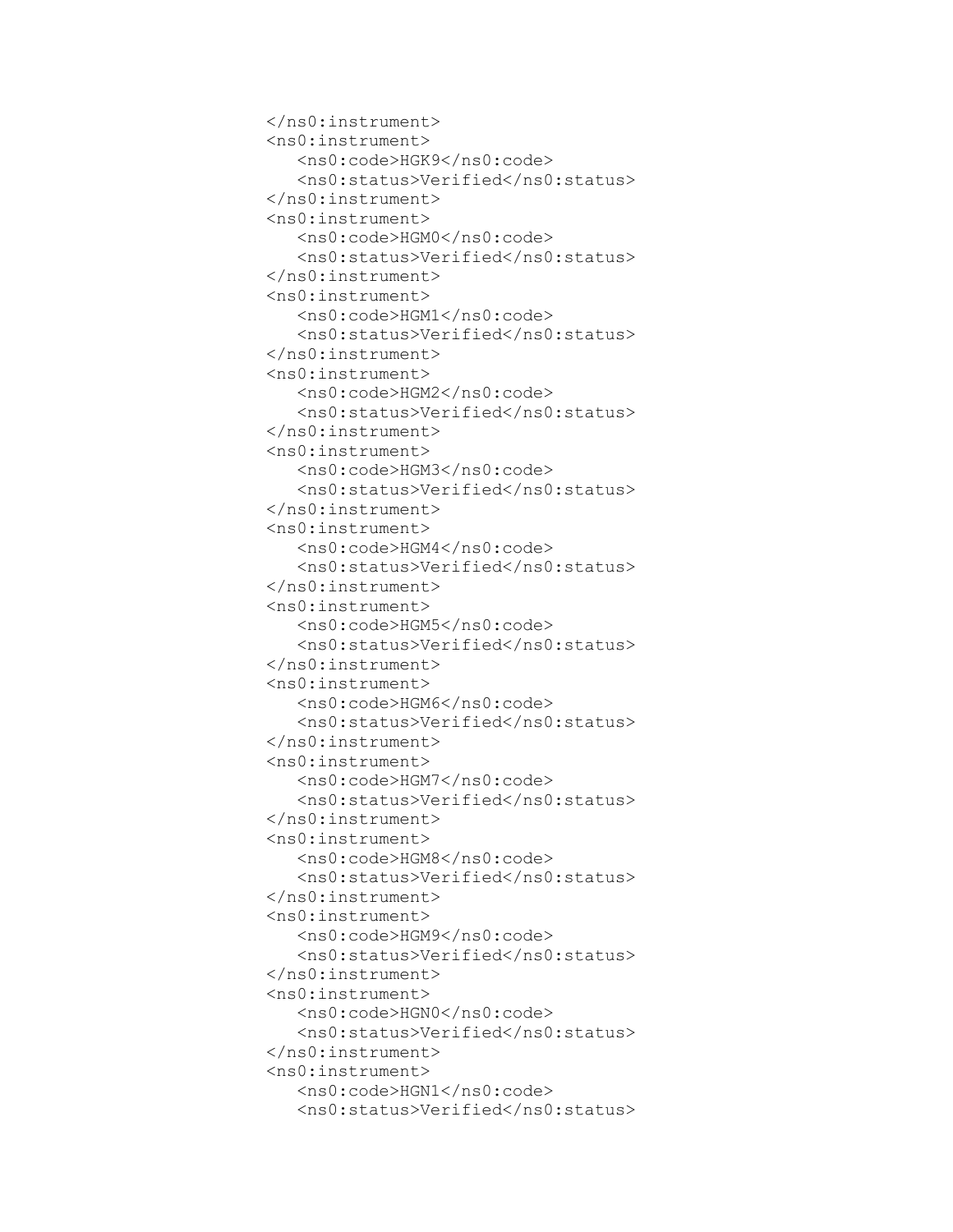```
 </ns0:instrument>
 <ns0:instrument>
    <ns0:code>HGN2</ns0:code>
   <ns0:status>Verified</ns0:status>
 </ns0:instrument>
 <ns0:instrument>
    <ns0:code>HGN3</ns0:code>
   <ns0:status>Verified</ns0:status>
 </ns0:instrument>
 <ns0:instrument>
    <ns0:code>HGN4</ns0:code>
   <ns0:status>Verified</ns0:status>
 </ns0:instrument>
 <ns0:instrument>
    <ns0:code>HGN5</ns0:code>
   <ns0:status>Verified</ns0:status>
 </ns0:instrument>
 <ns0:instrument>
    <ns0:code>HGN6</ns0:code>
   <ns0:status>Verified</ns0:status>
 </ns0:instrument>
 <ns0:instrument>
    <ns0:code>HGN7</ns0:code>
   <ns0:status>Verified</ns0:status>
 </ns0:instrument>
 <ns0:instrument>
    <ns0:code>HGN8</ns0:code>
   <ns0:status>Verified</ns0:status>
 </ns0:instrument>
 <ns0:instrument>
    <ns0:code>HGN9</ns0:code>
   <ns0:status>Verified</ns0:status>
 </ns0:instrument>
 <ns0:instrument>
    <ns0:code>HGQ0</ns0:code>
   <ns0:status>Verified</ns0:status>
 </ns0:instrument>
 <ns0:instrument>
    <ns0:code>HGQ1</ns0:code>
    <ns0:status>Verified</ns0:status>
 </ns0:instrument>
 <ns0:instrument>
    <ns0:code>HGQ2</ns0:code>
   <ns0:status>Verified</ns0:status>
 </ns0:instrument>
 <ns0:instrument>
    <ns0:code>HGQ3</ns0:code>
   <ns0:status>Verified</ns0:status>
 </ns0:instrument>
 <ns0:instrument>
    <ns0:code>HGQ4</ns0:code>
   <ns0:status>Verified</ns0:status>
```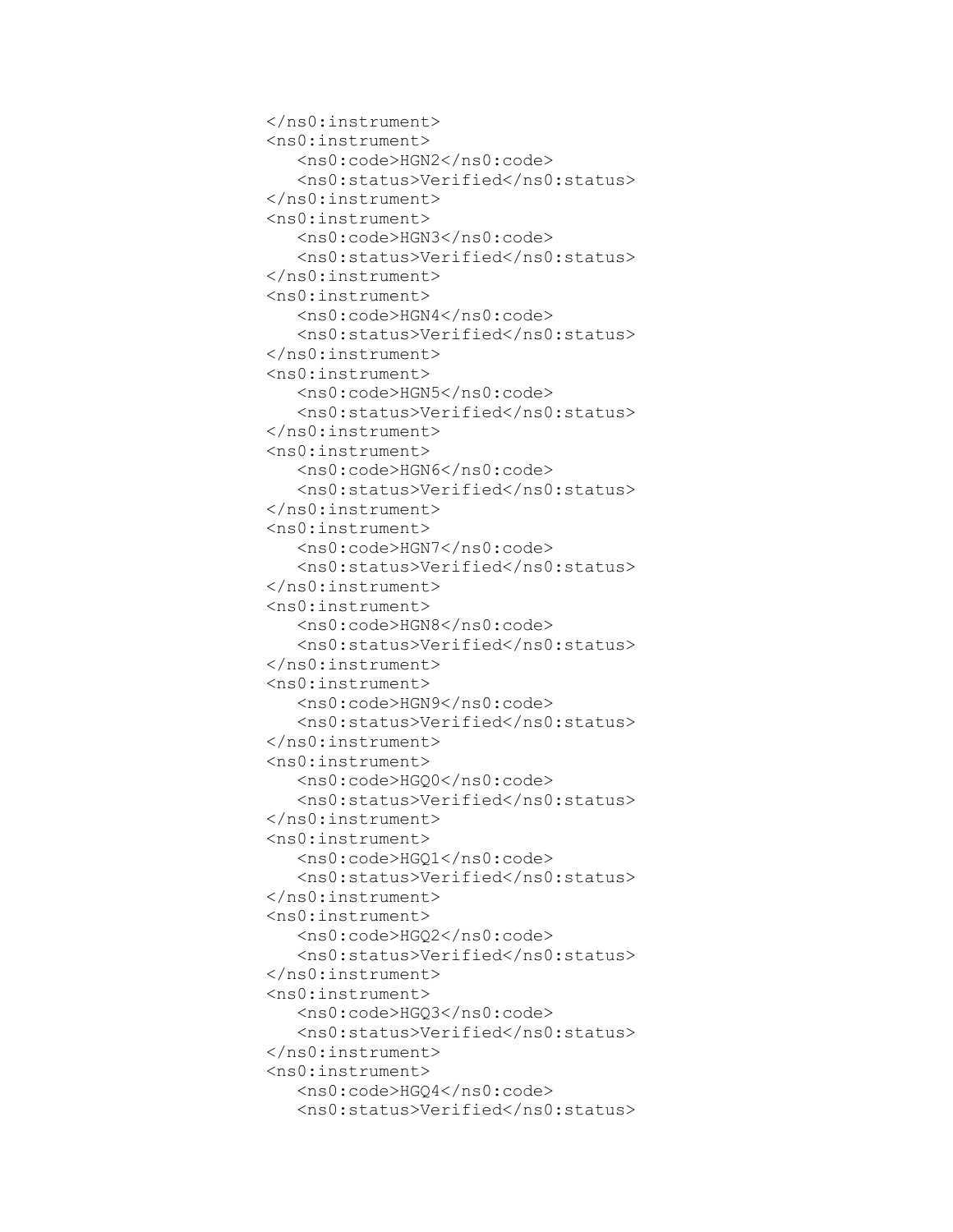```
 </ns0:instrument>
 <ns0:instrument>
    <ns0:code>HGQ5</ns0:code>
   <ns0:status>Verified</ns0:status>
 </ns0:instrument>
 <ns0:instrument>
    <ns0:code>HGQ6</ns0:code>
   <ns0:status>Verified</ns0:status>
 </ns0:instrument>
 <ns0:instrument>
    <ns0:code>HGQ7</ns0:code>
   <ns0:status>Verified</ns0:status>
 </ns0:instrument>
 <ns0:instrument>
    <ns0:code>HGQ8</ns0:code>
   <ns0:status>Verified</ns0:status>
 </ns0:instrument>
 <ns0:instrument>
    <ns0:code>HGQ9</ns0:code>
   <ns0:status>Verified</ns0:status>
 </ns0:instrument>
 <ns0:instrument>
    <ns0:code>HGU0</ns0:code>
   <ns0:status>Verified</ns0:status>
 </ns0:instrument>
 <ns0:instrument>
    <ns0:code>HGU1</ns0:code>
   <ns0:status>Verified</ns0:status>
 </ns0:instrument>
 <ns0:instrument>
    <ns0:code>HGU2</ns0:code>
   <ns0:status>Verified</ns0:status>
 </ns0:instrument>
 <ns0:instrument>
    <ns0:code>HGU3</ns0:code>
   <ns0:status>Verified</ns0:status>
 </ns0:instrument>
 <ns0:instrument>
    <ns0:code>HGU4</ns0:code>
   <ns0:status>Verified</ns0:status>
 </ns0:instrument>
 <ns0:instrument>
    <ns0:code>HGU5</ns0:code>
    <ns0:status>Verified</ns0:status>
 </ns0:instrument>
 <ns0:instrument>
    <ns0:code>HGU6</ns0:code>
   <ns0:status>Verified</ns0:status>
 </ns0:instrument>
 <ns0:instrument>
    <ns0:code>HGU7</ns0:code>
   <ns0:status>Verified</ns0:status>
```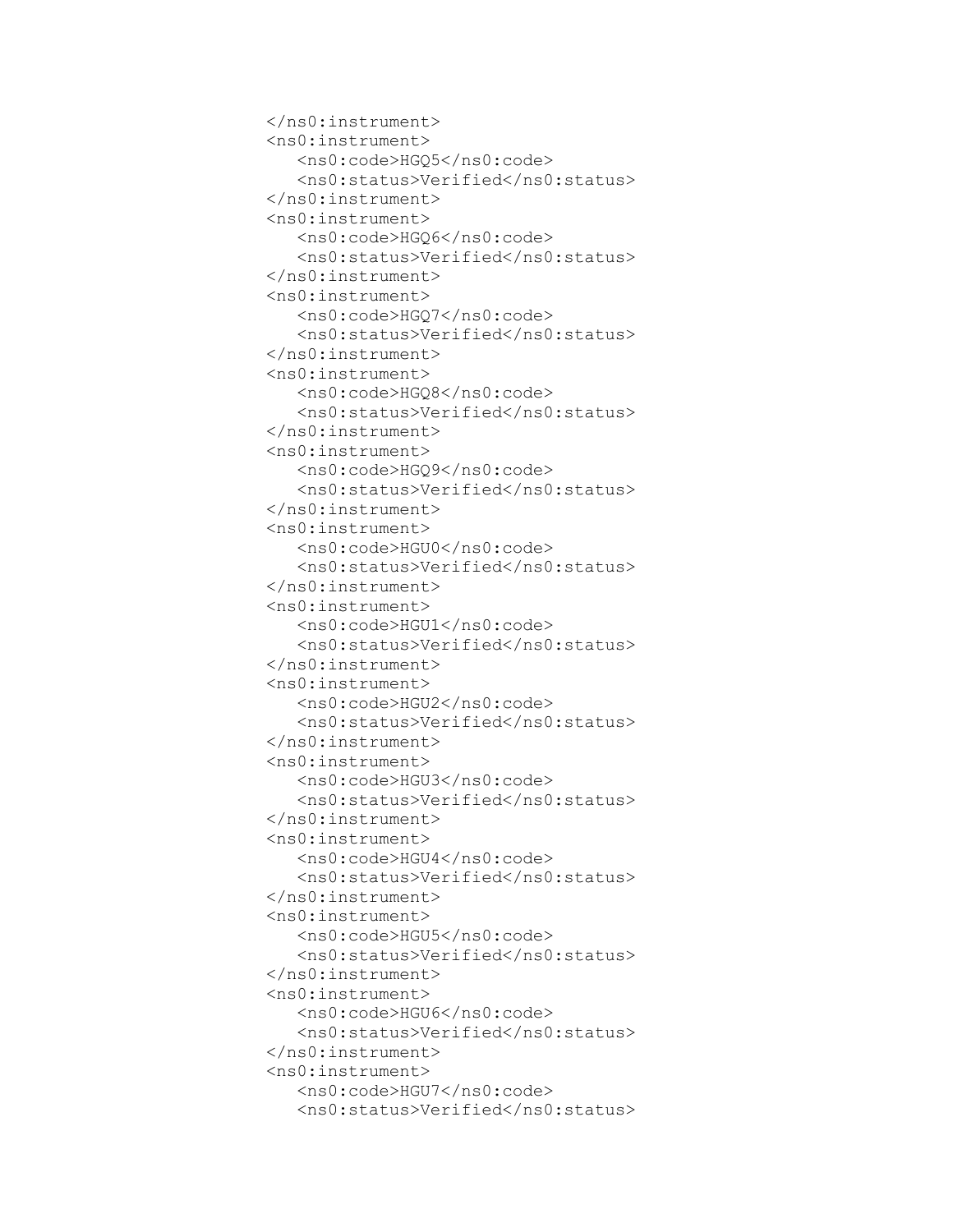```
 </ns0:instrument>
 <ns0:instrument>
    <ns0:code>HGU8</ns0:code>
   <ns0:status>Verified</ns0:status>
 </ns0:instrument>
 <ns0:instrument>
    <ns0:code>HGU9</ns0:code>
   <ns0:status>Verified</ns0:status>
 </ns0:instrument>
 <ns0:instrument>
    <ns0:code>HGV0</ns0:code>
   <ns0:status>Verified</ns0:status>
 </ns0:instrument>
 <ns0:instrument>
    <ns0:code>HGV1</ns0:code>
   <ns0:status>Verified</ns0:status>
 </ns0:instrument>
 <ns0:instrument>
    <ns0:code>HGV2</ns0:code>
   <ns0:status>Verified</ns0:status>
 </ns0:instrument>
 <ns0:instrument>
    <ns0:code>HGV3</ns0:code>
   <ns0:status>Verified</ns0:status>
 </ns0:instrument>
 <ns0:instrument>
    <ns0:code>HGV4</ns0:code>
   <ns0:status>Verified</ns0:status>
 </ns0:instrument>
 <ns0:instrument>
    <ns0:code>HGV5</ns0:code>
   <ns0:status>Verified</ns0:status>
 </ns0:instrument>
 <ns0:instrument>
    <ns0:code>HGV6</ns0:code>
   <ns0:status>Verified</ns0:status>
 </ns0:instrument>
 <ns0:instrument>
    <ns0:code>HGV7</ns0:code>
   <ns0:status>Verified</ns0:status>
 </ns0:instrument>
 <ns0:instrument>
    <ns0:code>HGV8</ns0:code>
   <ns0:status>Verified</ns0:status>
 </ns0:instrument>
 <ns0:instrument>
    <ns0:code>HGV9</ns0:code>
    <ns0:status>Verified</ns0:status>
 </ns0:instrument>
 <ns0:instrument>
    <ns0:code>HGX0</ns0:code>
   <ns0:status>Verified</ns0:status>
```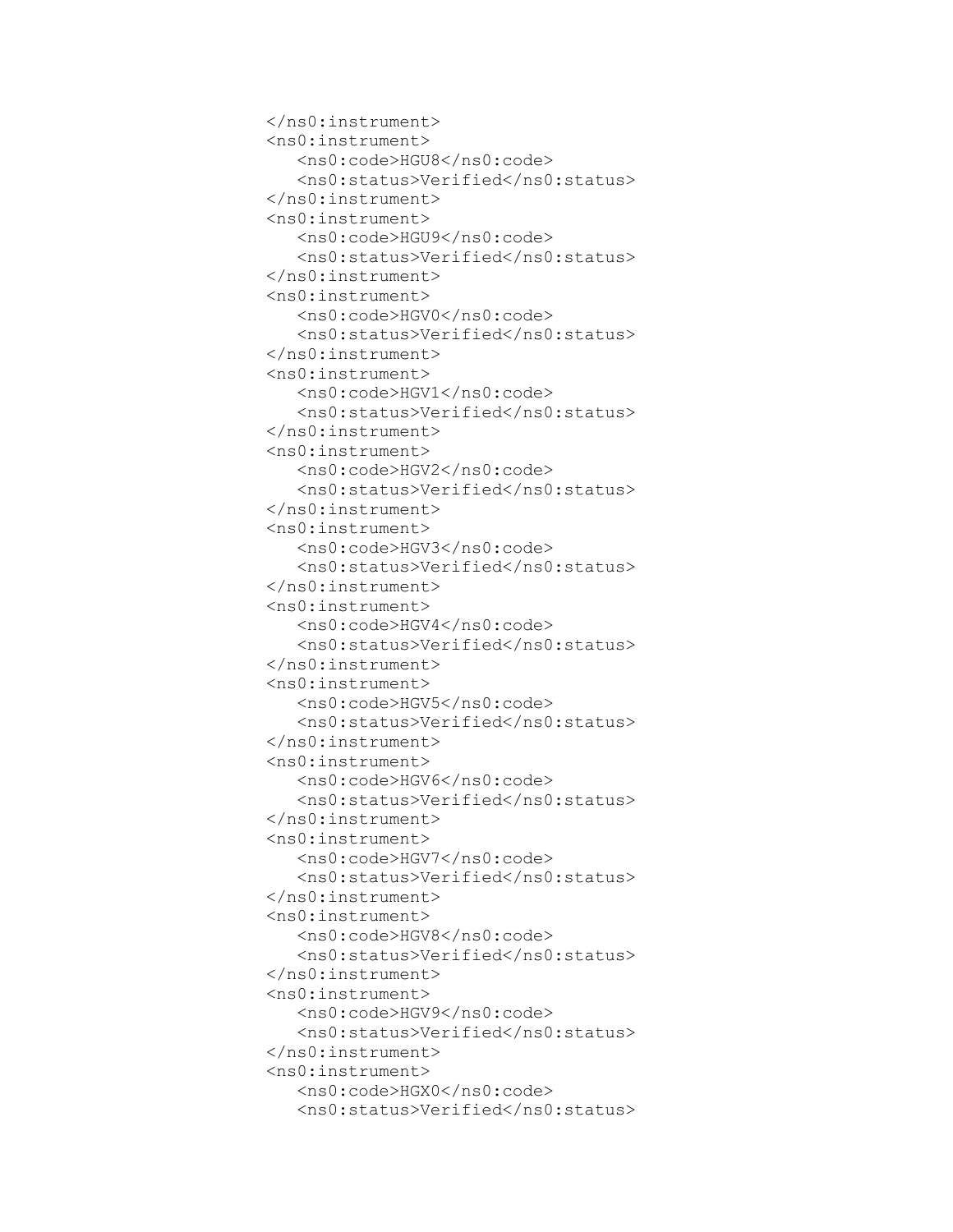```
 </ns0:instrument>
 <ns0:instrument>
    <ns0:code>HGX1</ns0:code>
   <ns0:status>Verified</ns0:status>
 </ns0:instrument>
 <ns0:instrument>
    <ns0:code>HGX2</ns0:code>
   <ns0:status>Verified</ns0:status>
 </ns0:instrument>
 <ns0:instrument>
    <ns0:code>HGX3</ns0:code>
   <ns0:status>Verified</ns0:status>
 </ns0:instrument>
 <ns0:instrument>
    <ns0:code>HGX4</ns0:code>
   <ns0:status>Verified</ns0:status>
 </ns0:instrument>
 <ns0:instrument>
    <ns0:code>HGX5</ns0:code>
   <ns0:status>Verified</ns0:status>
 </ns0:instrument>
 <ns0:instrument>
    <ns0:code>HGX6</ns0:code>
   <ns0:status>Verified</ns0:status>
 </ns0:instrument>
 <ns0:instrument>
    <ns0:code>HGX7</ns0:code>
   <ns0:status>Verified</ns0:status>
 </ns0:instrument>
 <ns0:instrument>
    <ns0:code>HGX8</ns0:code>
   <ns0:status>Verified</ns0:status>
 </ns0:instrument>
 <ns0:instrument>
    <ns0:code>HGX9</ns0:code>
   <ns0:status>Verified</ns0:status>
 </ns0:instrument>
 <ns0:instrument>
    <ns0:code>HGZ0</ns0:code>
   <ns0:status>Verified</ns0:status>
 </ns0:instrument>
 <ns0:instrument>
    <ns0:code>HGZ1</ns0:code>
   <ns0:status>Verified</ns0:status>
 </ns0:instrument>
 <ns0:instrument>
    <ns0:code>HGZ2</ns0:code>
   <ns0:status>Verified</ns0:status>
 </ns0:instrument>
 <ns0:instrument>
    <ns0:code>HGZ3</ns0:code>
    <ns0:status>Verified</ns0:status>
```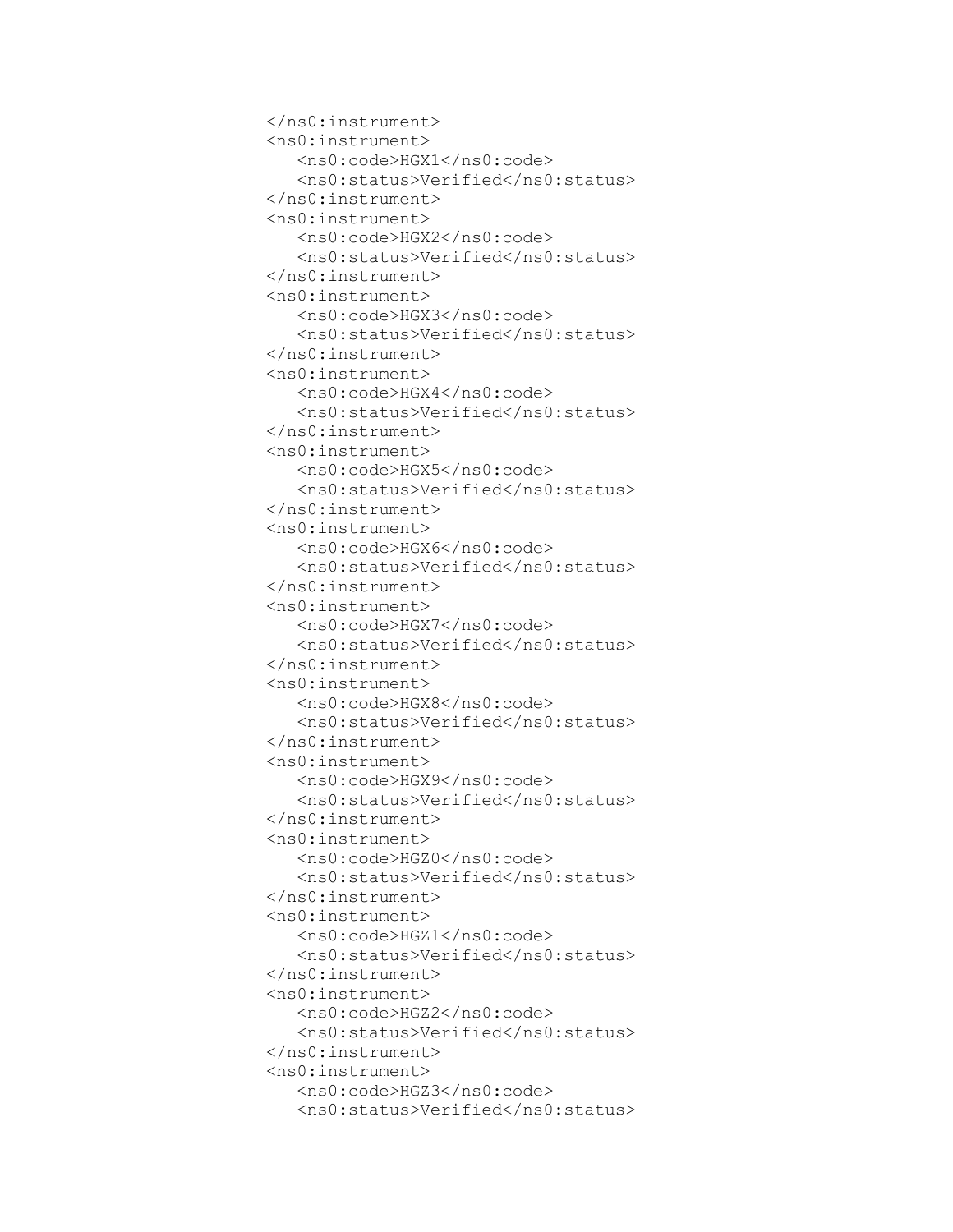```
 </ns0:instrument>
 <ns0:instrument>
    <ns0:code>HGZ4</ns0:code>
   <ns0:status>Verified</ns0:status>
 </ns0:instrument>
 <ns0:instrument>
    <ns0:code>HGZ5</ns0:code>
   <ns0:status>Verified</ns0:status>
 </ns0:instrument>
 <ns0:instrument>
    <ns0:code>HGZ6</ns0:code>
   <ns0:status>Verified</ns0:status>
 </ns0:instrument>
 <ns0:instrument>
    <ns0:code>HGZ7</ns0:code>
   <ns0:status>Verified</ns0:status>
 </ns0:instrument>
 <ns0:instrument>
    <ns0:code>HGZ8</ns0:code>
   <ns0:status>Verified</ns0:status>
 </ns0:instrument>
 <ns0:instrument>
    <ns0:code>HGZ9</ns0:code>
   <ns0:status>Verified</ns0:status>
 </ns0:instrument>
 <ns0:instrument>
    <ns0:code>GCF0</ns0:code>
   <ns0:status>Verified</ns0:status>
 </ns0:instrument>
 <ns0:instrument>
    <ns0:code>GCF1</ns0:code>
   <ns0:status>Verified</ns0:status>
 </ns0:instrument>
 <ns0:instrument>
    <ns0:code>GCF2</ns0:code>
   <ns0:status>Verified</ns0:status>
 </ns0:instrument>
 <ns0:instrument>
    <ns0:code>GCF3</ns0:code>
   <ns0:status>Verified</ns0:status>
 </ns0:instrument>
 <ns0:instrument>
    <ns0:code>GCF4</ns0:code>
   <ns0:status>Verified</ns0:status>
 </ns0:instrument>
 <ns0:instrument>
    <ns0:code>GCF5</ns0:code>
   <ns0:status>Verified</ns0:status>
 </ns0:instrument>
 <ns0:instrument>
    <ns0:code>GCF6</ns0:code>
   <ns0:status>Verified</ns0:status>
```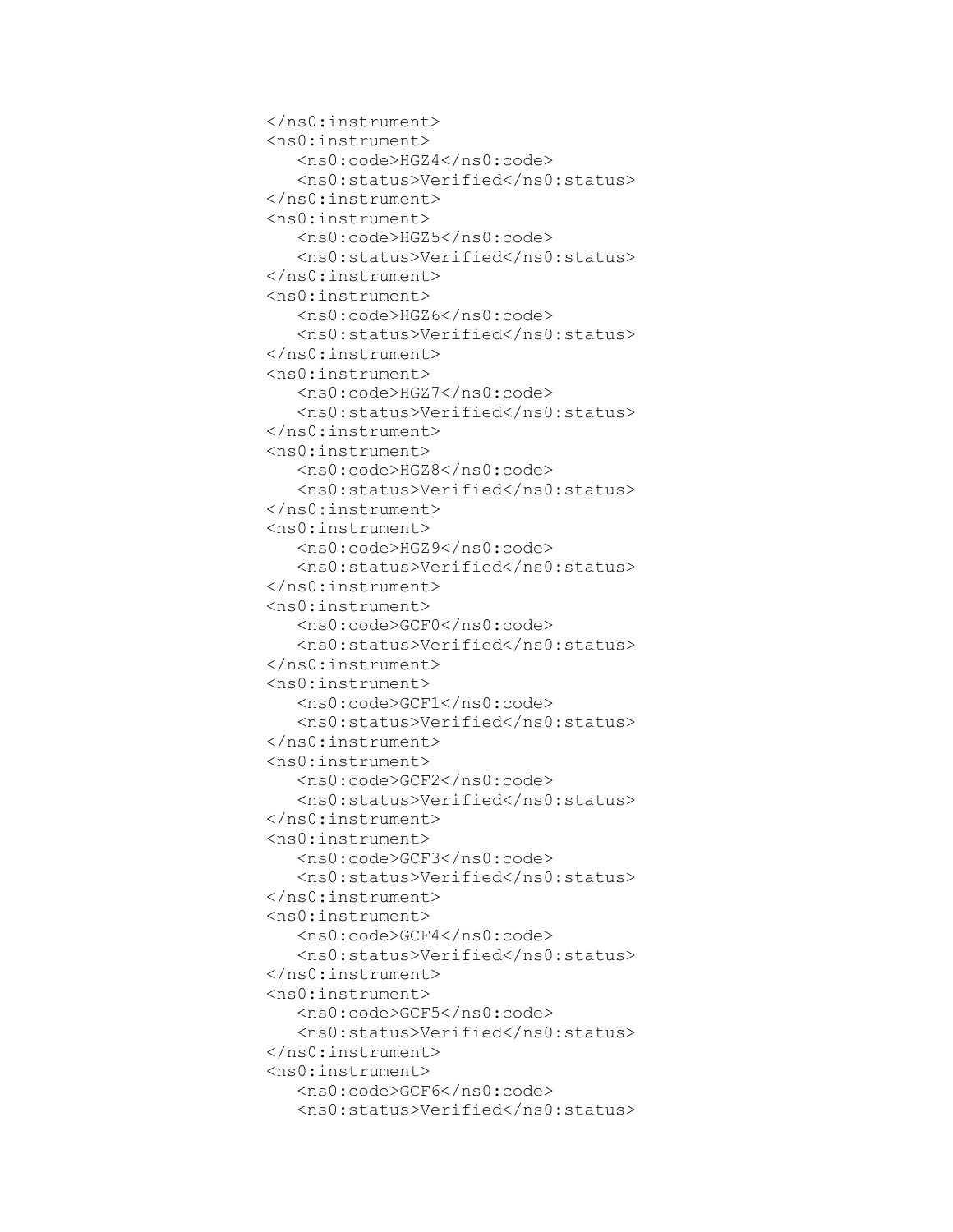```
 </ns0:instrument>
 <ns0:instrument>
    <ns0:code>GCF7</ns0:code>
    <ns0:status>Verified</ns0:status>
 </ns0:instrument>
 <ns0:instrument>
    <ns0:code>GCF8</ns0:code>
   <ns0:status>Verified</ns0:status>
 </ns0:instrument>
 <ns0:instrument>
    <ns0:code>GCF9</ns0:code>
   <ns0:status>Verified</ns0:status>
 </ns0:instrument>
 <ns0:instrument>
    <ns0:code>GCG0</ns0:code>
   <ns0:status>Verified</ns0:status>
 </ns0:instrument>
 <ns0:instrument>
    <ns0:code>GCG1</ns0:code>
   <ns0:status>Verified</ns0:status>
 </ns0:instrument>
 <ns0:instrument>
    <ns0:code>GCG2</ns0:code>
   <ns0:status>Verified</ns0:status>
 </ns0:instrument>
 <ns0:instrument>
    <ns0:code>GCG3</ns0:code>
   <ns0:status>Verified</ns0:status>
 </ns0:instrument>
 <ns0:instrument>
    <ns0:code>GCG4</ns0:code>
   <ns0:status>Verified</ns0:status>
 </ns0:instrument>
 <ns0:instrument>
    <ns0:code>GCG5</ns0:code>
   <ns0:status>Verified</ns0:status>
 </ns0:instrument>
 <ns0:instrument>
    <ns0:code>GCG6</ns0:code>
   <ns0:status>Verified</ns0:status>
 </ns0:instrument>
 <ns0:instrument>
    <ns0:code>GCG7</ns0:code>
   <ns0:status>Verified</ns0:status>
 </ns0:instrument>
 <ns0:instrument>
    <ns0:code>GCG8</ns0:code>
   <ns0:status>Verified</ns0:status>
 </ns0:instrument>
 <ns0:instrument>
    <ns0:code>GCG9</ns0:code>
   <ns0:status>Verified</ns0:status>
```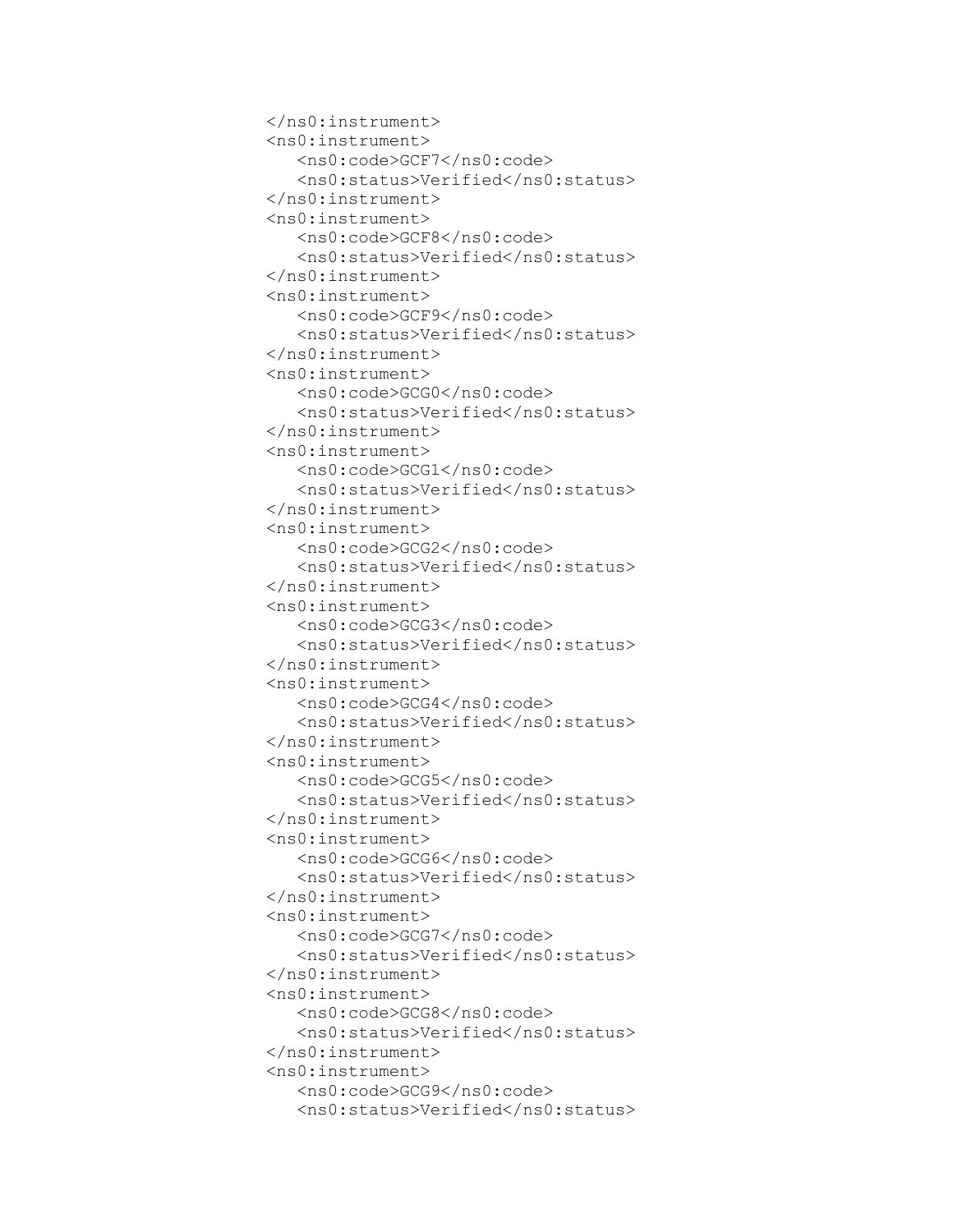```
 </ns0:instrument>
 <ns0:instrument>
    <ns0:code>GCH0</ns0:code>
   <ns0:status>Verified</ns0:status>
 </ns0:instrument>
 <ns0:instrument>
    <ns0:code>GCH1</ns0:code>
    <ns0:status>Verified</ns0:status>
 </ns0:instrument>
 <ns0:instrument>
    <ns0:code>GCH2</ns0:code>
   <ns0:status>Verified</ns0:status>
 </ns0:instrument>
 <ns0:instrument>
    <ns0:code>GCH3</ns0:code>
   <ns0:status>Verified</ns0:status>
 </ns0:instrument>
 <ns0:instrument>
    <ns0:code>GCH4</ns0:code>
   <ns0:status>Verified</ns0:status>
 </ns0:instrument>
 <ns0:instrument>
    <ns0:code>GCH5</ns0:code>
   <ns0:status>Verified</ns0:status>
 </ns0:instrument>
 <ns0:instrument>
    <ns0:code>GCH6</ns0:code>
   <ns0:status>Verified</ns0:status>
 </ns0:instrument>
 <ns0:instrument>
    <ns0:code>GCH7</ns0:code>
   <ns0:status>Verified</ns0:status>
 </ns0:instrument>
 <ns0:instrument>
    <ns0:code>GCH8</ns0:code>
   <ns0:status>Verified</ns0:status>
 </ns0:instrument>
 <ns0:instrument>
    <ns0:code>GCH9</ns0:code>
   <ns0:status>Verified</ns0:status>
 </ns0:instrument>
 <ns0:instrument>
    <ns0:code>GCJ0</ns0:code>
   <ns0:status>Verified</ns0:status>
 </ns0:instrument>
 <ns0:instrument>
    <ns0:code>GCJ1</ns0:code>
   <ns0:status>Verified</ns0:status>
 </ns0:instrument>
 <ns0:instrument>
    <ns0:code>GCJ2</ns0:code>
   <ns0:status>Verified</ns0:status>
```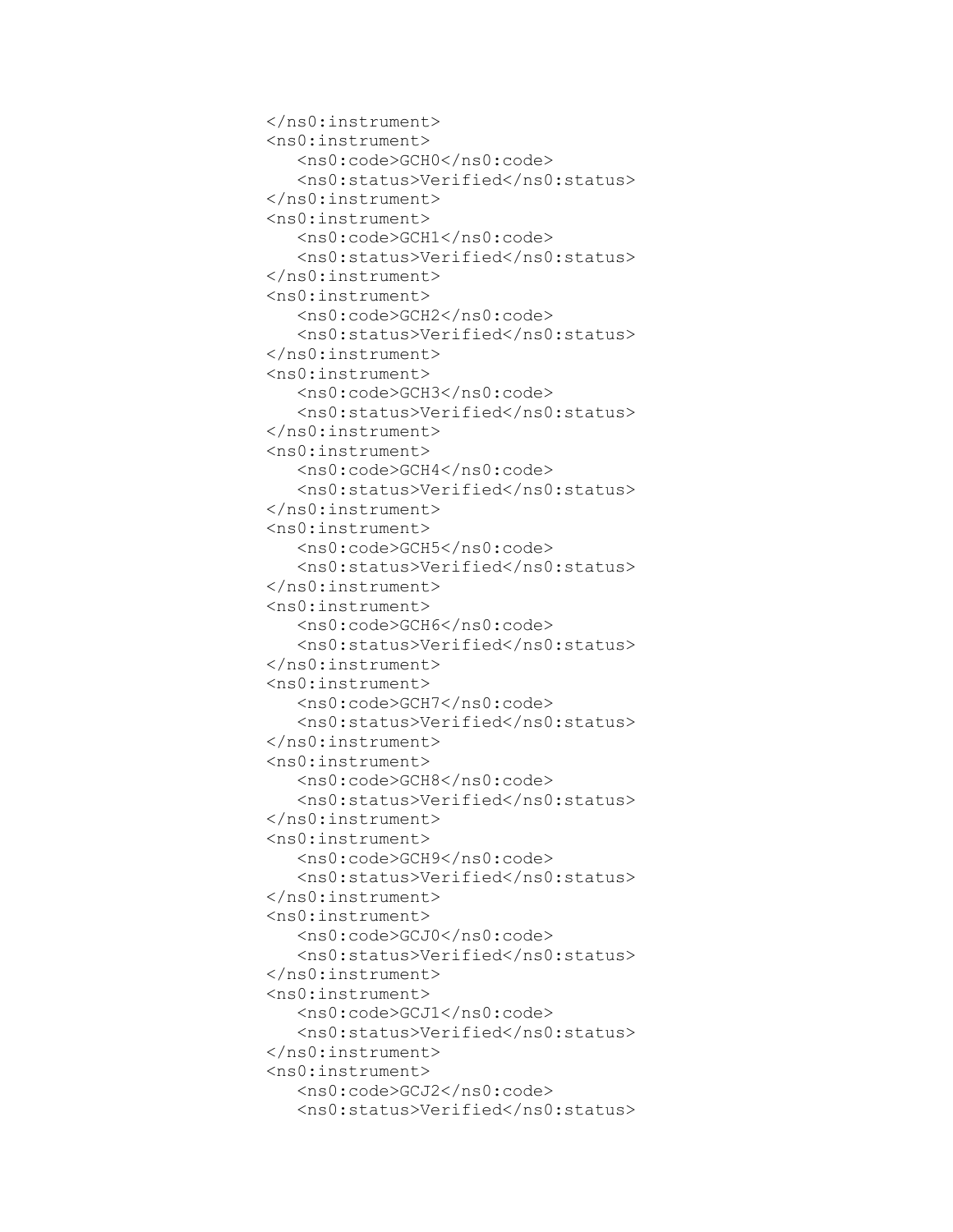```
 </ns0:instrument>
 <ns0:instrument>
    <ns0:code>GCJ3</ns0:code>
   <ns0:status>Verified</ns0:status>
 </ns0:instrument>
 <ns0:instrument>
    <ns0:code>GCJ4</ns0:code>
   <ns0:status>Verified</ns0:status>
 </ns0:instrument>
 <ns0:instrument>
    <ns0:code>GCJ5</ns0:code>
    <ns0:status>Verified</ns0:status>
 </ns0:instrument>
 <ns0:instrument>
    <ns0:code>GCJ6</ns0:code>
   <ns0:status>Verified</ns0:status>
 </ns0:instrument>
 <ns0:instrument>
    <ns0:code>GCJ7</ns0:code>
   <ns0:status>Verified</ns0:status>
 </ns0:instrument>
 <ns0:instrument>
    <ns0:code>GCJ8</ns0:code>
   <ns0:status>Verified</ns0:status>
 </ns0:instrument>
 <ns0:instrument>
    <ns0:code>GCJ9</ns0:code>
   <ns0:status>Verified</ns0:status>
 </ns0:instrument>
 <ns0:instrument>
    <ns0:code>GCK0</ns0:code>
   <ns0:status>Verified</ns0:status>
 </ns0:instrument>
 <ns0:instrument>
    <ns0:code>GCK1</ns0:code>
   <ns0:status>Verified</ns0:status>
 </ns0:instrument>
 <ns0:instrument>
    <ns0:code>GCK2</ns0:code>
   <ns0:status>Verified</ns0:status>
 </ns0:instrument>
 <ns0:instrument>
    <ns0:code>GCK3</ns0:code>
   <ns0:status>Verified</ns0:status>
 </ns0:instrument>
 <ns0:instrument>
    <ns0:code>GCK4</ns0:code>
   <ns0:status>Verified</ns0:status>
 </ns0:instrument>
 <ns0:instrument>
    <ns0:code>GCK5</ns0:code>
   <ns0:status>Verified</ns0:status>
```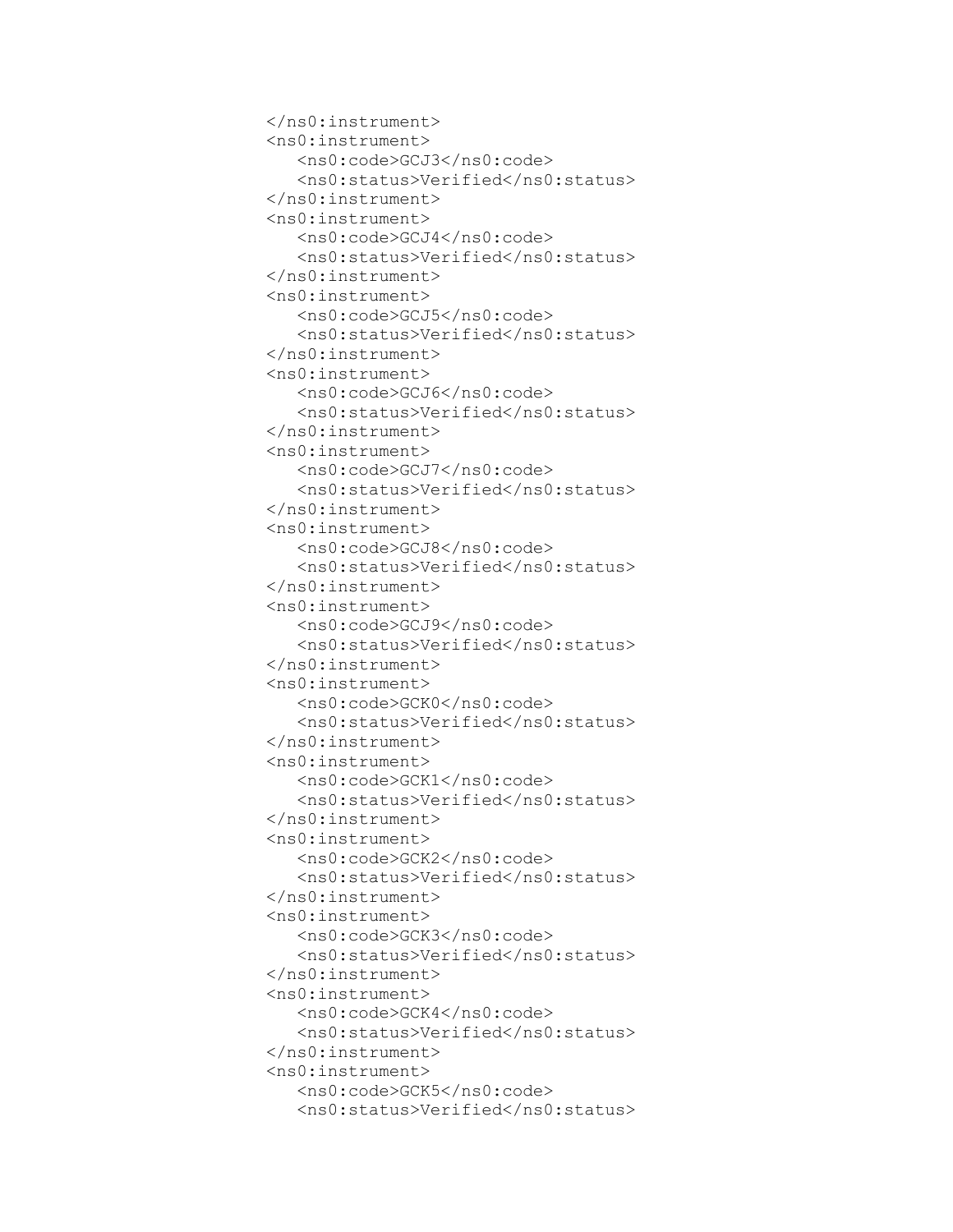```
 </ns0:instrument>
 <ns0:instrument>
    <ns0:code>GCK6</ns0:code>
   <ns0:status>Verified</ns0:status>
 </ns0:instrument>
 <ns0:instrument>
    <ns0:code>GCK7</ns0:code>
   <ns0:status>Verified</ns0:status>
 </ns0:instrument>
 <ns0:instrument>
    <ns0:code>GCK8</ns0:code>
   <ns0:status>Verified</ns0:status>
 </ns0:instrument>
 <ns0:instrument>
    <ns0:code>GCK9</ns0:code>
    <ns0:status>Verified</ns0:status>
 </ns0:instrument>
 <ns0:instrument>
    <ns0:code>GCM0</ns0:code>
   <ns0:status>Verified</ns0:status>
 </ns0:instrument>
 <ns0:instrument>
    <ns0:code>GCM1</ns0:code>
   <ns0:status>Verified</ns0:status>
 </ns0:instrument>
 <ns0:instrument>
    <ns0:code>GCM2</ns0:code>
   <ns0:status>Verified</ns0:status>
 </ns0:instrument>
 <ns0:instrument>
    <ns0:code>GCM3</ns0:code>
   <ns0:status>Verified</ns0:status>
 </ns0:instrument>
 <ns0:instrument>
    <ns0:code>GCM4</ns0:code>
   <ns0:status>Verified</ns0:status>
 </ns0:instrument>
 <ns0:instrument>
    <ns0:code>GCM5</ns0:code>
   <ns0:status>Verified</ns0:status>
 </ns0:instrument>
 <ns0:instrument>
    <ns0:code>GCM6</ns0:code>
   <ns0:status>Verified</ns0:status>
 </ns0:instrument>
 <ns0:instrument>
    <ns0:code>GCM7</ns0:code>
   <ns0:status>Verified</ns0:status>
 </ns0:instrument>
 <ns0:instrument>
    <ns0:code>GCM8</ns0:code>
   <ns0:status>Verified</ns0:status>
```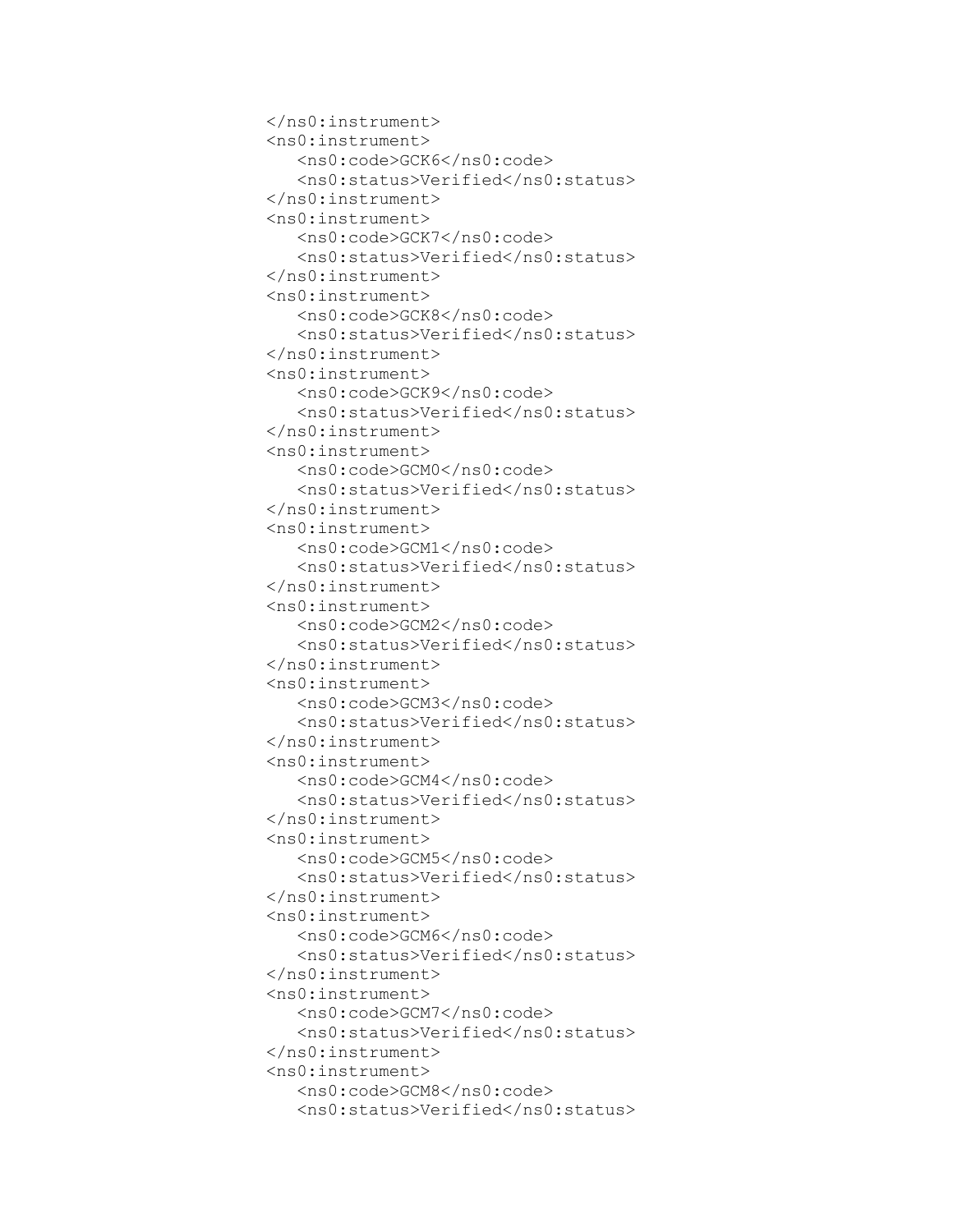```
 </ns0:instrument>
 <ns0:instrument>
    <ns0:code>GCM9</ns0:code>
   <ns0:status>Verified</ns0:status>
 </ns0:instrument>
 <ns0:instrument>
    <ns0:code>GCN0</ns0:code>
   <ns0:status>Verified</ns0:status>
 </ns0:instrument>
 <ns0:instrument>
    <ns0:code>GCN1</ns0:code>
   <ns0:status>Verified</ns0:status>
 </ns0:instrument>
 <ns0:instrument>
    <ns0:code>GCN2</ns0:code>
   <ns0:status>Verified</ns0:status>
 </ns0:instrument>
 <ns0:instrument>
    <ns0:code>GCN3</ns0:code>
    <ns0:status>Verified</ns0:status>
 </ns0:instrument>
 <ns0:instrument>
    <ns0:code>GCN4</ns0:code>
   <ns0:status>Verified</ns0:status>
 </ns0:instrument>
 <ns0:instrument>
    <ns0:code>GCN5</ns0:code>
   <ns0:status>Verified</ns0:status>
 </ns0:instrument>
 <ns0:instrument>
    <ns0:code>GCN6</ns0:code>
   <ns0:status>Verified</ns0:status>
 </ns0:instrument>
 <ns0:instrument>
    <ns0:code>GCN7</ns0:code>
   <ns0:status>Verified</ns0:status>
 </ns0:instrument>
 <ns0:instrument>
    <ns0:code>GCN8</ns0:code>
   <ns0:status>Verified</ns0:status>
 </ns0:instrument>
 <ns0:instrument>
    <ns0:code>GCN9</ns0:code>
   <ns0:status>Verified</ns0:status>
 </ns0:instrument>
 <ns0:instrument>
    <ns0:code>GCQ0</ns0:code>
   <ns0:status>Verified</ns0:status>
 </ns0:instrument>
 <ns0:instrument>
    <ns0:code>GCQ1</ns0:code>
   <ns0:status>Verified</ns0:status>
```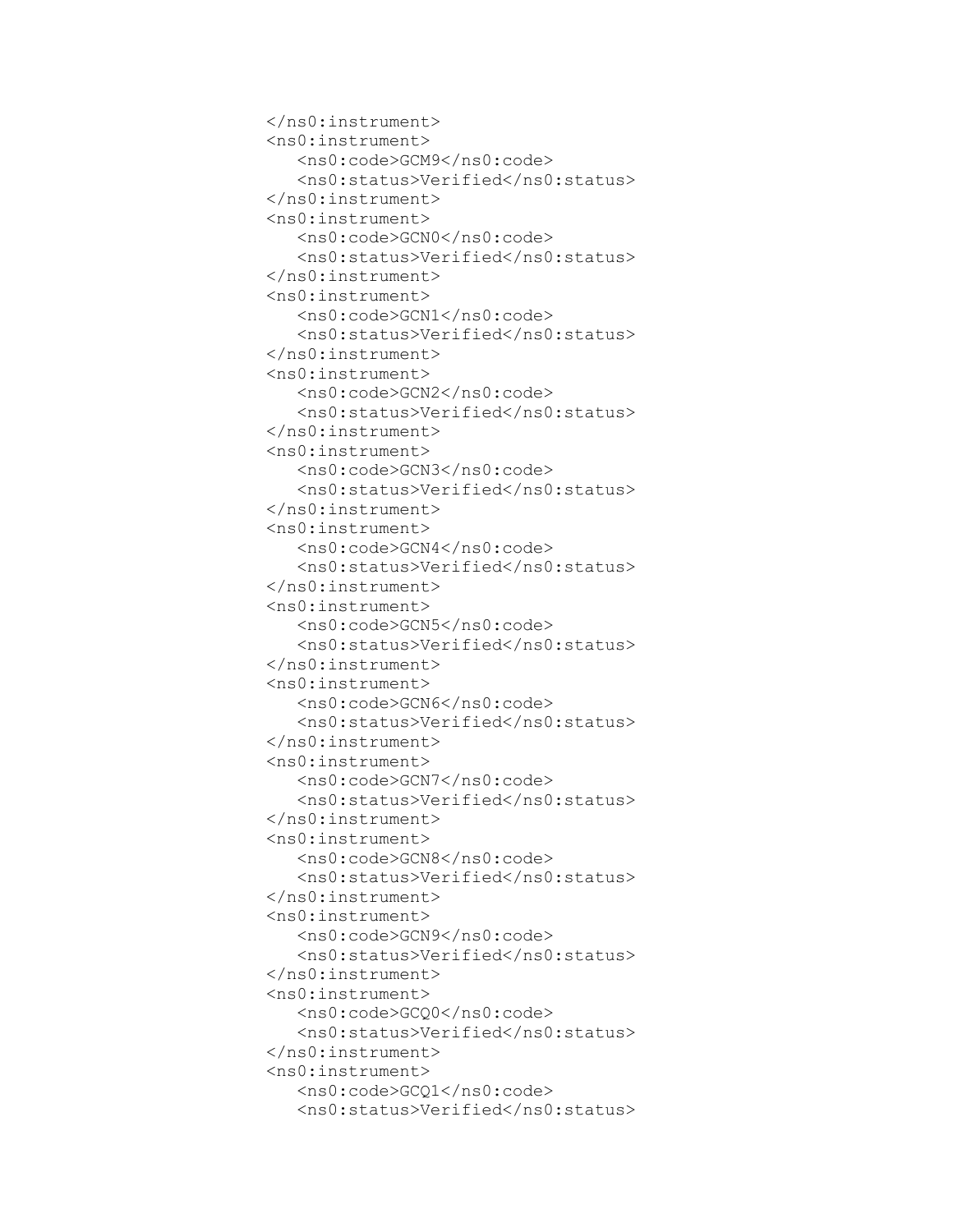```
 </ns0:instrument>
 <ns0:instrument>
    <ns0:code>GCQ2</ns0:code>
   <ns0:status>Verified</ns0:status>
 </ns0:instrument>
 <ns0:instrument>
    <ns0:code>GCQ3</ns0:code>
   <ns0:status>Verified</ns0:status>
 </ns0:instrument>
 <ns0:instrument>
    <ns0:code>GCQ4</ns0:code>
   <ns0:status>Verified</ns0:status>
 </ns0:instrument>
 <ns0:instrument>
    <ns0:code>GCQ5</ns0:code>
   <ns0:status>Verified</ns0:status>
 </ns0:instrument>
 <ns0:instrument>
    <ns0:code>GCQ6</ns0:code>
   <ns0:status>Verified</ns0:status>
 </ns0:instrument>
 <ns0:instrument>
    <ns0:code>GCQ7</ns0:code>
    <ns0:status>Verified</ns0:status>
 </ns0:instrument>
 <ns0:instrument>
    <ns0:code>GCQ8</ns0:code>
   <ns0:status>Verified</ns0:status>
 </ns0:instrument>
 <ns0:instrument>
    <ns0:code>GCQ9</ns0:code>
   <ns0:status>Verified</ns0:status>
 </ns0:instrument>
 <ns0:instrument>
    <ns0:code>GCU0</ns0:code>
   <ns0:status>Verified</ns0:status>
 </ns0:instrument>
 <ns0:instrument>
    <ns0:code>GCU1</ns0:code>
   <ns0:status>Verified</ns0:status>
 </ns0:instrument>
 <ns0:instrument>
    <ns0:code>GCU2</ns0:code>
   <ns0:status>Verified</ns0:status>
 </ns0:instrument>
 <ns0:instrument>
    <ns0:code>GCU3</ns0:code>
   <ns0:status>Verified</ns0:status>
 </ns0:instrument>
 <ns0:instrument>
    <ns0:code>GCU4</ns0:code>
   <ns0:status>Verified</ns0:status>
```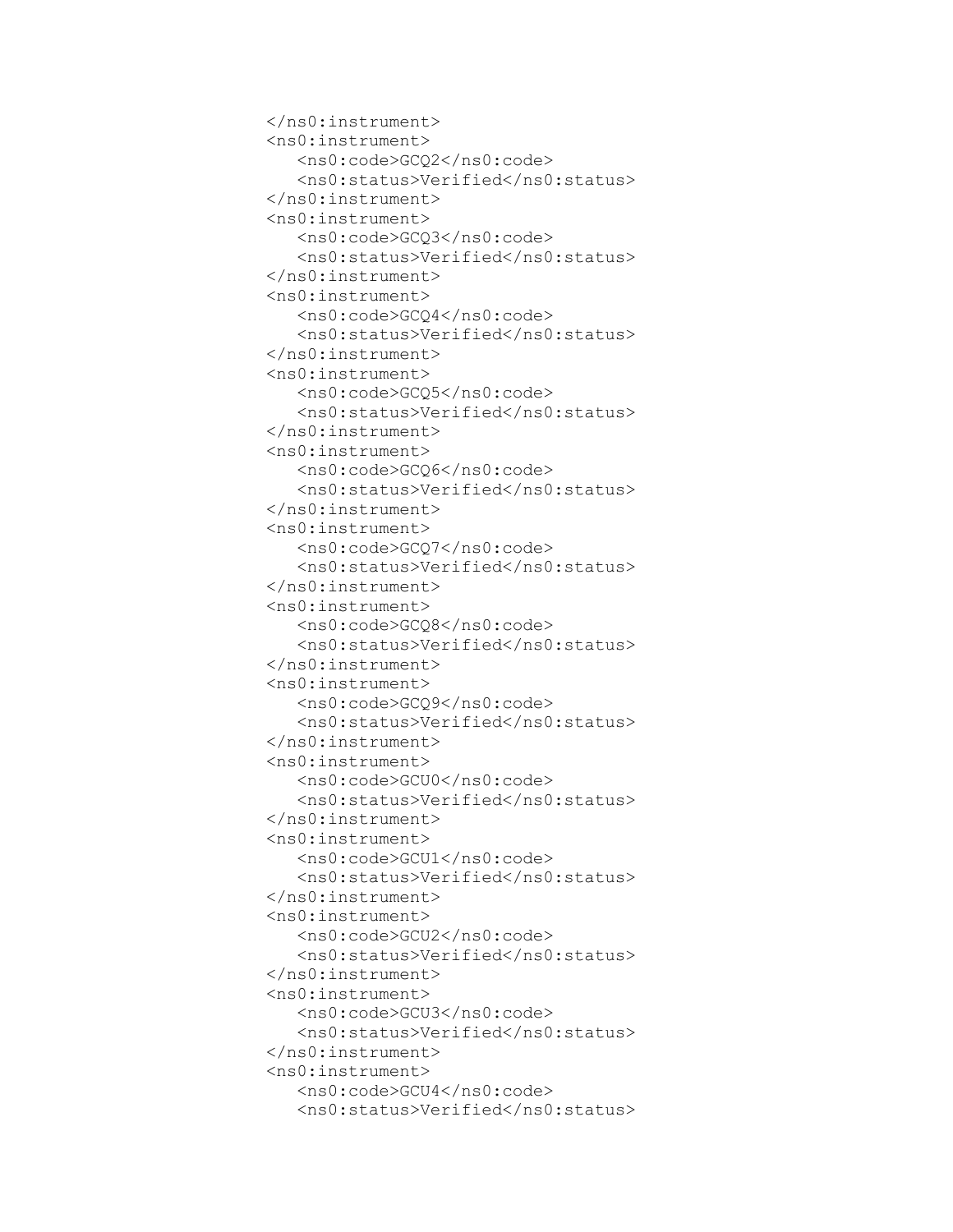```
 </ns0:instrument>
 <ns0:instrument>
    <ns0:code>GCU5</ns0:code>
   <ns0:status>Verified</ns0:status>
 </ns0:instrument>
 <ns0:instrument>
    <ns0:code>GCU6</ns0:code>
   <ns0:status>Verified</ns0:status>
 </ns0:instrument>
 <ns0:instrument>
    <ns0:code>GCU7</ns0:code>
   <ns0:status>Verified</ns0:status>
 </ns0:instrument>
 <ns0:instrument>
    <ns0:code>GCU8</ns0:code>
   <ns0:status>Verified</ns0:status>
 </ns0:instrument>
 <ns0:instrument>
    <ns0:code>GCU9</ns0:code>
   <ns0:status>Verified</ns0:status>
 </ns0:instrument>
 <ns0:instrument>
    <ns0:code>GCV0</ns0:code>
   <ns0:status>Verified</ns0:status>
 </ns0:instrument>
 <ns0:instrument>
    <ns0:code>GCV1</ns0:code>
    <ns0:status>Verified</ns0:status>
 </ns0:instrument>
 <ns0:instrument>
    <ns0:code>GCV2</ns0:code>
   <ns0:status>Verified</ns0:status>
 </ns0:instrument>
 <ns0:instrument>
    <ns0:code>GCV3</ns0:code>
   <ns0:status>Verified</ns0:status>
 </ns0:instrument>
 <ns0:instrument>
    <ns0:code>GCV4</ns0:code>
   <ns0:status>Verified</ns0:status>
 </ns0:instrument>
 <ns0:instrument>
    <ns0:code>GCV5</ns0:code>
   <ns0:status>Verified</ns0:status>
 </ns0:instrument>
 <ns0:instrument>
    <ns0:code>GCV6</ns0:code>
   <ns0:status>Verified</ns0:status>
 </ns0:instrument>
 <ns0:instrument>
    <ns0:code>GCV7</ns0:code>
   <ns0:status>Verified</ns0:status>
```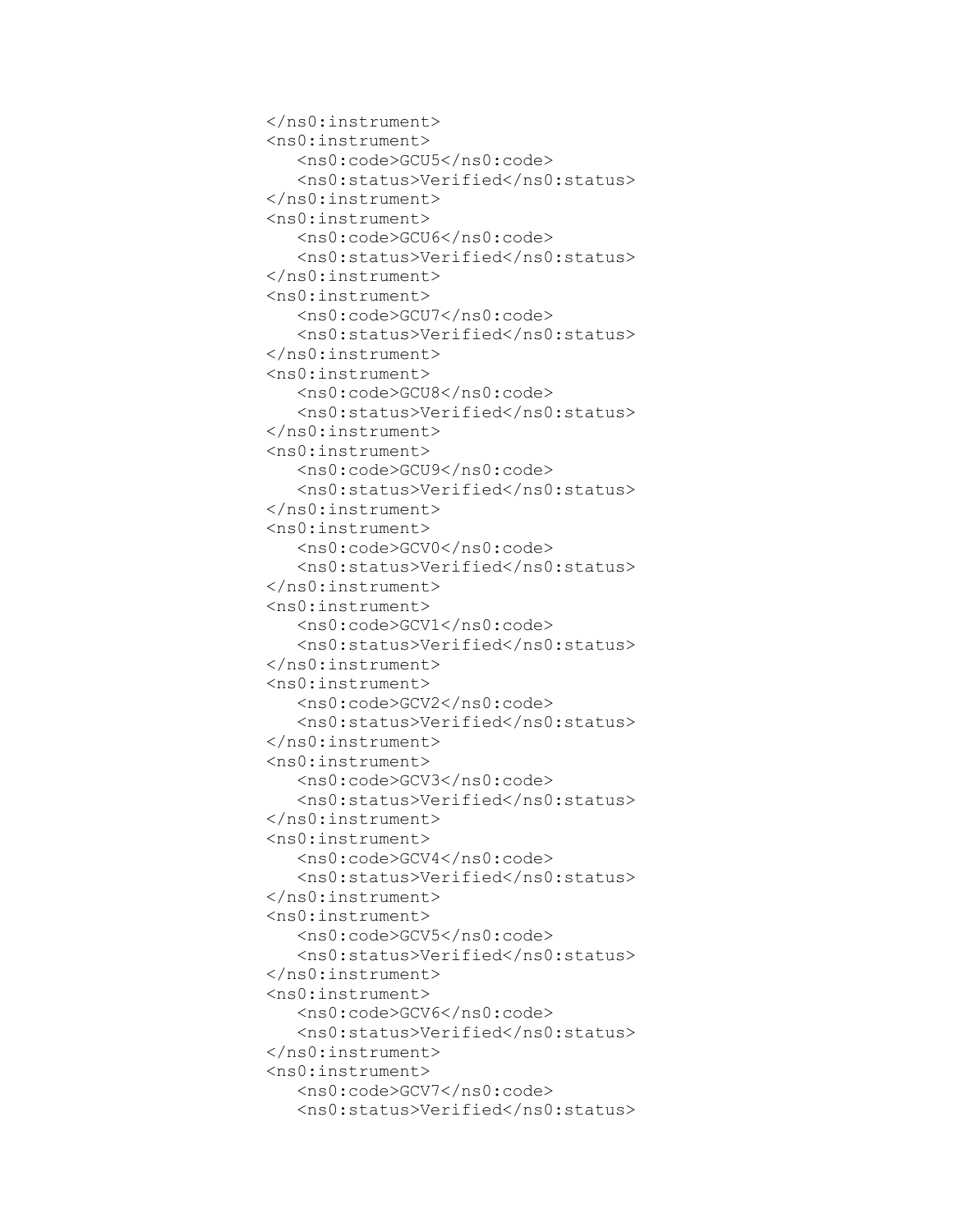```
 </ns0:instrument>
 <ns0:instrument>
    <ns0:code>GCV8</ns0:code>
   <ns0:status>Verified</ns0:status>
 </ns0:instrument>
 <ns0:instrument>
    <ns0:code>GCV9</ns0:code>
   <ns0:status>Verified</ns0:status>
 </ns0:instrument>
 <ns0:instrument>
    <ns0:code>GCX0</ns0:code>
   <ns0:status>Verified</ns0:status>
 </ns0:instrument>
 <ns0:instrument>
    <ns0:code>GCX1</ns0:code>
   <ns0:status>Verified</ns0:status>
 </ns0:instrument>
 <ns0:instrument>
    <ns0:code>GCX2</ns0:code>
   <ns0:status>Verified</ns0:status>
 </ns0:instrument>
 <ns0:instrument>
    <ns0:code>GCX3</ns0:code>
   <ns0:status>Verified</ns0:status>
 </ns0:instrument>
 <ns0:instrument>
    <ns0:code>GCX4</ns0:code>
   <ns0:status>Verified</ns0:status>
 </ns0:instrument>
 <ns0:instrument>
    <ns0:code>GCX5</ns0:code>
    <ns0:status>Verified</ns0:status>
 </ns0:instrument>
 <ns0:instrument>
    <ns0:code>GCX6</ns0:code>
   <ns0:status>Verified</ns0:status>
 </ns0:instrument>
 <ns0:instrument>
    <ns0:code>GCX7</ns0:code>
   <ns0:status>Verified</ns0:status>
 </ns0:instrument>
 <ns0:instrument>
    <ns0:code>GCX8</ns0:code>
   <ns0:status>Verified</ns0:status>
 </ns0:instrument>
 <ns0:instrument>
    <ns0:code>GCX9</ns0:code>
   <ns0:status>Verified</ns0:status>
 </ns0:instrument>
 <ns0:instrument>
    <ns0:code>GCZ0</ns0:code>
   <ns0:status>Verified</ns0:status>
```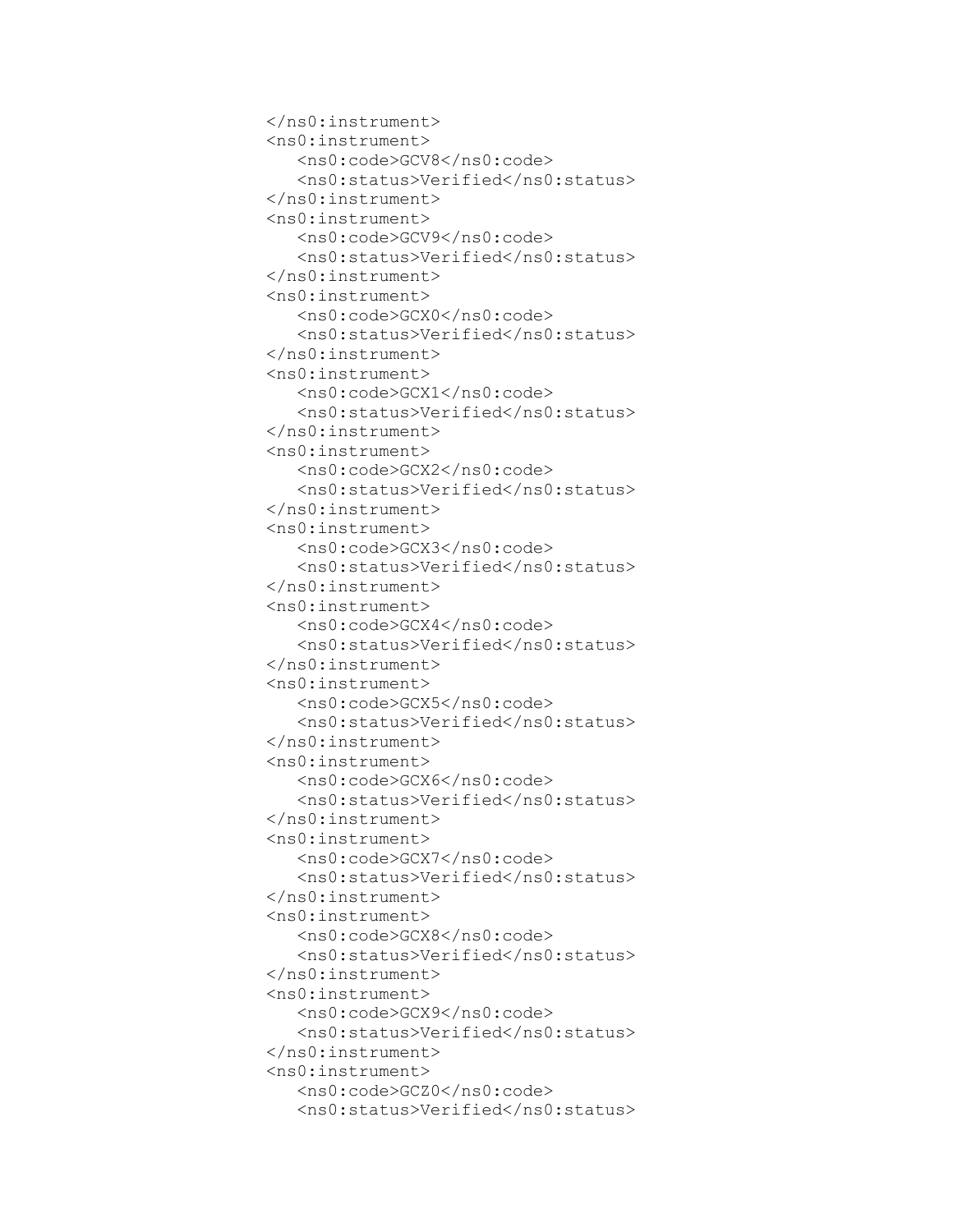```
 </ns0:instrument>
 <ns0:instrument>
    <ns0:code>GCZ1</ns0:code>
   <ns0:status>Verified</ns0:status>
 </ns0:instrument>
 <ns0:instrument>
    <ns0:code>GCZ2</ns0:code>
   <ns0:status>Verified</ns0:status>
 </ns0:instrument>
 <ns0:instrument>
    <ns0:code>GCZ3</ns0:code>
   <ns0:status>Verified</ns0:status>
 </ns0:instrument>
 <ns0:instrument>
    <ns0:code>GCZ4</ns0:code>
   <ns0:status>Verified</ns0:status>
 </ns0:instrument>
 <ns0:instrument>
    <ns0:code>GCZ5</ns0:code>
   <ns0:status>Verified</ns0:status>
 </ns0:instrument>
 <ns0:instrument>
    <ns0:code>GCZ6</ns0:code>
   <ns0:status>Verified</ns0:status>
 </ns0:instrument>
 <ns0:instrument>
    <ns0:code>GCZ7</ns0:code>
   <ns0:status>Verified</ns0:status>
 </ns0:instrument>
 <ns0:instrument>
    <ns0:code>GCZ8</ns0:code>
   <ns0:status>Verified</ns0:status>
 </ns0:instrument>
 <ns0:instrument>
    <ns0:code>GCZ9</ns0:code>
    <ns0:status>Verified</ns0:status>
 </ns0:instrument>
 <ns0:instrument>
    <ns0:code>NIYH0</ns0:code>
   <ns0:status>Verified</ns0:status>
 </ns0:instrument>
 <ns0:instrument>
    <ns0:code>NIYH1</ns0:code>
   <ns0:status>Verified</ns0:status>
 </ns0:instrument>
 <ns0:instrument>
    <ns0:code>NIYH2</ns0:code>
    <ns0:status>Verified</ns0:status>
 </ns0:instrument>
 <ns0:instrument>
    <ns0:code>NIYH3</ns0:code>
   <ns0:status>Verified</ns0:status>
```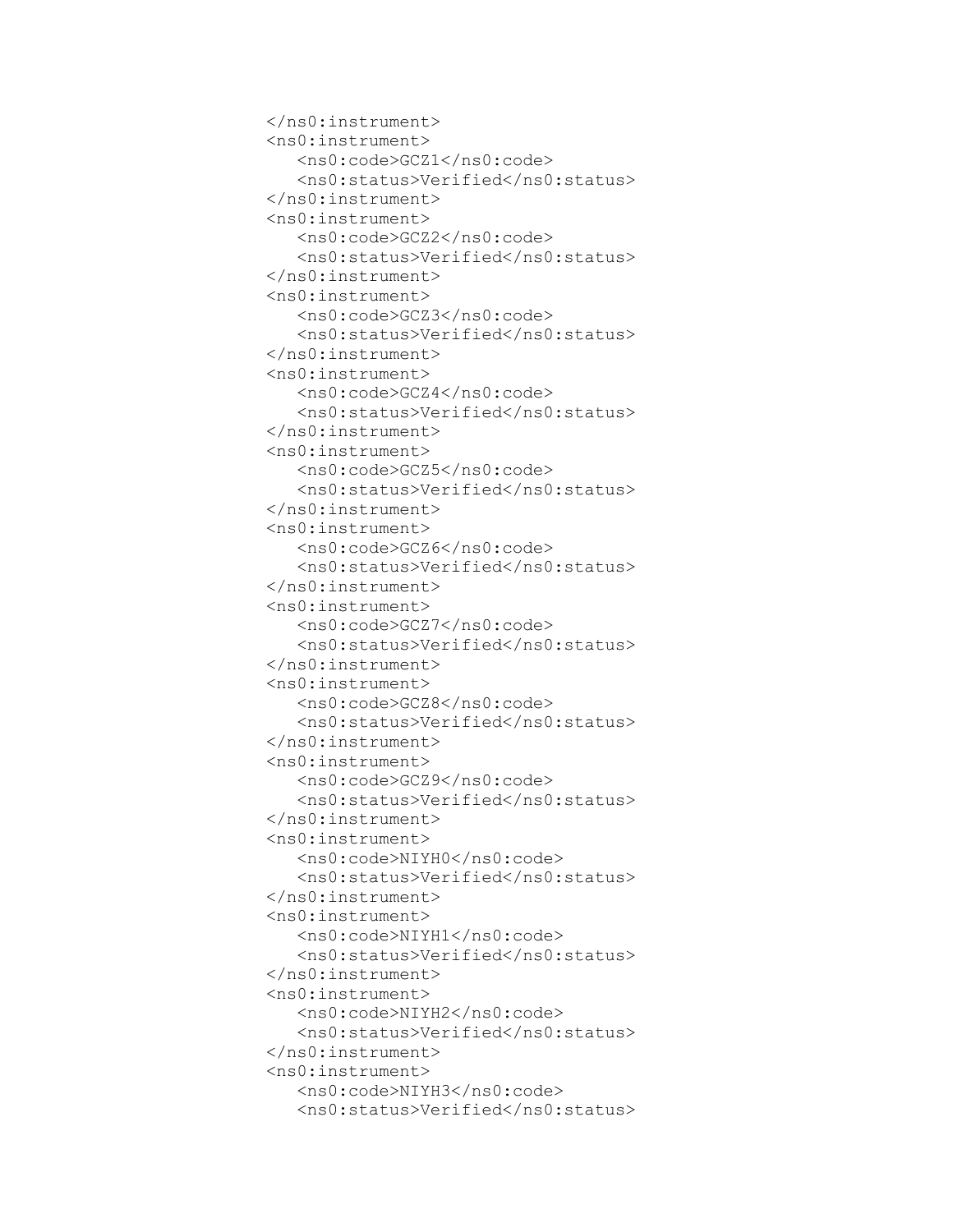```
 </ns0:instrument>
 <ns0:instrument>
    <ns0:code>NIYH4</ns0:code>
   <ns0:status>Verified</ns0:status>
 </ns0:instrument>
 <ns0:instrument>
    <ns0:code>NIYH5</ns0:code>
   <ns0:status>Verified</ns0:status>
 </ns0:instrument>
 <ns0:instrument>
    <ns0:code>NIYH6</ns0:code>
   <ns0:status>Verified</ns0:status>
 </ns0:instrument>
 <ns0:instrument>
    <ns0:code>NIYH7</ns0:code>
   <ns0:status>Verified</ns0:status>
 </ns0:instrument>
 <ns0:instrument>
    <ns0:code>NIYH8</ns0:code>
   <ns0:status>Verified</ns0:status>
 </ns0:instrument>
 <ns0:instrument>
    <ns0:code>NIYH9</ns0:code>
   <ns0:status>Verified</ns0:status>
 </ns0:instrument>
 <ns0:instrument>
    <ns0:code>NIYM0</ns0:code>
   <ns0:status>Verified</ns0:status>
 </ns0:instrument>
 <ns0:instrument>
    <ns0:code>NIYM1</ns0:code>
   <ns0:status>Verified</ns0:status>
 </ns0:instrument>
 <ns0:instrument>
    <ns0:code>NIYM2</ns0:code>
   <ns0:status>Verified</ns0:status>
 </ns0:instrument>
 <ns0:instrument>
    <ns0:code>NIYM3</ns0:code>
    <ns0:status>Verified</ns0:status>
 </ns0:instrument>
 <ns0:instrument>
    <ns0:code>NIYM4</ns0:code>
   <ns0:status>Verified</ns0:status>
 </ns0:instrument>
 <ns0:instrument>
    <ns0:code>NIYM5</ns0:code>
   <ns0:status>Verified</ns0:status>
 </ns0:instrument>
 <ns0:instrument>
    <ns0:code>NIYM6</ns0:code>
    <ns0:status>Verified</ns0:status>
```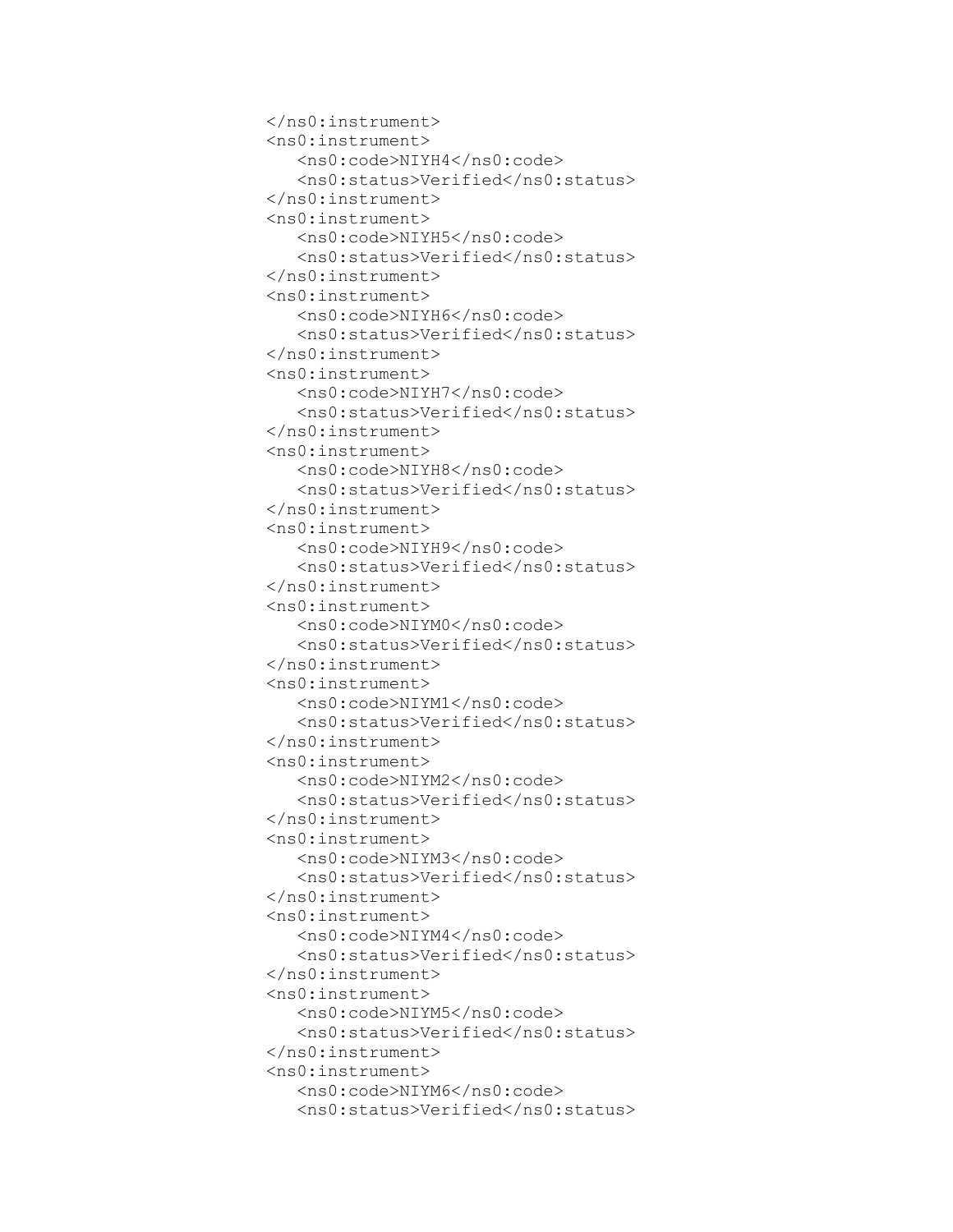```
 </ns0:instrument>
 <ns0:instrument>
    <ns0:code>NIYM7</ns0:code>
   <ns0:status>Verified</ns0:status>
 </ns0:instrument>
 <ns0:instrument>
    <ns0:code>NIYM8</ns0:code>
   <ns0:status>Verified</ns0:status>
 </ns0:instrument>
 <ns0:instrument>
    <ns0:code>NIYM9</ns0:code>
   <ns0:status>Verified</ns0:status>
 </ns0:instrument>
 <ns0:instrument>
    <ns0:code>NIYU0</ns0:code>
   <ns0:status>Verified</ns0:status>
 </ns0:instrument>
 <ns0:instrument>
    <ns0:code>NIYU1</ns0:code>
   <ns0:status>Verified</ns0:status>
 </ns0:instrument>
 <ns0:instrument>
    <ns0:code>NIYU2</ns0:code>
   <ns0:status>Verified</ns0:status>
 </ns0:instrument>
 <ns0:instrument>
    <ns0:code>NIYU3</ns0:code>
   <ns0:status>Verified</ns0:status>
 </ns0:instrument>
 <ns0:instrument>
    <ns0:code>NIYU4</ns0:code>
   <ns0:status>Verified</ns0:status>
 </ns0:instrument>
 <ns0:instrument>
    <ns0:code>NIYU5</ns0:code>
   <ns0:status>Verified</ns0:status>
 </ns0:instrument>
 <ns0:instrument>
    <ns0:code>NIYU6</ns0:code>
   <ns0:status>Verified</ns0:status>
 </ns0:instrument>
 <ns0:instrument>
    <ns0:code>NIYU7</ns0:code>
    <ns0:status>Verified</ns0:status>
 </ns0:instrument>
 <ns0:instrument>
    <ns0:code>NIYU8</ns0:code>
   <ns0:status>Verified</ns0:status>
 </ns0:instrument>
 <ns0:instrument>
    <ns0:code>NIYU9</ns0:code>
   <ns0:status>Verified</ns0:status>
```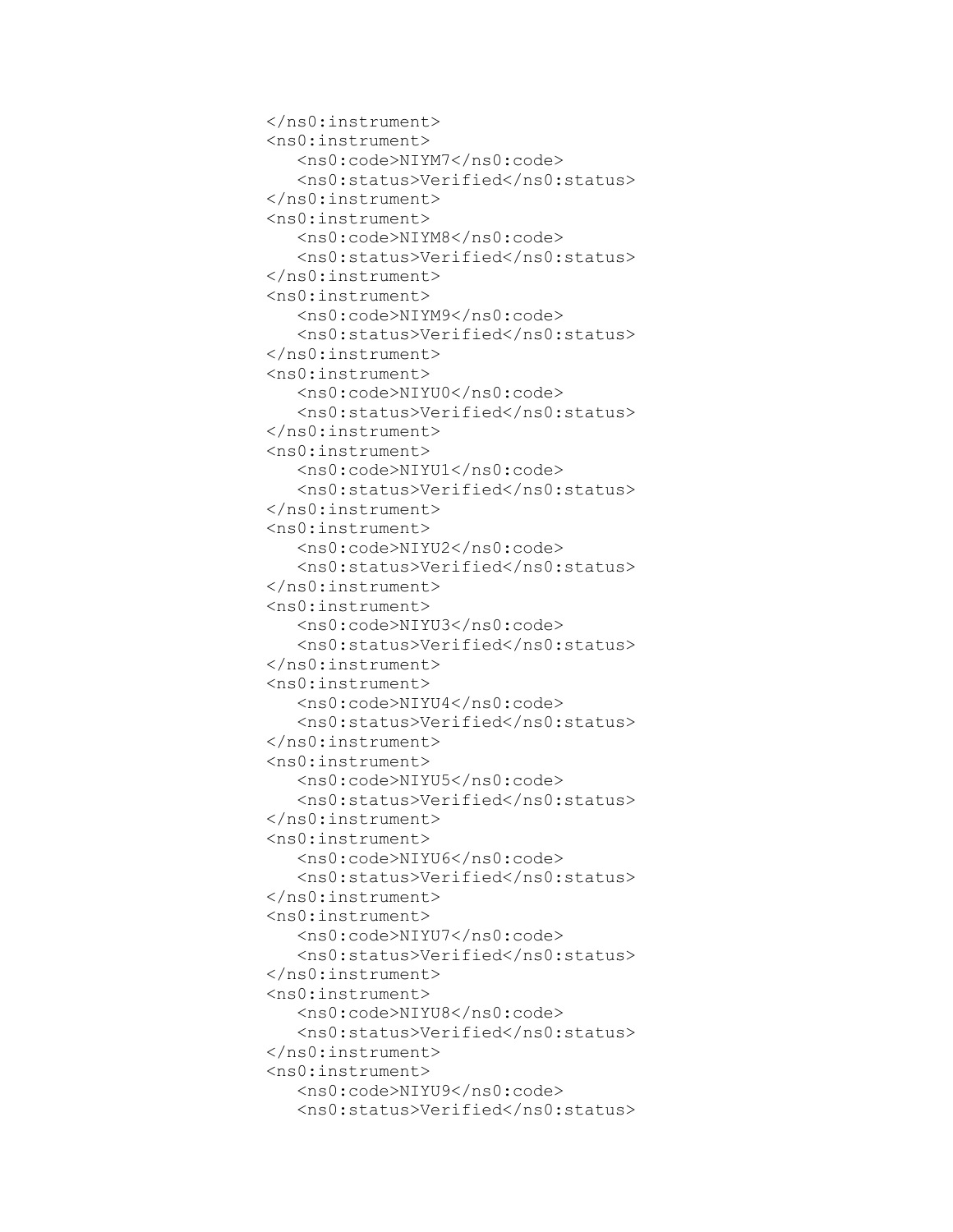```
 </ns0:instrument>
 <ns0:instrument>
    <ns0:code>NIYZ0</ns0:code>
    <ns0:status>Verified</ns0:status>
 </ns0:instrument>
 <ns0:instrument>
    <ns0:code>NIYZ1</ns0:code>
   <ns0:status>Verified</ns0:status>
 </ns0:instrument>
 <ns0:instrument>
    <ns0:code>NIYZ2</ns0:code>
   <ns0:status>Verified</ns0:status>
 </ns0:instrument>
 <ns0:instrument>
    <ns0:code>NIYZ3</ns0:code>
   <ns0:status>Verified</ns0:status>
 </ns0:instrument>
 <ns0:instrument>
    <ns0:code>NIYZ4</ns0:code>
   <ns0:status>Verified</ns0:status>
 </ns0:instrument>
 <ns0:instrument>
    <ns0:code>NIYZ5</ns0:code>
   <ns0:status>Verified</ns0:status>
 </ns0:instrument>
 <ns0:instrument>
    <ns0:code>NIYZ6</ns0:code>
   <ns0:status>Verified</ns0:status>
 </ns0:instrument>
 <ns0:instrument>
    <ns0:code>NIYZ7</ns0:code>
   <ns0:status>Verified</ns0:status>
 </ns0:instrument>
 <ns0:instrument>
    <ns0:code>NIYZ8</ns0:code>
   <ns0:status>Verified</ns0:status>
 </ns0:instrument>
 <ns0:instrument>
    <ns0:code>NIYZ9</ns0:code>
   <ns0:status>Verified</ns0:status>
 </ns0:instrument>
 <ns0:instrument>
    <ns0:code>SIF0</ns0:code>
   <ns0:status>Verified</ns0:status>
 </ns0:instrument>
 <ns0:instrument>
    <ns0:code>SIF1</ns0:code>
    <ns0:status>Verified</ns0:status>
 </ns0:instrument>
 <ns0:instrument>
    <ns0:code>SIF2</ns0:code>
   <ns0:status>Verified</ns0:status>
```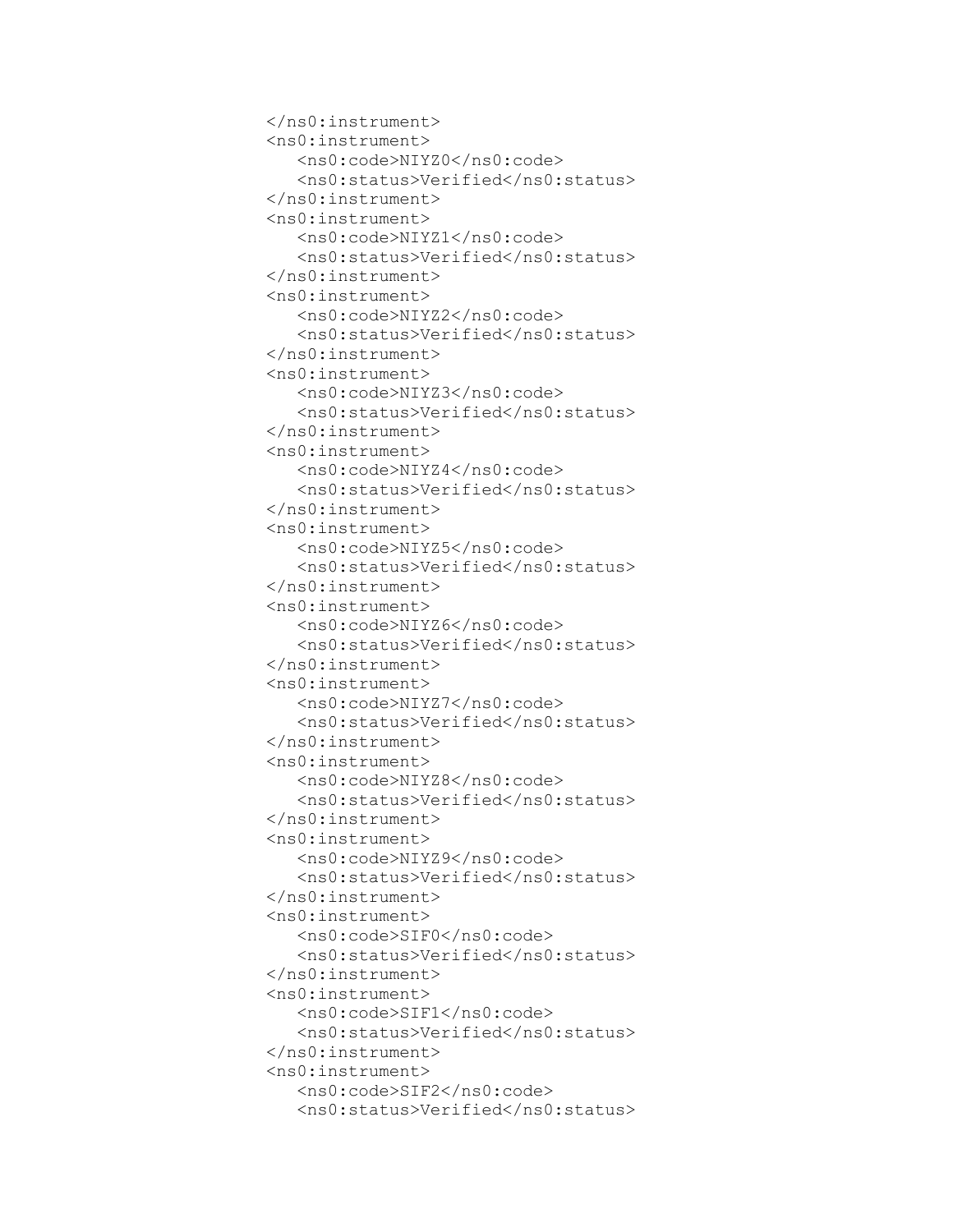```
 </ns0:instrument>
 <ns0:instrument>
    <ns0:code>SIF3</ns0:code>
   <ns0:status>Verified</ns0:status>
 </ns0:instrument>
 <ns0:instrument>
    <ns0:code>SIF4</ns0:code>
   <ns0:status>Verified</ns0:status>
 </ns0:instrument>
 <ns0:instrument>
    <ns0:code>SIF5</ns0:code>
   <ns0:status>Verified</ns0:status>
 </ns0:instrument>
 <ns0:instrument>
    <ns0:code>SIF6</ns0:code>
   <ns0:status>Verified</ns0:status>
 </ns0:instrument>
 <ns0:instrument>
    <ns0:code>SIF7</ns0:code>
   <ns0:status>Verified</ns0:status>
 </ns0:instrument>
 <ns0:instrument>
    <ns0:code>SIF8</ns0:code>
   <ns0:status>Verified</ns0:status>
 </ns0:instrument>
 <ns0:instrument>
    <ns0:code>SIF9</ns0:code>
   <ns0:status>Verified</ns0:status>
 </ns0:instrument>
 <ns0:instrument>
    <ns0:code>SIG0</ns0:code>
   <ns0:status>Verified</ns0:status>
 </ns0:instrument>
 <ns0:instrument>
    <ns0:code>SIG1</ns0:code>
   <ns0:status>Verified</ns0:status>
 </ns0:instrument>
 <ns0:instrument>
    <ns0:code>SIG2</ns0:code>
   <ns0:status>Verified</ns0:status>
 </ns0:instrument>
 <ns0:instrument>
    <ns0:code>SIG3</ns0:code>
   <ns0:status>Verified</ns0:status>
 </ns0:instrument>
 <ns0:instrument>
    <ns0:code>SIG4</ns0:code>
   <ns0:status>Verified</ns0:status>
 </ns0:instrument>
 <ns0:instrument>
    <ns0:code>SIG5</ns0:code>
    <ns0:status>Verified</ns0:status>
```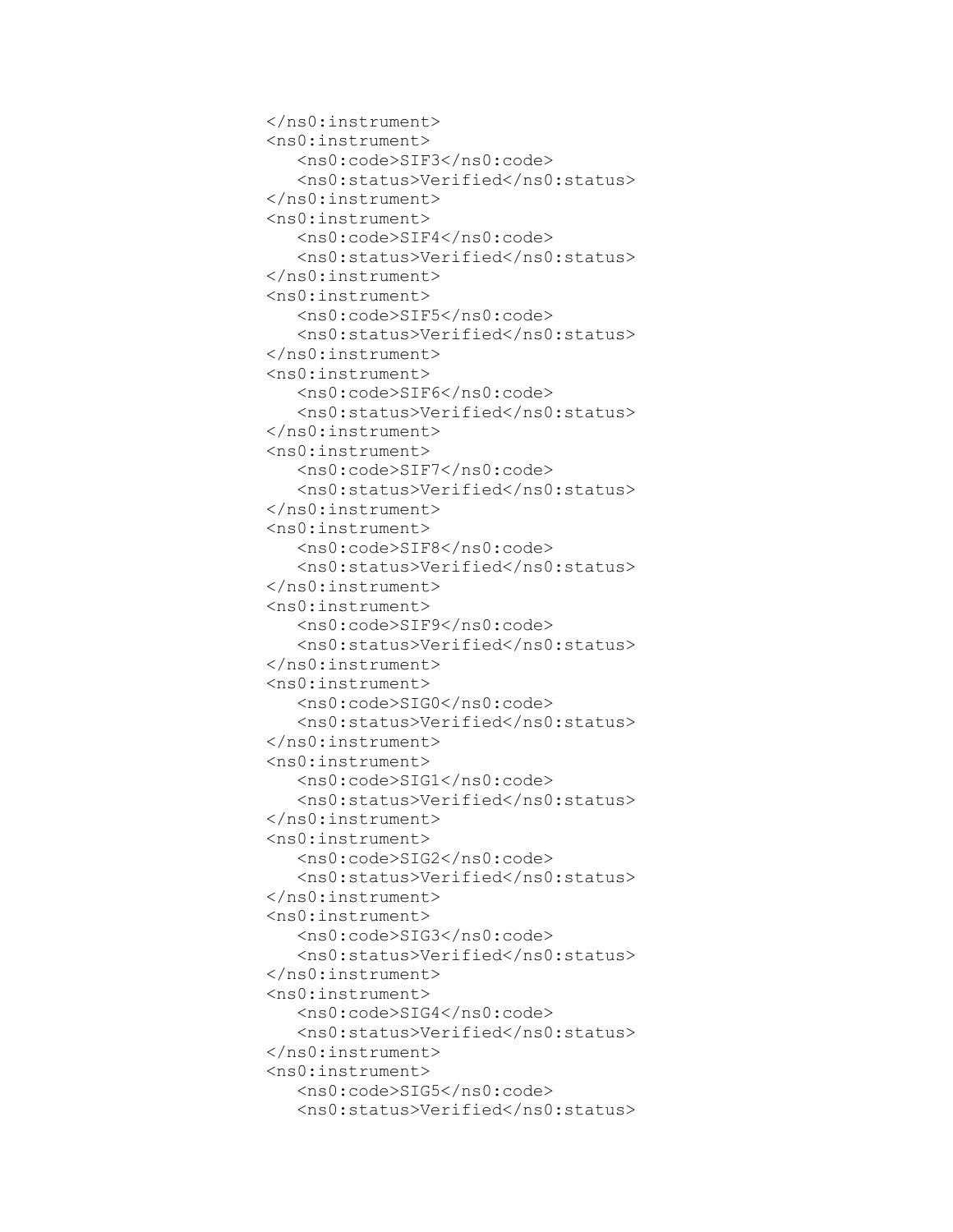```
 </ns0:instrument>
 <ns0:instrument>
    <ns0:code>SIG6</ns0:code>
   <ns0:status>Verified</ns0:status>
 </ns0:instrument>
 <ns0:instrument>
    <ns0:code>SIG7</ns0:code>
   <ns0:status>Verified</ns0:status>
 </ns0:instrument>
 <ns0:instrument>
    <ns0:code>SIG8</ns0:code>
   <ns0:status>Verified</ns0:status>
 </ns0:instrument>
 <ns0:instrument>
    <ns0:code>SIG9</ns0:code>
   <ns0:status>Verified</ns0:status>
 </ns0:instrument>
 <ns0:instrument>
    <ns0:code>SIH0</ns0:code>
   <ns0:status>Verified</ns0:status>
 </ns0:instrument>
 <ns0:instrument>
    <ns0:code>SIH1</ns0:code>
   <ns0:status>Verified</ns0:status>
 </ns0:instrument>
 <ns0:instrument>
    <ns0:code>SIH2</ns0:code>
   <ns0:status>Verified</ns0:status>
 </ns0:instrument>
 <ns0:instrument>
    <ns0:code>SIH3</ns0:code>
   <ns0:status>Verified</ns0:status>
 </ns0:instrument>
 <ns0:instrument>
    <ns0:code>SIH4</ns0:code>
   <ns0:status>Verified</ns0:status>
 </ns0:instrument>
 <ns0:instrument>
    <ns0:code>SIH5</ns0:code>
   <ns0:status>Verified</ns0:status>
 </ns0:instrument>
 <ns0:instrument>
    <ns0:code>SIH6</ns0:code>
   <ns0:status>Verified</ns0:status>
 </ns0:instrument>
 <ns0:instrument>
    <ns0:code>SIH7</ns0:code>
   <ns0:status>Verified</ns0:status>
 </ns0:instrument>
 <ns0:instrument>
    <ns0:code>SIH8</ns0:code>
   <ns0:status>Verified</ns0:status>
```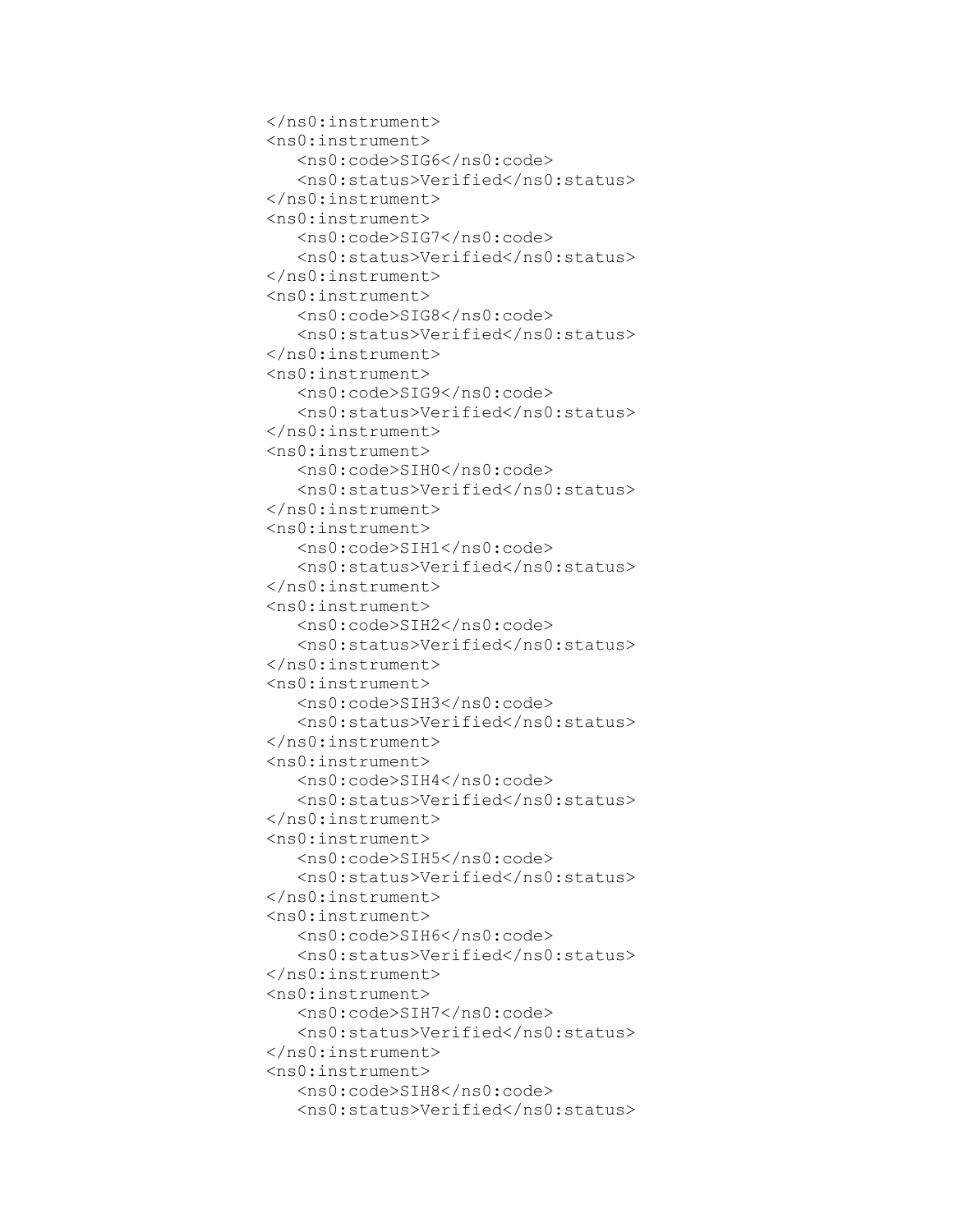```
 </ns0:instrument>
 <ns0:instrument>
    <ns0:code>SIH9</ns0:code>
    <ns0:status>Verified</ns0:status>
 </ns0:instrument>
 <ns0:instrument>
    <ns0:code>SIJ0</ns0:code>
   <ns0:status>Verified</ns0:status>
 </ns0:instrument>
 <ns0:instrument>
    <ns0:code>SIJ1</ns0:code>
   <ns0:status>Verified</ns0:status>
 </ns0:instrument>
 <ns0:instrument>
    <ns0:code>SIJ2</ns0:code>
   <ns0:status>Verified</ns0:status>
 </ns0:instrument>
 <ns0:instrument>
    <ns0:code>SIJ3</ns0:code>
   <ns0:status>Verified</ns0:status>
 </ns0:instrument>
 <ns0:instrument>
    <ns0:code>SIJ4</ns0:code>
   <ns0:status>Verified</ns0:status>
 </ns0:instrument>
 <ns0:instrument>
    <ns0:code>SIJ5</ns0:code>
   <ns0:status>Verified</ns0:status>
 </ns0:instrument>
 <ns0:instrument>
    <ns0:code>SIJ6</ns0:code>
   <ns0:status>Verified</ns0:status>
 </ns0:instrument>
 <ns0:instrument>
    <ns0:code>SIJ7</ns0:code>
   <ns0:status>Verified</ns0:status>
 </ns0:instrument>
 <ns0:instrument>
    <ns0:code>SIJ8</ns0:code>
   <ns0:status>Verified</ns0:status>
 </ns0:instrument>
 <ns0:instrument>
    <ns0:code>SIJ9</ns0:code>
   <ns0:status>Verified</ns0:status>
 </ns0:instrument>
 <ns0:instrument>
    <ns0:code>SIK0</ns0:code>
   <ns0:status>Verified</ns0:status>
 </ns0:instrument>
 <ns0:instrument>
    <ns0:code>SIK1</ns0:code>
   <ns0:status>Verified</ns0:status>
```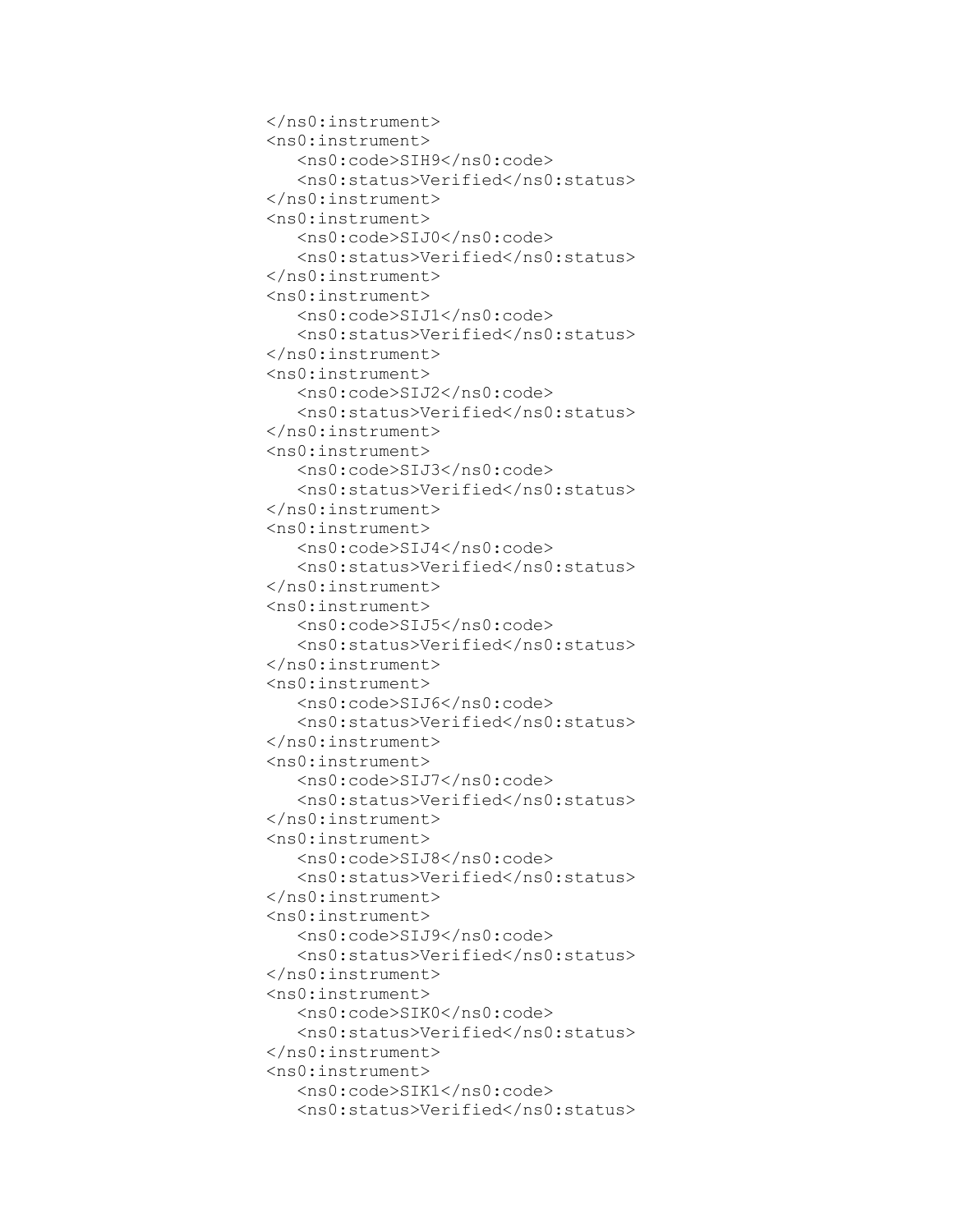```
 </ns0:instrument>
 <ns0:instrument>
    <ns0:code>SIK2</ns0:code>
   <ns0:status>Verified</ns0:status>
 </ns0:instrument>
 <ns0:instrument>
    <ns0:code>SIK3</ns0:code>
    <ns0:status>Verified</ns0:status>
 </ns0:instrument>
 <ns0:instrument>
    <ns0:code>SIK4</ns0:code>
   <ns0:status>Verified</ns0:status>
 </ns0:instrument>
 <ns0:instrument>
    <ns0:code>SIK5</ns0:code>
   <ns0:status>Verified</ns0:status>
 </ns0:instrument>
 <ns0:instrument>
    <ns0:code>SIK6</ns0:code>
   <ns0:status>Verified</ns0:status>
 </ns0:instrument>
 <ns0:instrument>
    <ns0:code>SIK7</ns0:code>
   <ns0:status>Verified</ns0:status>
 </ns0:instrument>
 <ns0:instrument>
    <ns0:code>SIK8</ns0:code>
   <ns0:status>Verified</ns0:status>
 </ns0:instrument>
 <ns0:instrument>
    <ns0:code>SIK9</ns0:code>
   <ns0:status>Verified</ns0:status>
 </ns0:instrument>
 <ns0:instrument>
    <ns0:code>SIM0</ns0:code>
   <ns0:status>Verified</ns0:status>
 </ns0:instrument>
 <ns0:instrument>
    <ns0:code>SIM1</ns0:code>
   <ns0:status>Verified</ns0:status>
 </ns0:instrument>
 <ns0:instrument>
    <ns0:code>SIM2</ns0:code>
   <ns0:status>Verified</ns0:status>
 </ns0:instrument>
 <ns0:instrument>
    <ns0:code>SIM3</ns0:code>
   <ns0:status>Verified</ns0:status>
 </ns0:instrument>
 <ns0:instrument>
    <ns0:code>SIM4</ns0:code>
   <ns0:status>Verified</ns0:status>
```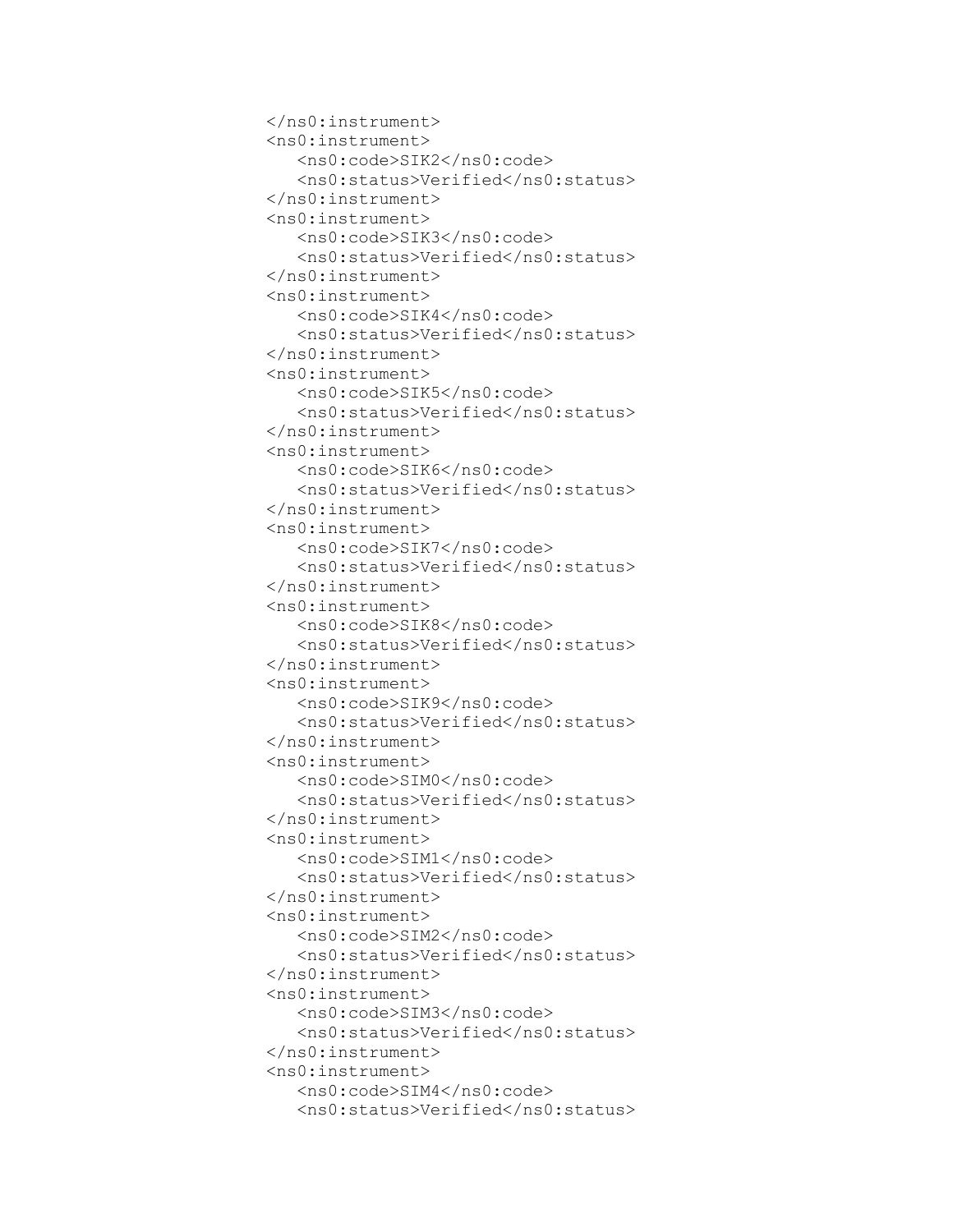```
 </ns0:instrument>
 <ns0:instrument>
    <ns0:code>SIM5</ns0:code>
   <ns0:status>Verified</ns0:status>
 </ns0:instrument>
 <ns0:instrument>
    <ns0:code>SIM6</ns0:code>
   <ns0:status>Verified</ns0:status>
 </ns0:instrument>
 <ns0:instrument>
    <ns0:code>SIM7</ns0:code>
    <ns0:status>Verified</ns0:status>
 </ns0:instrument>
 <ns0:instrument>
    <ns0:code>SIM8</ns0:code>
   <ns0:status>Verified</ns0:status>
 </ns0:instrument>
 <ns0:instrument>
    <ns0:code>SIM9</ns0:code>
   <ns0:status>Verified</ns0:status>
 </ns0:instrument>
 <ns0:instrument>
    <ns0:code>SIN0</ns0:code>
   <ns0:status>Verified</ns0:status>
 </ns0:instrument>
 <ns0:instrument>
    <ns0:code>SIN1</ns0:code>
   <ns0:status>Verified</ns0:status>
 </ns0:instrument>
 <ns0:instrument>
    <ns0:code>SIN2</ns0:code>
   <ns0:status>Verified</ns0:status>
 </ns0:instrument>
 <ns0:instrument>
    <ns0:code>SIN3</ns0:code>
   <ns0:status>Verified</ns0:status>
 </ns0:instrument>
 <ns0:instrument>
    <ns0:code>SIN4</ns0:code>
   <ns0:status>Verified</ns0:status>
 </ns0:instrument>
 <ns0:instrument>
    <ns0:code>SIN5</ns0:code>
   <ns0:status>Verified</ns0:status>
 </ns0:instrument>
 <ns0:instrument>
    <ns0:code>SIN6</ns0:code>
   <ns0:status>Verified</ns0:status>
 </ns0:instrument>
 <ns0:instrument>
    <ns0:code>SIN7</ns0:code>
   <ns0:status>Verified</ns0:status>
```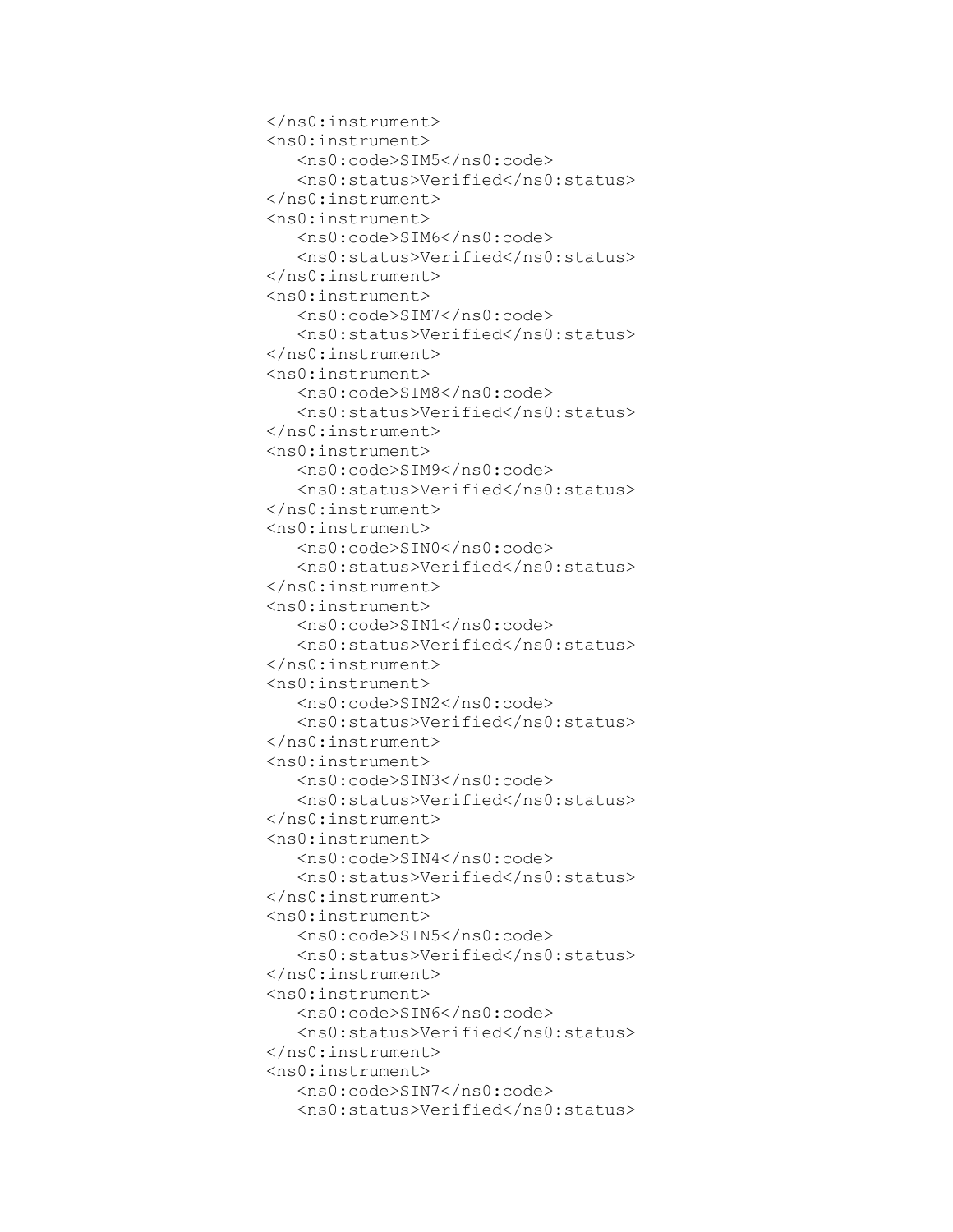```
 </ns0:instrument>
 <ns0:instrument>
    <ns0:code>SIN8</ns0:code>
   <ns0:status>Verified</ns0:status>
 </ns0:instrument>
 <ns0:instrument>
    <ns0:code>SIN9</ns0:code>
   <ns0:status>Verified</ns0:status>
 </ns0:instrument>
 <ns0:instrument>
    <ns0:code>SIQ0</ns0:code>
   <ns0:status>Verified</ns0:status>
 </ns0:instrument>
 <ns0:instrument>
    <ns0:code>SIQ1</ns0:code>
    <ns0:status>Verified</ns0:status>
 </ns0:instrument>
 <ns0:instrument>
    <ns0:code>SIQ2</ns0:code>
   <ns0:status>Verified</ns0:status>
 </ns0:instrument>
 <ns0:instrument>
    <ns0:code>SIQ3</ns0:code>
   <ns0:status>Verified</ns0:status>
 </ns0:instrument>
 <ns0:instrument>
    <ns0:code>SIQ4</ns0:code>
   <ns0:status>Verified</ns0:status>
 </ns0:instrument>
 <ns0:instrument>
    <ns0:code>SIQ5</ns0:code>
   <ns0:status>Verified</ns0:status>
 </ns0:instrument>
 <ns0:instrument>
    <ns0:code>SIQ6</ns0:code>
   <ns0:status>Verified</ns0:status>
 </ns0:instrument>
 <ns0:instrument>
    <ns0:code>SIQ7</ns0:code>
   <ns0:status>Verified</ns0:status>
 </ns0:instrument>
 <ns0:instrument>
    <ns0:code>SIQ8</ns0:code>
   <ns0:status>Verified</ns0:status>
 </ns0:instrument>
 <ns0:instrument>
    <ns0:code>SIQ9</ns0:code>
   <ns0:status>Verified</ns0:status>
 </ns0:instrument>
 <ns0:instrument>
    <ns0:code>SIU0</ns0:code>
   <ns0:status>Verified</ns0:status>
```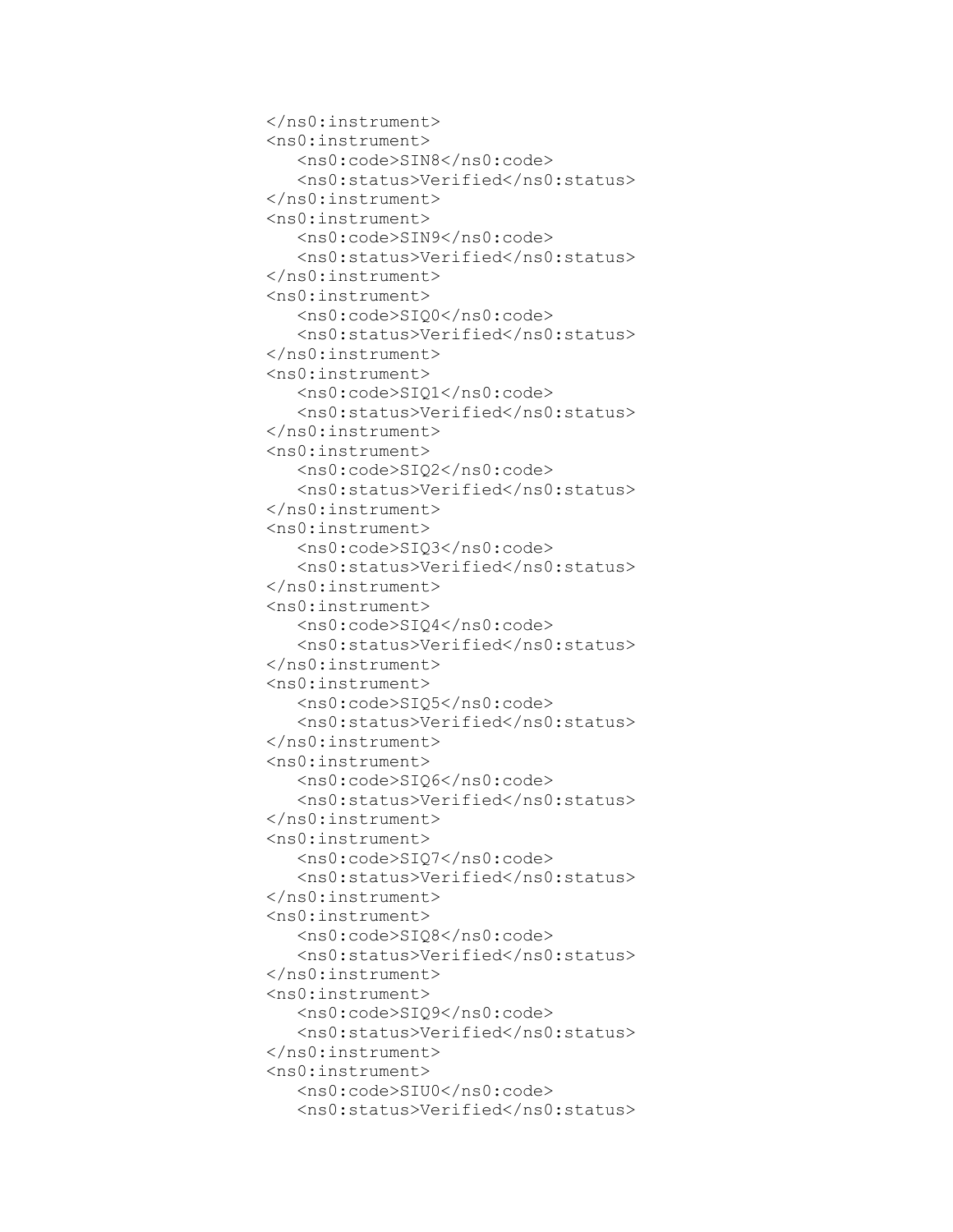```
 </ns0:instrument>
 <ns0:instrument>
    <ns0:code>SIU1</ns0:code>
   <ns0:status>Verified</ns0:status>
 </ns0:instrument>
 <ns0:instrument>
    <ns0:code>SIU2</ns0:code>
   <ns0:status>Verified</ns0:status>
 </ns0:instrument>
 <ns0:instrument>
    <ns0:code>SIU3</ns0:code>
   <ns0:status>Verified</ns0:status>
 </ns0:instrument>
 <ns0:instrument>
    <ns0:code>SIU4</ns0:code>
   <ns0:status>Verified</ns0:status>
 </ns0:instrument>
 <ns0:instrument>
    <ns0:code>SIU5</ns0:code>
    <ns0:status>Verified</ns0:status>
 </ns0:instrument>
 <ns0:instrument>
    <ns0:code>SIU6</ns0:code>
   <ns0:status>Verified</ns0:status>
 </ns0:instrument>
 <ns0:instrument>
    <ns0:code>SIU7</ns0:code>
   <ns0:status>Verified</ns0:status>
 </ns0:instrument>
 <ns0:instrument>
    <ns0:code>SIU8</ns0:code>
   <ns0:status>Verified</ns0:status>
 </ns0:instrument>
 <ns0:instrument>
    <ns0:code>SIU9</ns0:code>
   <ns0:status>Verified</ns0:status>
 </ns0:instrument>
 <ns0:instrument>
    <ns0:code>SIV0</ns0:code>
   <ns0:status>Verified</ns0:status>
 </ns0:instrument>
 <ns0:instrument>
    <ns0:code>SIV1</ns0:code>
   <ns0:status>Verified</ns0:status>
 </ns0:instrument>
 <ns0:instrument>
    <ns0:code>SIV2</ns0:code>
   <ns0:status>Verified</ns0:status>
 </ns0:instrument>
 <ns0:instrument>
    <ns0:code>SIV3</ns0:code>
   <ns0:status>Verified</ns0:status>
```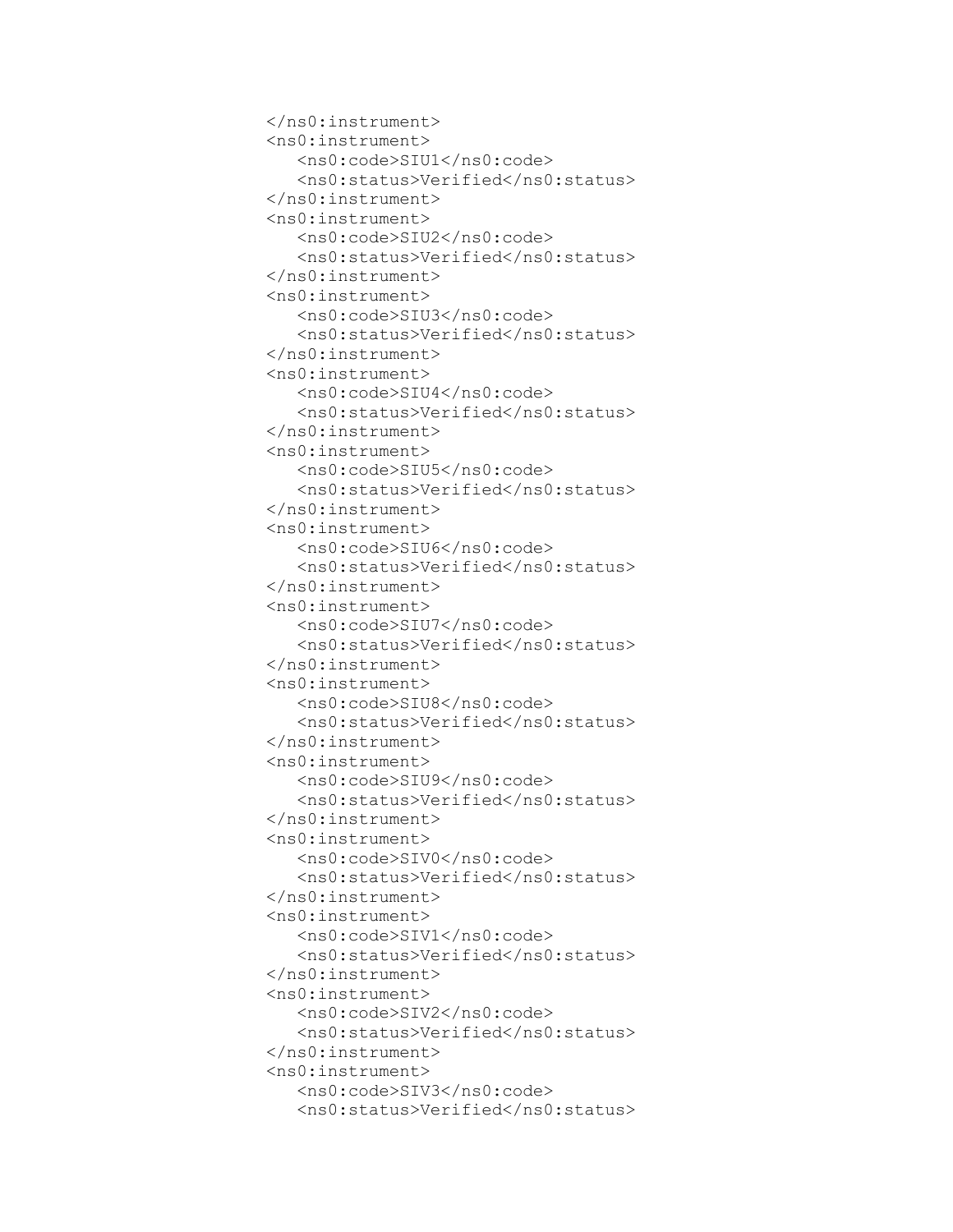```
 </ns0:instrument>
 <ns0:instrument>
    <ns0:code>SIV4</ns0:code>
   <ns0:status>Verified</ns0:status>
 </ns0:instrument>
 <ns0:instrument>
    <ns0:code>SIV5</ns0:code>
   <ns0:status>Verified</ns0:status>
 </ns0:instrument>
 <ns0:instrument>
    <ns0:code>SIV6</ns0:code>
   <ns0:status>Verified</ns0:status>
 </ns0:instrument>
 <ns0:instrument>
    <ns0:code>SIV7</ns0:code>
   <ns0:status>Verified</ns0:status>
 </ns0:instrument>
 <ns0:instrument>
    <ns0:code>SIV8</ns0:code>
   <ns0:status>Verified</ns0:status>
 </ns0:instrument>
 <ns0:instrument>
    <ns0:code>SIV9</ns0:code>
    <ns0:status>Verified</ns0:status>
 </ns0:instrument>
 <ns0:instrument>
    <ns0:code>SIX0</ns0:code>
   <ns0:status>Verified</ns0:status>
 </ns0:instrument>
 <ns0:instrument>
    <ns0:code>SIX1</ns0:code>
   <ns0:status>Verified</ns0:status>
 </ns0:instrument>
 <ns0:instrument>
    <ns0:code>SIX2</ns0:code>
   <ns0:status>Verified</ns0:status>
 </ns0:instrument>
 <ns0:instrument>
    <ns0:code>SIX3</ns0:code>
   <ns0:status>Verified</ns0:status>
 </ns0:instrument>
 <ns0:instrument>
    <ns0:code>SIX4</ns0:code>
   <ns0:status>Verified</ns0:status>
 </ns0:instrument>
 <ns0:instrument>
    <ns0:code>SIX5</ns0:code>
   <ns0:status>Verified</ns0:status>
 </ns0:instrument>
 <ns0:instrument>
    <ns0:code>SIX6</ns0:code>
   <ns0:status>Verified</ns0:status>
```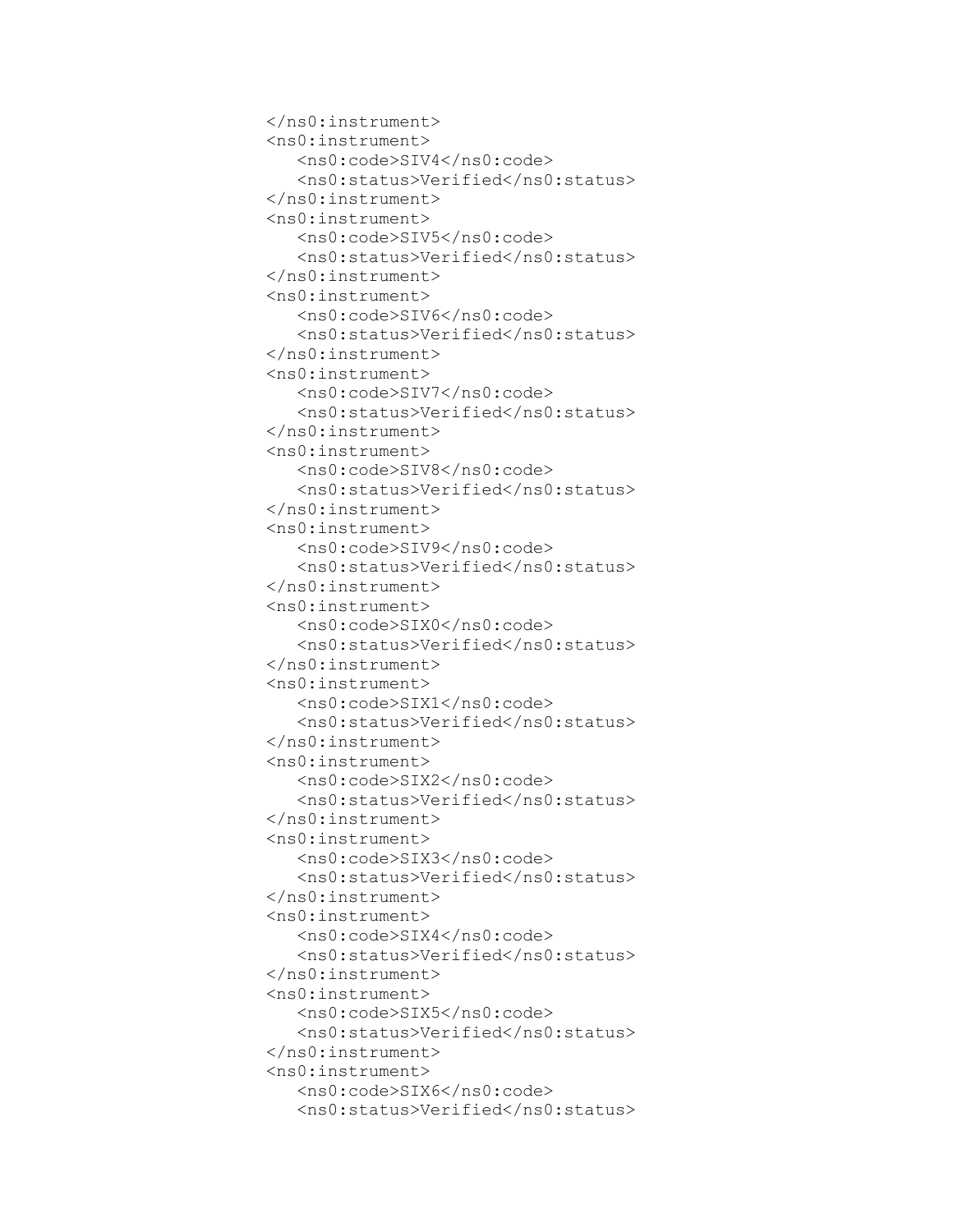```
 </ns0:instrument>
 <ns0:instrument>
    <ns0:code>SIX7</ns0:code>
   <ns0:status>Verified</ns0:status>
 </ns0:instrument>
 <ns0:instrument>
    <ns0:code>SIX8</ns0:code>
   <ns0:status>Verified</ns0:status>
 </ns0:instrument>
 <ns0:instrument>
    <ns0:code>SIX9</ns0:code>
   <ns0:status>Verified</ns0:status>
 </ns0:instrument>
 <ns0:instrument>
    <ns0:code>SIZ0</ns0:code>
   <ns0:status>Verified</ns0:status>
 </ns0:instrument>
 <ns0:instrument>
    <ns0:code>SIZ1</ns0:code>
   <ns0:status>Verified</ns0:status>
 </ns0:instrument>
 <ns0:instrument>
    <ns0:code>SIZ2</ns0:code>
   <ns0:status>Verified</ns0:status>
 </ns0:instrument>
 <ns0:instrument>
    <ns0:code>SIZ3</ns0:code>
    <ns0:status>Verified</ns0:status>
 </ns0:instrument>
 <ns0:instrument>
    <ns0:code>SIZ4</ns0:code>
   <ns0:status>Verified</ns0:status>
 </ns0:instrument>
 <ns0:instrument>
    <ns0:code>SIZ5</ns0:code>
   <ns0:status>Verified</ns0:status>
 </ns0:instrument>
 <ns0:instrument>
    <ns0:code>SIZ6</ns0:code>
   <ns0:status>Verified</ns0:status>
 </ns0:instrument>
 <ns0:instrument>
    <ns0:code>SIZ7</ns0:code>
   <ns0:status>Verified</ns0:status>
 </ns0:instrument>
 <ns0:instrument>
    <ns0:code>SIZ8</ns0:code>
   <ns0:status>Verified</ns0:status>
 </ns0:instrument>
 <ns0:instrument>
    <ns0:code>SIZ9</ns0:code>
   <ns0:status>Verified</ns0:status>
```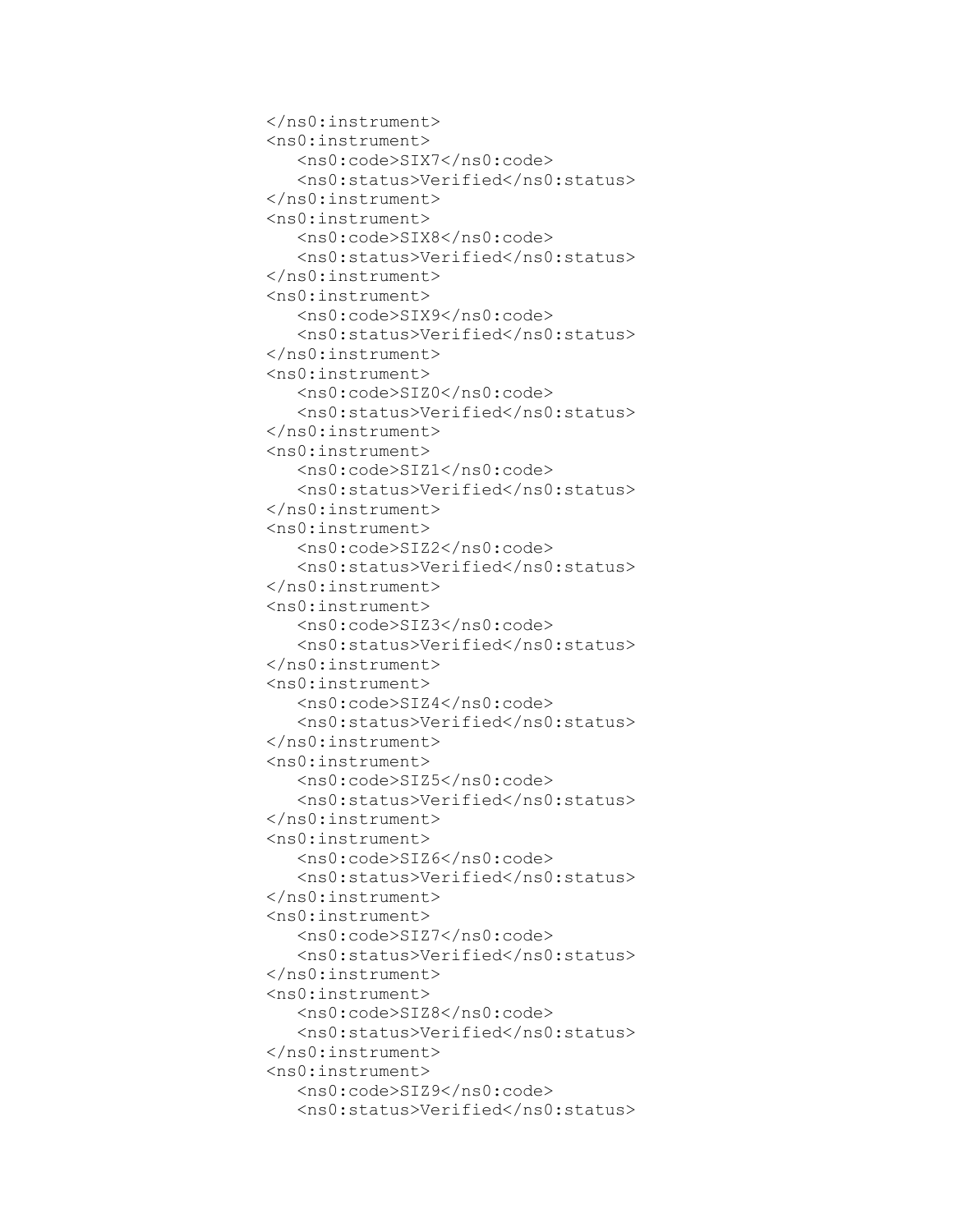```
 </ns0:instrument>
 <ns0:instrument>
    <ns0:code>AUD=</ns0:code>
   <ns0:status>Verified</ns0:status>
 </ns0:instrument>
 <ns0:instrument>
    <ns0:code>CAD=</ns0:code>
   <ns0:status>Verified</ns0:status>
 </ns0:instrument>
 <ns0:instrument>
    <ns0:code>EUR=</ns0:code>
   <ns0:status>Verified</ns0:status>
 </ns0:instrument>
 <ns0:instrument>
    <ns0:code>GBP=</ns0:code>
   <ns0:status>Verified</ns0:status>
 </ns0:instrument>
 <ns0:instrument>
    <ns0:code>JPY=</ns0:code>
   <ns0:status>Verified</ns0:status>
 </ns0:instrument>
 <ns0:instrument>
    <ns0:code>NOK=</ns0:code>
   <ns0:status>Verified</ns0:status>
 </ns0:instrument>
 <ns0:instrument>
    <ns0:code>NZD=</ns0:code>
   <ns0:status>Verified</ns0:status>
 </ns0:instrument>
 <ns0:instrument>
    <ns0:code>SEK=</ns0:code>
    <ns0:status>Verified</ns0:status>
 </ns0:instrument>
 <ns0:instrument>
    <ns0:code>CHF=</ns0:code>
   <ns0:status>Verified</ns0:status>
 </ns0:instrument>
 <ns0:instrument>
    <ns0:code>CNH=</ns0:code>
   <ns0:status>Verified</ns0:status>
 </ns0:instrument>
 <ns0:instrument>
    <ns0:code>CZK=</ns0:code>
   <ns0:status>Verified</ns0:status>
 </ns0:instrument>
 <ns0:instrument>
    <ns0:code>HUF=</ns0:code>
   <ns0:status>Verified</ns0:status>
 </ns0:instrument>
 <ns0:instrument>
    <ns0:code>INR=</ns0:code>
   <ns0:status>Verified</ns0:status>
```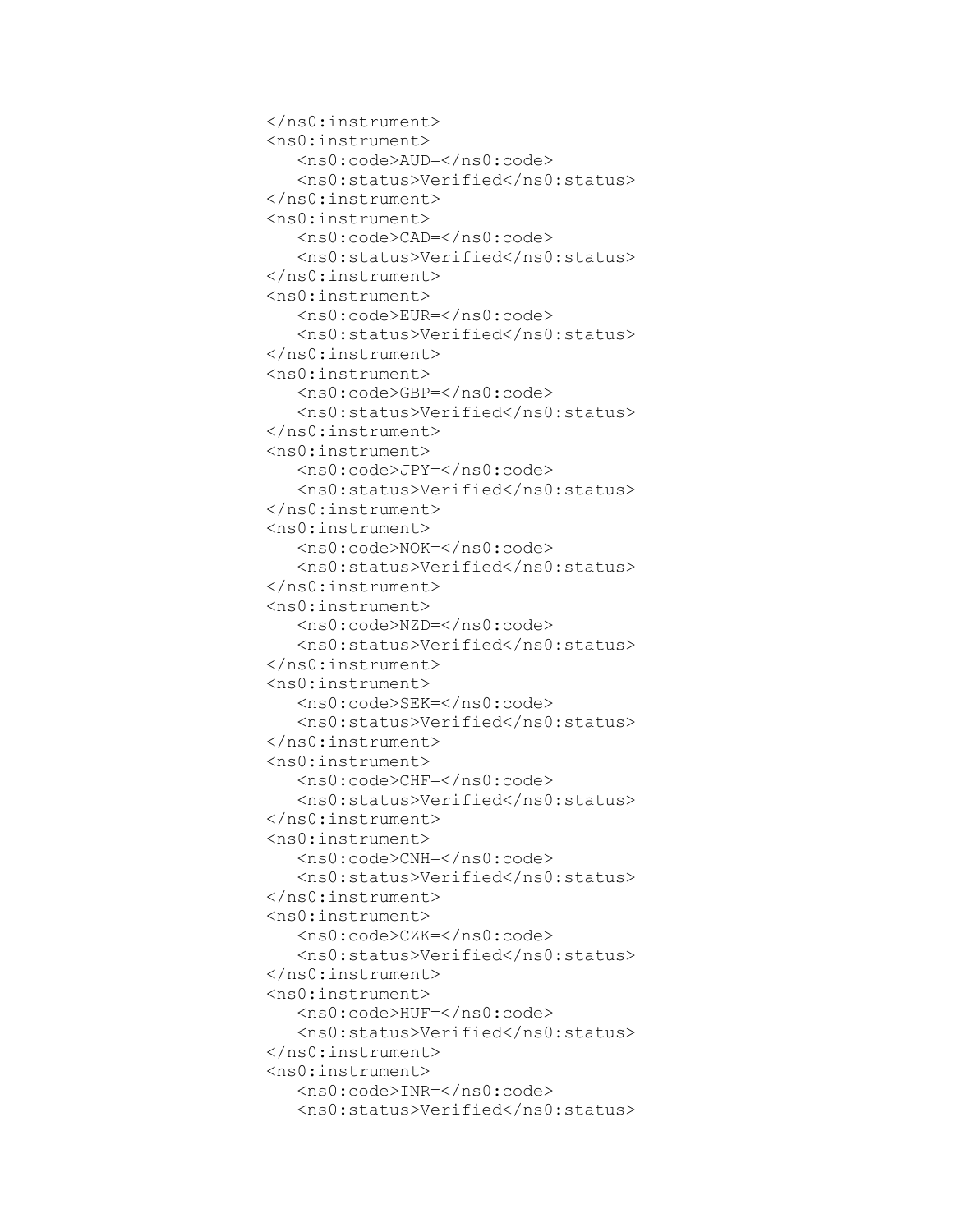```
 </ns0:instrument>
 <ns0:instrument>
    <ns0:code>KRW=</ns0:code>
   <ns0:status>Verified</ns0:status>
 </ns0:instrument>
 <ns0:instrument>
    <ns0:code>MXN=</ns0:code>
   <ns0:status>Verified</ns0:status>
 </ns0:instrument>
 <ns0:instrument>
    <ns0:code>PLN=</ns0:code>
   <ns0:status>Verified</ns0:status>
 </ns0:instrument>
 <ns0:instrument>
    <ns0:code>TRY=</ns0:code>
   <ns0:status>Verified</ns0:status>
 </ns0:instrument>
 <ns0:instrument>
    <ns0:code>ZAR=</ns0:code>
   <ns0:status>Verified</ns0:status>
 </ns0:instrument>
 <ns0:instrument>
    <ns0:code>BRL=</ns0:code>
   <ns0:status>Verified</ns0:status>
 </ns0:instrument>
 <ns0:instrument>
    <ns0:code>BRL1MNDF=</ns0:code>
   <ns0:status>Verified</ns0:status>
 </ns0:instrument>
 <ns0:instrument>
    <ns0:code>RUB=</ns0:code>
   <ns0:status>Verified</ns0:status>
 </ns0:instrument>
 <ns0:instrument>
    <ns0:code>IDR=</ns0:code>
    <ns0:status>Verified</ns0:status>
 </ns0:instrument>
 <ns0:instrument>
    <ns0:code>MYR=</ns0:code>
   <ns0:status>Verified</ns0:status>
 </ns0:instrument>
 <ns0:instrument>
    <ns0:code>EURCHF=</ns0:code>
   <ns0:status>Verified</ns0:status>
 </ns0:instrument>
 <ns0:instrument>
    <ns0:code>EURNOK=</ns0:code>
    <ns0:status>Verified</ns0:status>
 </ns0:instrument>
 <ns0:instrument>
    <ns0:code>EURSEK=</ns0:code>
   <ns0:status>Verified</ns0:status>
```